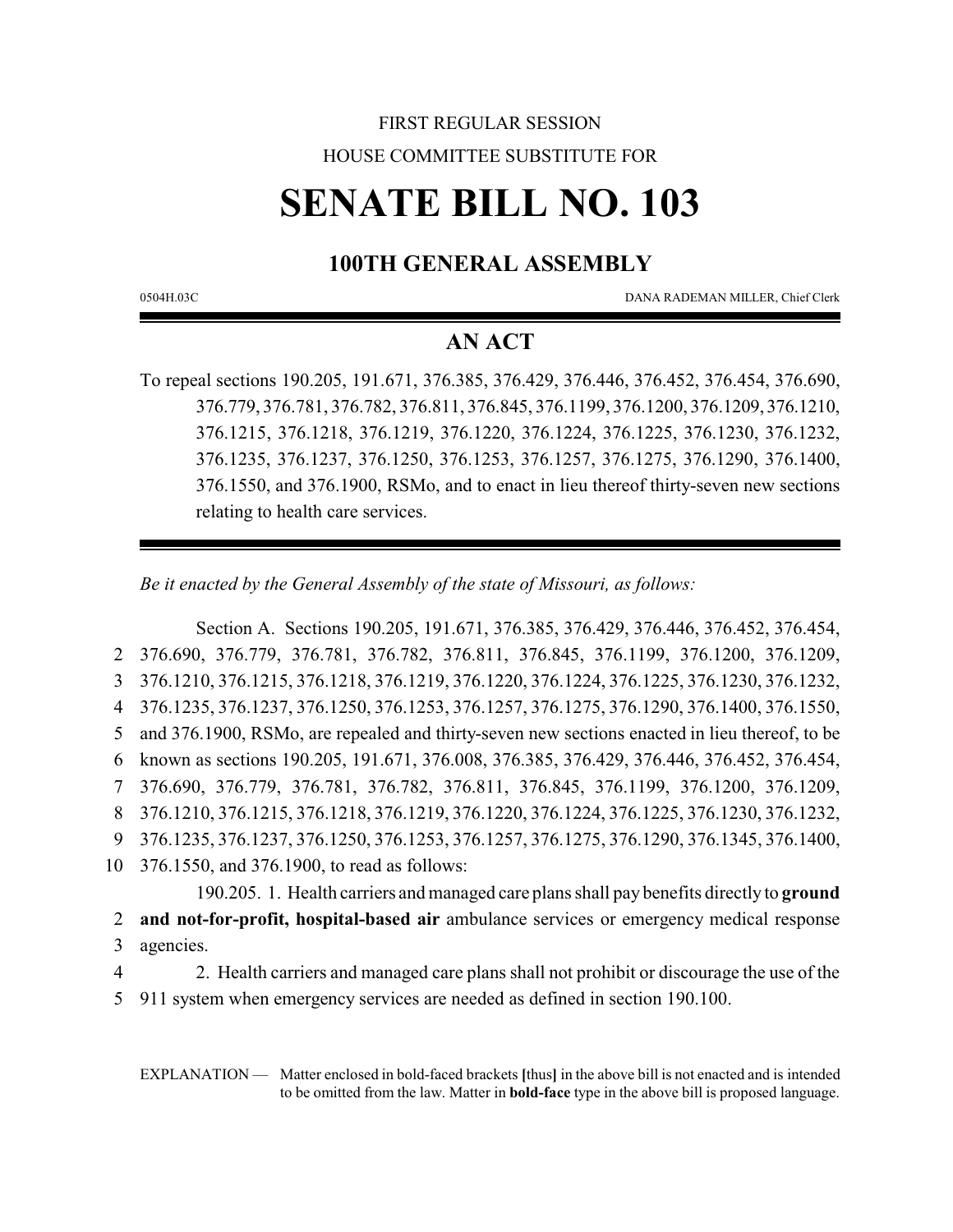3. If a request for emergency services is made to an ambulance service which is not the 911 provider or the recognized emergency provider in areas not covered by 911 ambulance services, then the 911 provider or the recognized emergency provider shall be notified immediately by the ambulance service receiving the request.

191.671. 1. No other section of this act shall apply to any insurer, health services corporation, or health maintenance organization licensed by the department of insurance, financial institutions and professional registration which conducts HIV testing only for the purposes of assessing a person's fitness for insurance coverage offered by such insurer, health services corporation, or health maintenance corporation, except that nothing in this section shall be construed to exempt any insurer, health services corporation or health maintenance organization in their capacity as employers from the provisions of section 191.665 relating to employment practices.

 2. Upon renewal of anyindividual or group insurance policy, subscriber contractor health maintenance organization contract covering medical expenses, no insurer, health services corporation or health maintenance organization shall deny or alter coverage to any previously covered individual who has been diagnosed as having HIV infection or any HIV-related condition during the previous policy or contract period only because of such diagnosis, nor shall any such insurer, health services corporation or health maintenance organization exclude coverage for treatment of such infection or condition with respect to any such individual. **The provisions of this subsection shall not apply to short-term major medical policies having a duration of less than one year.**

 3. The director of the department of insurance, financial institutions and professional registration shall establish by regulation standards for the use of HIV testing by insurers, health services corporations and health maintenance organizations.

 4. A laboratory certified by the U.S. Department of Health and Human Services under the Clinical Laboratory Improvement Act of 1967, permitting testing of specimens obtained in interstate commerce, and which subjects itself to ongoing proficiency testing by the College of American Pathologists, the American Association of Bio Analysts, or an equivalent program approved by the Centers for Disease Control shall be authorized to perform or conduct HIV testing for an insurer, health services corporation or health maintenance organization pursuant to this section.

28 5. The result or results of HIV testing of an applicant for insurance coverage shall not be disclosed by an insurer, health services corporation or health maintenance organization, except as specifically authorized by such applicant in writing. Such result or results shall, however, be disclosed to a physician designated by the subject of the test. Ifthere is no physician designated, the insurer, health services corporation, or health maintenance organization shall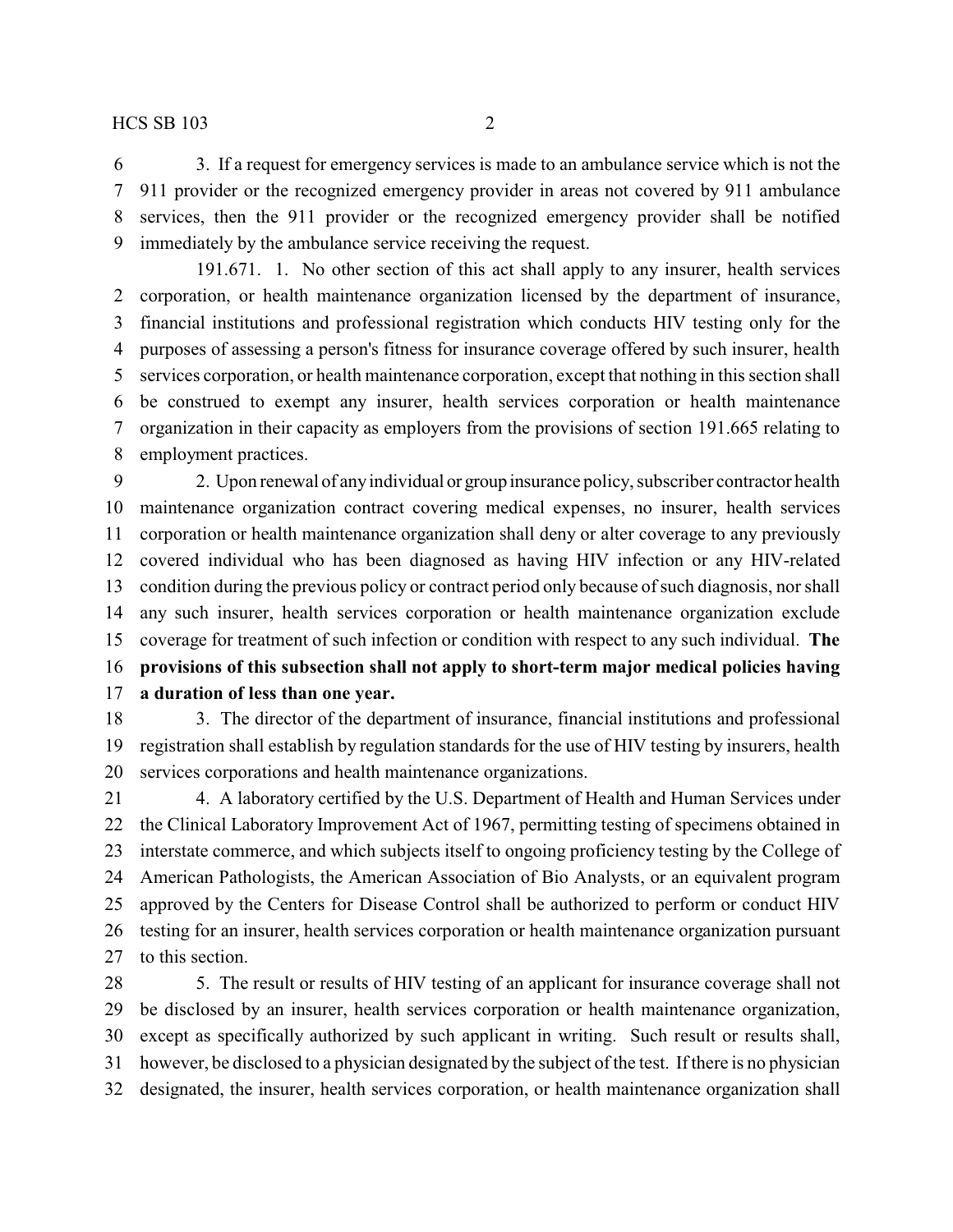#### $HCS$  SB 103  $\overline{3}$

 disclose the identity of individuals residing in Missouri having a confirmed positive HIV test result to the department of health and senior services. Provided, further, that no such insurer, health services corporation or health maintenance organization shall be liable for violating any duty or right of confidentiality established by law for disclosing such identity of individuals having a confirmed positive HIV test result to the department of health and senior services. Such disclosure shall be in a manner that ensures confidentiality. Disclosure of test results in violation of this section shall constitute a violation of sections 375.930 to 375.948 regulating trade practices in the business of insurance. Nothing in this subsection shall be construed to foreclose any remedies existing on June 1, 1988. **376.008. 1. All short-term major medical policies delivered or issued for delivery in this state shall include on any application for coverage and on the fact page of all policies a conspicuous and clearly captioned paragraph stating: This policy may not cover preexisting conditions, including conditions you may currently have and are unaware of but are not diagnosed until the policy's term. This policy may not cover certain essential health benefits, including prescription drugs, preventative care, and emergency services. Before you realize benefits under this policy, you may be responsible for a deductible and/or coinsurance. Be sure to discuss these items with your insurance broker before purchasing a short-term medical policy. 2. No short-term major medical policy shall be delivered or issued for delivery in this state until the prospective insured has confirmed receipt of a benefit summary statement. As used in this section, "benefit summary statement" shall mean a no more than two-page plain language explanation of the following: (1) Coverage limits, if any, expressed in dollars for: (a) Each occurrence; (b) Each covered benefit including, but not limited to, any benefit that is or was a covered benefit for any duration or dollar amount during the contract period and anything included under subdivision (2) of this subsection; and (c) Each contract period; (2) Co-payments and deductibles for each covered benefitincluding, butnot limited to: (a) Inpatient hospital care; (b) Outpatient hospital care; (c) Nonhospital inpatient care; (d) Nonhospital outpatient care; (e) Prescription drugs; and**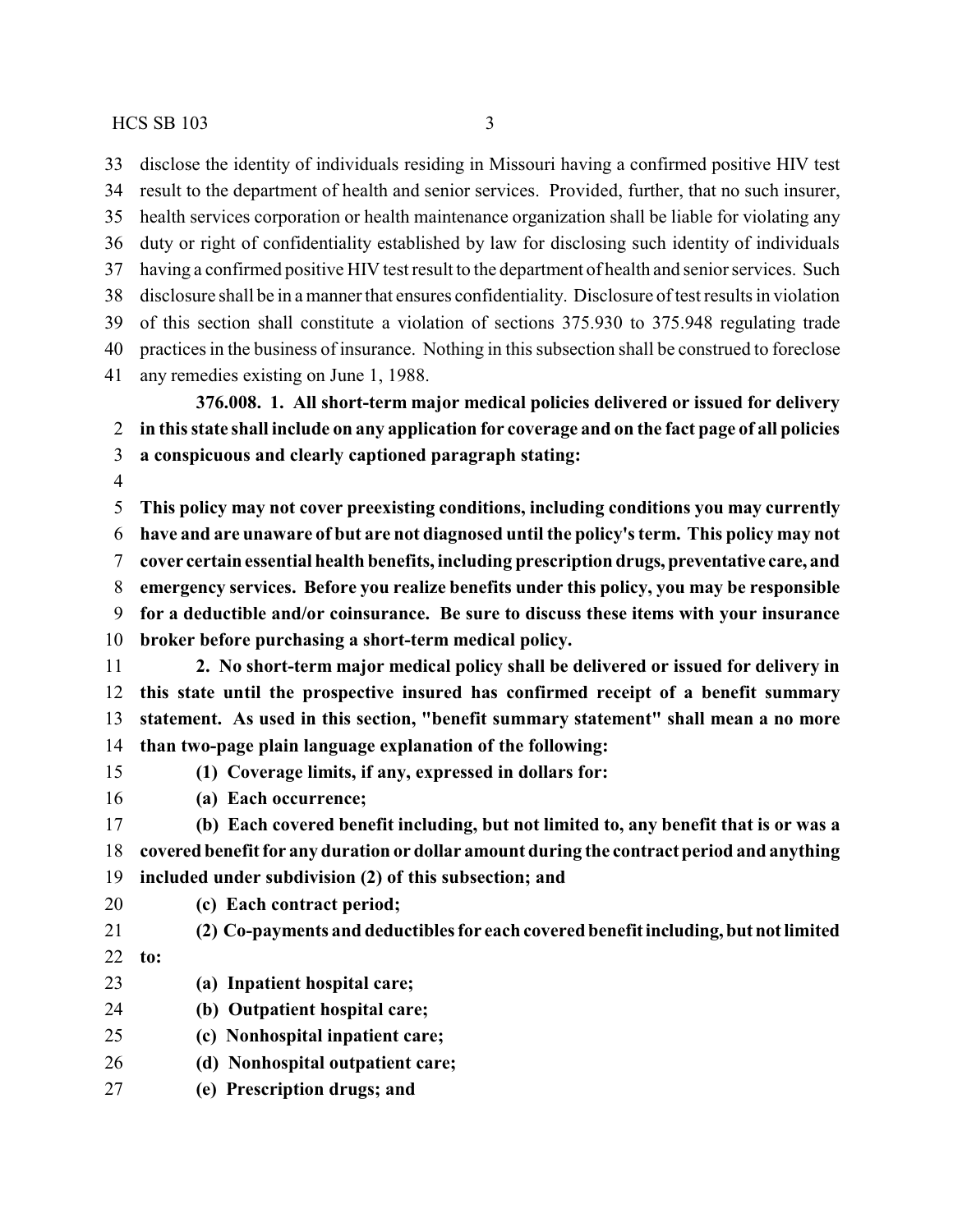**(f) Emergency services; and**

## **(3) Any co-payment or deductible for an illness or affliction which differs from the co-payment or deductible required to be described under subdivision (2) ofthis subsection.**

376.385. 1. Each entity offering individual and group health insurance policies providing coverage on an expense-incurred basis, individual and group service or indemnitytype contracts issued by a health services corporation, individual and group service contracts issued by a health maintenance organization, all self-insured group arrangements, to the extent not preempted by federal law, and all managed health care delivery entities of any type or description, that are delivered, issued for delivery, continued or renewed in this state on or after January 1, 1998, shall offer coverage for all physician-prescribed medically appropriate and necessary equipment, supplies and self-management training used in the management and treatment of diabetes. Coverage shall include persons with gestational, type I or type II diabetes.

 2. Health care services required by this section shall not be subject to any greater deductible or co-payment than any other health care service provided by the policy, contract or plan.

13 3. No entity enumerated in subsection 1 of this section may reduce or eliminate coverage due to the requirements of this section.

 4. Nothing in this section shall apply to accident-only, specified disease, hospital indemnity, Medicare supplement, long-term care, **short-term major medical policies having a duration of less than one year,** or other limited benefit health insurance policies.

376.429. 1. All health benefit plans, as defined in section 376.1350, that are delivered, issued for delivery, continued or renewed on or after August 28, 2006, and providing coverage to any resident of this state shall provide coverage for routine patient care costs as defined in subsection 7 of this section incurred as the result of phase II, III, or IV of a clinical trial that is approved by an entity listed in subsection 4 of this section and is undertaken for the purposes of the prevention, early detection, or treatment of cancer. Health benefit plans may limit coverage for the routine patient care costs of patients in phase II of a clinical trial to those treating facilities within the health benefit plans' provider network; except that, this provision shall not be construed as relieving a health benefit plan of the sufficiency of network requirements under state statute.

 2. In the case of treatment under a clinical trial, the treating facility and personnel must have the expertise and training to provide the treatment and treat a sufficient volume of patients. There must be equal to or superior, noninvestigational treatment alternatives and the available clinical or preclinical data must provide a reasonable expectation that the treatment will be superior to the noninvestigational alternatives.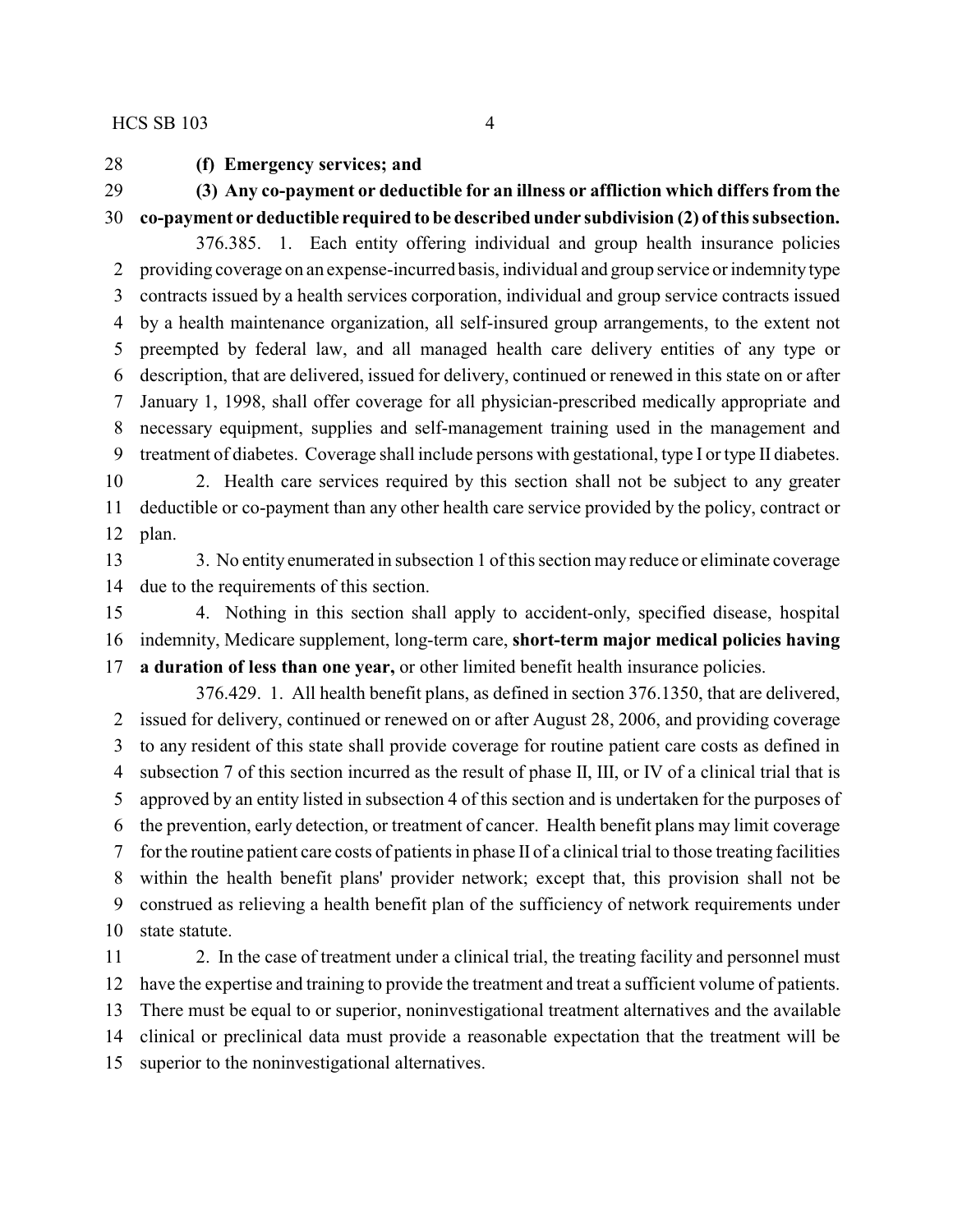3. Coverage required by this section shall include coverage for routine patient care costs incurred for drugs and devices that have been approved for sale by the Food and Drug Administration (FDA), regardless of whether approved by the FDA for use in treating the patient's particular condition,including coverage forreasonable and medicallynecessaryservices needed to administer the drug or use the device under evaluation in the clinical trial.

- 4. Subsections 1 and 2 of this section requiring coverage for routine patient care costs shall apply to phase III or IV of clinical trials that are approved or funded by one of the following entities:
- 
- (1) One of the National Institutes of Health (NIH);

(2) An NIH cooperative group or center as defined in subsection 7 of this section;

(3) The FDA in the form of an investigational new drug application;

(4) The federal Departments of Veterans' Affairs or Defense;

 (5) An institutional review board in this state that has an appropriate assurance approved by the Department of Health and Human Services assuring compliance with and implementation of regulations for the protection of human subjects (45 CFR 46); or

 (6) A qualified research entity that meets the criteria for NIH Center support grant eligibility.

 5. Subsections 1 and 2 of this section requiring coverage for routine patient care costs shall apply to phase II of clinical trials if:

 (1) Phase II of a clinical trial is sanctioned by the National Institutes of Health (NIH) or National Cancer Institute (NCI) and conducted at academic or National Cancer Institute Center; and

 (2) The person covered under this section is enrolled in the clinical trial. This section shall not apply to persons who are only following the protocol of phase II of a clinical trial, but not actually enrolled.

 6. An entity seeking coverage for treatment, prevention, or early detection in a clinical trial approved by an institutional review board under subdivision (5) of subsection 4 of this section shall maintain and post electronically a list of the clinical trials meeting the requirements of subsections 2 and 3 of this section. This list shall include: the phase for which the clinical trial is approved; the entity approving the trial; the particular disease; and the number of participants in the trial. If the electronic posting is not practical, the entity seeking coverage shall periodically provide payers and providers in the state with a written list of trials providing the information required in this section.

7. As used in this section, the following terms shall mean:

 (1) "Cooperative group", a formal network of facilities that collaborate on research projects and have an established NIH-approved Peer Review Program operating within the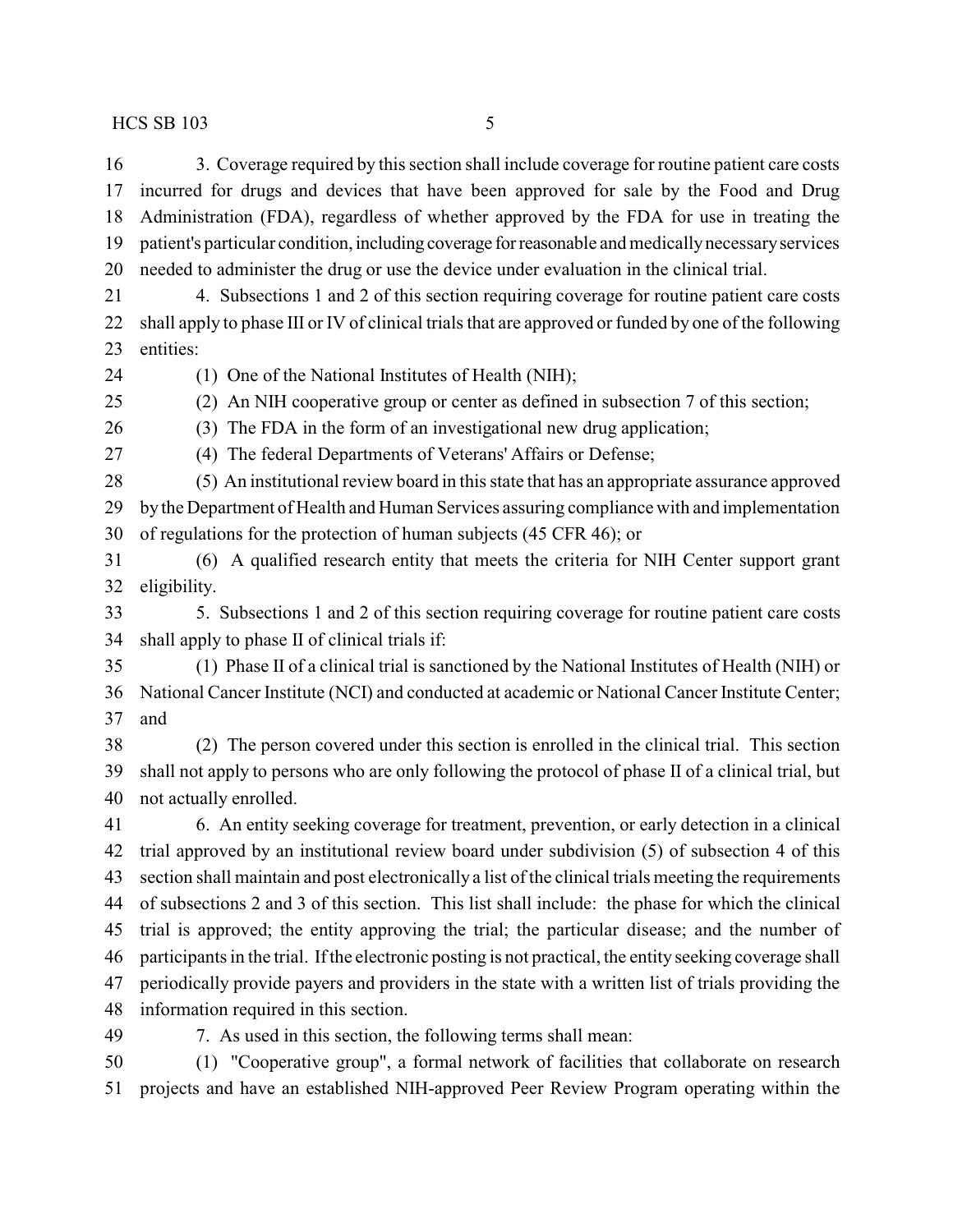group, including the NCI Clinical Cooperative Group and the NCI Community Clinical Oncology Program;

 (2) "Multiple project assurance contract", a contract between an institution and the federal Department of Health and Human Services (DHHS) that defines the relationship of the institution to the DHHS and sets out the responsibilities of the institution and the procedures that will be used by the institution to protect human subjects;

- (3) "Routine patient care costs" shall include coverage for reasonable and medically necessary services needed to administer the drug or device under evaluation in the clinical trial. Routine patient care costs include all items and services that are otherwise generally available to a qualified individual that are provided in the clinical trial except:
- 

(a) The investigational item or service itself;

 (b) Items and services provided solely to satisfy data collection and analysis needs and that are not used in the direct clinical management of the patient; and

 (c) Items and services customarily provided by the research sponsors free of charge for any enrollee in the trial.

 8. For the purpose of this section, providers participating in clinical trials shall obtain a patient's informed consent for participation on the clinical trial in a manner that is consistent with current legal and ethical standards. Such documents shall be made available to the health insurer upon request.

 9. The provisions of this section shall not apply to a policy, plan or contract paid under Title XVIII or Title XIX of the Social Security Act.

 10. Nothing in this section shall apply to any accident-only policy, specified disease 74 policy, hospital indemnity policy, Medicare supplement policy, long-term care policy, short-term major medical policy **[**of six months or less duration**] having a duration of less than one year**, or other limited benefit health insurance policies.

 11. The provisions of this section regarding phase II of a clinical trial shall not apply automatically to an individually underwritten health benefit plan, but shall be an option to any such plan.

376.446. 1. Health carriers shall permit individuals to learn the amount of cost-sharing, including deductibles,**[**copayments**] co-payments**, and coinsurance, underthe individual's health benefit plan or coverage that the individual would be responsible for paying with respect to the furnishing of a specific item or service by a participating provider in a timely manner upon the request of the individual. At a minimum, such information shall be made available to such individual through an internet website and such other means for individuals without access to the internet. As used in this section, the terms "health carrier" and "health benefit plans" shall have the same meanings assigned to them in section 376.1350.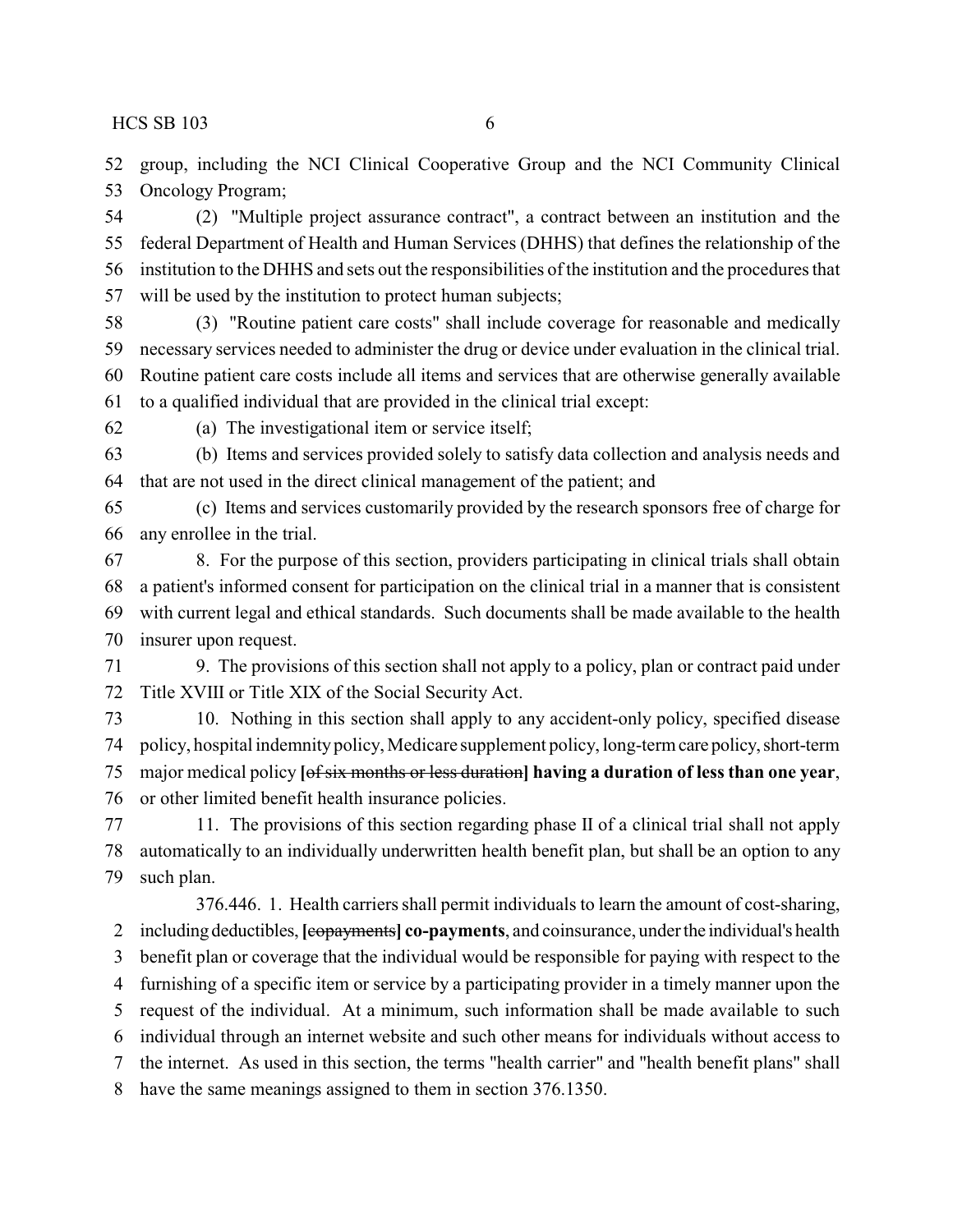**2. Health carriers shall permit individuals to learn the amount of cost-sharing, including deductibles, co-payments, and coinsurance, under an individual's short-term major medical policy, having a duration of less than one year, that the individual would be responsible for paying with respect to the furnishing of a specific item or service by a participating provider in a timely manner upon the request of the individual. At a minimum, such information shall be made available to such individual through an internet website and such other means for individuals without access to the internet.**

 **[**2.**]** 3. This section shall not apply to a supplemental insurance policy, including a life care contract, accident-only policy, specified disease policy, hospital policy providing a fixed daily benefit only, Medicare supplement policy, long-term care policy, hospitalization-surgical care policy**[**, short-term major medical policy of six months or less duration**]**, or any other supplemental policy.

**[** 3.**] 4.** The provisions of subsections 1 and 2 shall become effective on January 1, 2014.

376.452. 1. Except as provided in this section, if a health insurance issuer offers health insurance coverage in the large group market in connection with a group health plan, the health

insurance issuer shall renew or continue the coverage in force at the option of the plan sponsor.

 **The provisions of this subsection shall not apply to short-term major medical policies having a duration of less than one year.**

 2. A health insurance issuer may nonrenew or discontinue health insurance coverage offered in connection with a group health plan in the large group market if:

 (1) The plan sponsor has failed to pay premiums or contributions in accordance with the terms of the health insurance coverage or if the health insurance issuer has not received timely premium payments;

 (2) The plan sponsor has performed an act or practice that constitutes fraud or has made an intentional misrepresentation of material fact under the terms of the coverage;

 (3) The plan sponsor has failed to comply with the health insurance issuer's minimum participation requirements;

 (4) The plan sponsor has failed to comply with the health insurance issuer's employer contribution requirements;

 (5) The health insurance issuer is ceasing to offer coverage in the large group market in accordance with subsection 3 of this section;

 (6) In the case of a health insurance issuer that offers health insurance coverage in the large group market through a network plan, there is no longer any enrollee under the group health plan who lives, resides, or works in the service area of the health insurance issuer or in the area for which the issuer is authorized to do business;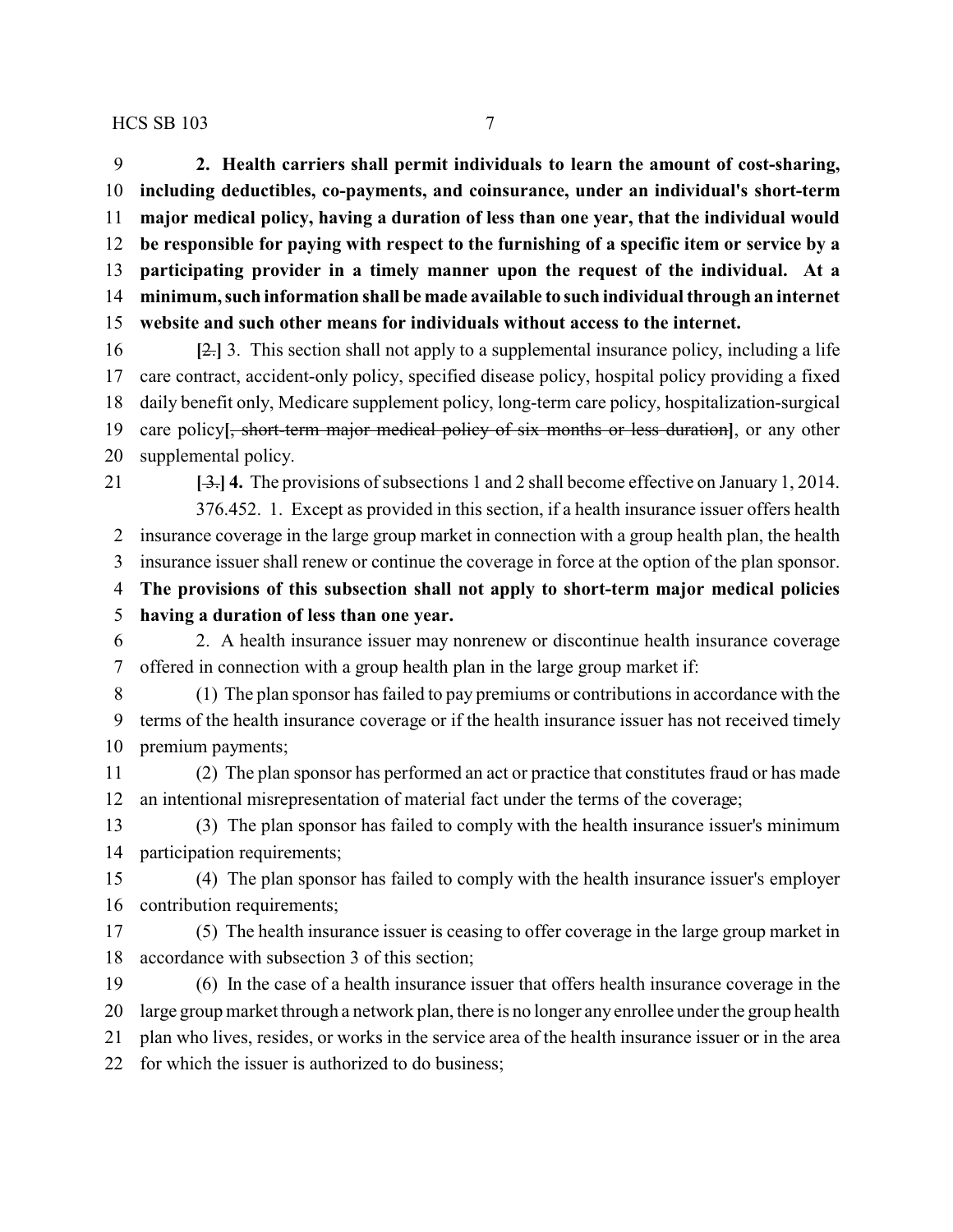(7) In the case of health insurance coverage that is made available in the large group market only through one or more bona fide associations, the membership of an employer in the bona fide association ceases, but only if coverage is terminated under this subdivision uniformly without regard to any health status-related factor of any covered individual.

 3. A health insurance issuer shall not discontinue offering a particular type of group health insurance coverage offered in the large group market unless:

 (1) The issuer provides notice to each plan sponsor, participant and beneficiaryprovided coverage of this type in the large group market of the discontinuation at least ninety days prior to the date of the discontinuation of the coverage;

 (2) The issuer offers to each plan sponsor being provided coverage of this type in the large group market the option to purchase any other health insurance coverage currently being offered by the health insurance issuer to a group health plan in the large group market; and

 (3) The issuer acts uniformly without regard to the claims experience of those plan sponsors or any health status-related factor of any participant or beneficiary covered or new participant or beneficiary who may become eligible for such coverage.

 4. (1) A health insurance issuer shall not discontinue offering all health insurance coverage in the large group market unless:

 (a) The issuer provides notice of discontinuation to the director and to each plan sponsor, participant and beneficiary covered at least one hundred eighty days prior to the date of the discontinuation of coverage; and

 (b) All health insurance issued or delivered for issuance in Missouri in the large group market is discontinued and coverage under such health insurance is not renewed.

 (2) In the case of a discontinuation under this subsection, the health insurance issuer shall not provide for the issuance of any health insurance coverage in the large group market for a period of five years beginning on the date of the discontinuation of the last health insurance coverage not renewed.

 5. At the time of coverage renewal, a health insurance issuer may modify the health insurance coverage for a product offered to a group health plan in the large group market. For purposes of this subsection, renewal shall be deemed to occur not more often than annually on the anniversary of the effective date of the group health plan's health insurance coverage unless a longer term is specified in the policy or contract.

 6. In the case of health insurance coverage that is made available by a health insurance issuer only through one or more bona fide associations, a reference to plan sponsor in this section is deemed, with respect to coverage provided to an employer member of the association, to include a reference to such employer.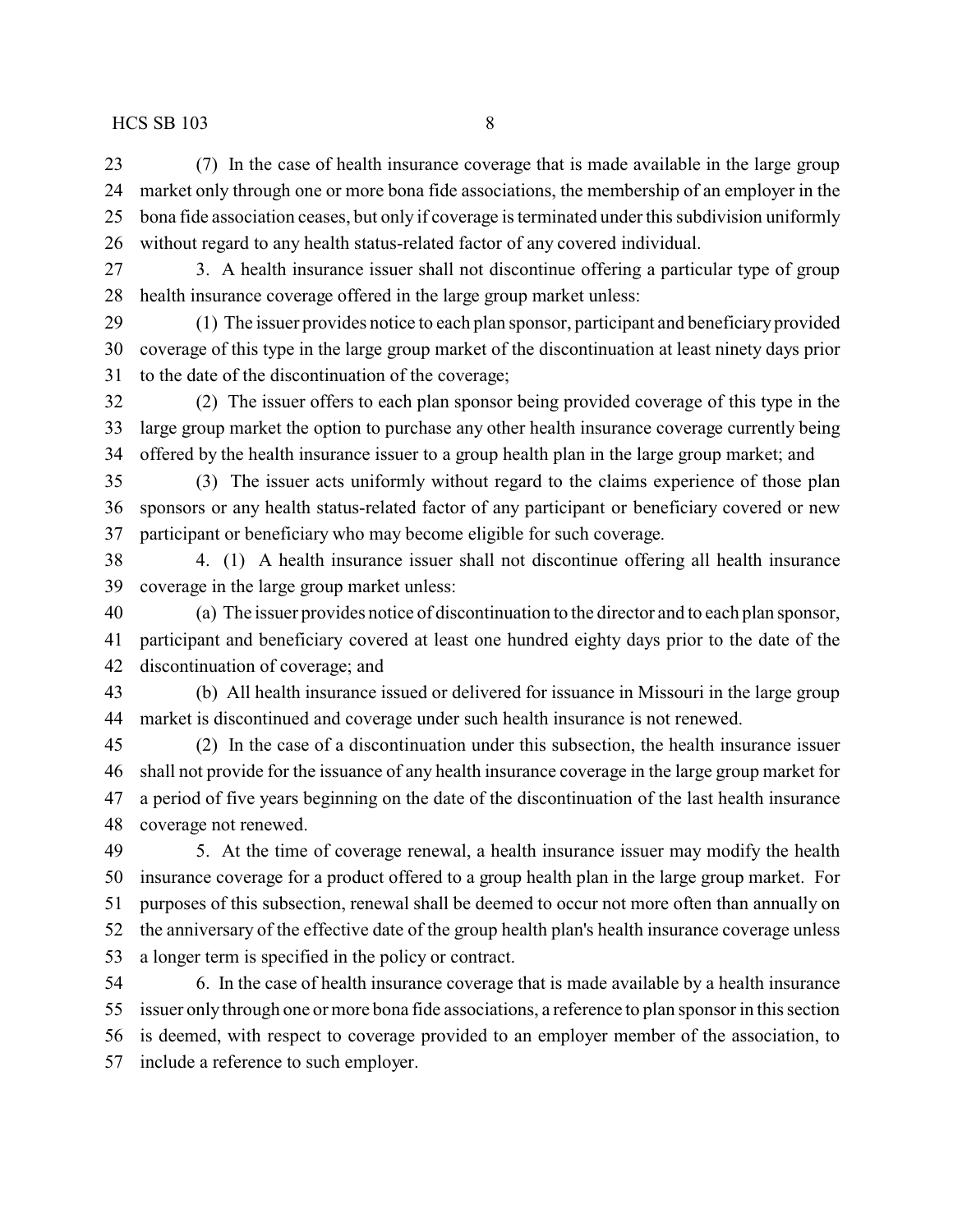376.454. 1. Except as provided in this section, a health insurance issuer that provides individual health insurance coverage to an individual shall renew or continue in force such coverage at the option of the individual. **The provisions of this subsection shall not apply to short-term major medical policies having a duration of less than one year.**

 2. A health insurance issuer may nonrenew or discontinue health insurance coverage of an individual in the individual market based only on one or more of the following:

 (1) The individual has failed to pay premiums or contributions in accordance with the terms of the health insurance coverage or the issuer has not received timely premium payments;

 (2) The individual has performed an act or practice that constitutes fraud or made an intentional misrepresentation of material fact under the terms of the coverage;

 (3) The issuer is ceasing to offer coverage in the individual market in accordance with subsection 4 of this section;

 (4) In the case of a health insurance issuer that offers health insurance coverage in the market through a network plan, the individual no longer resides, lives, or works in the service area or in an area for which the issuer is authorized to do business but only if such coverage is terminated under this subdivision uniformly without regard to any health status-related factor of covered individuals;

 (5) In the case of health insurance coverage that is made available in the individual market only through one or more bona fide associations, the membership of the individual in the association on the basis of which the coverage is provided ceases, but only if such coverage is terminated under this subdivision uniformly without regard to any health status-related factor of covered individuals.

 3. In any case in which an issuer decides to discontinue offering a particular type of health insurance coverage offered in the individual market, coverage of such type may be discontinued by the issuer only if:

 (1) The issuer provides notice to each covered individual provided coverage of this type in such market of such discontinuation at least ninety days prior to the date of the discontinuation of such coverage;

 (2) The issuer offers to each individual in the individual market provided coverage of this type, the option to purchase any other individual health insurance coverage currently being offered by the issuer for individuals in such market; and

 (3) In exercising the option to discontinue coverage of this type and in offering the option of coverage under subdivision (2) of this subsection, the issuer acts uniformly without regard to any health status-related factor of enrolled individuals or individuals who may become eligible for such coverage.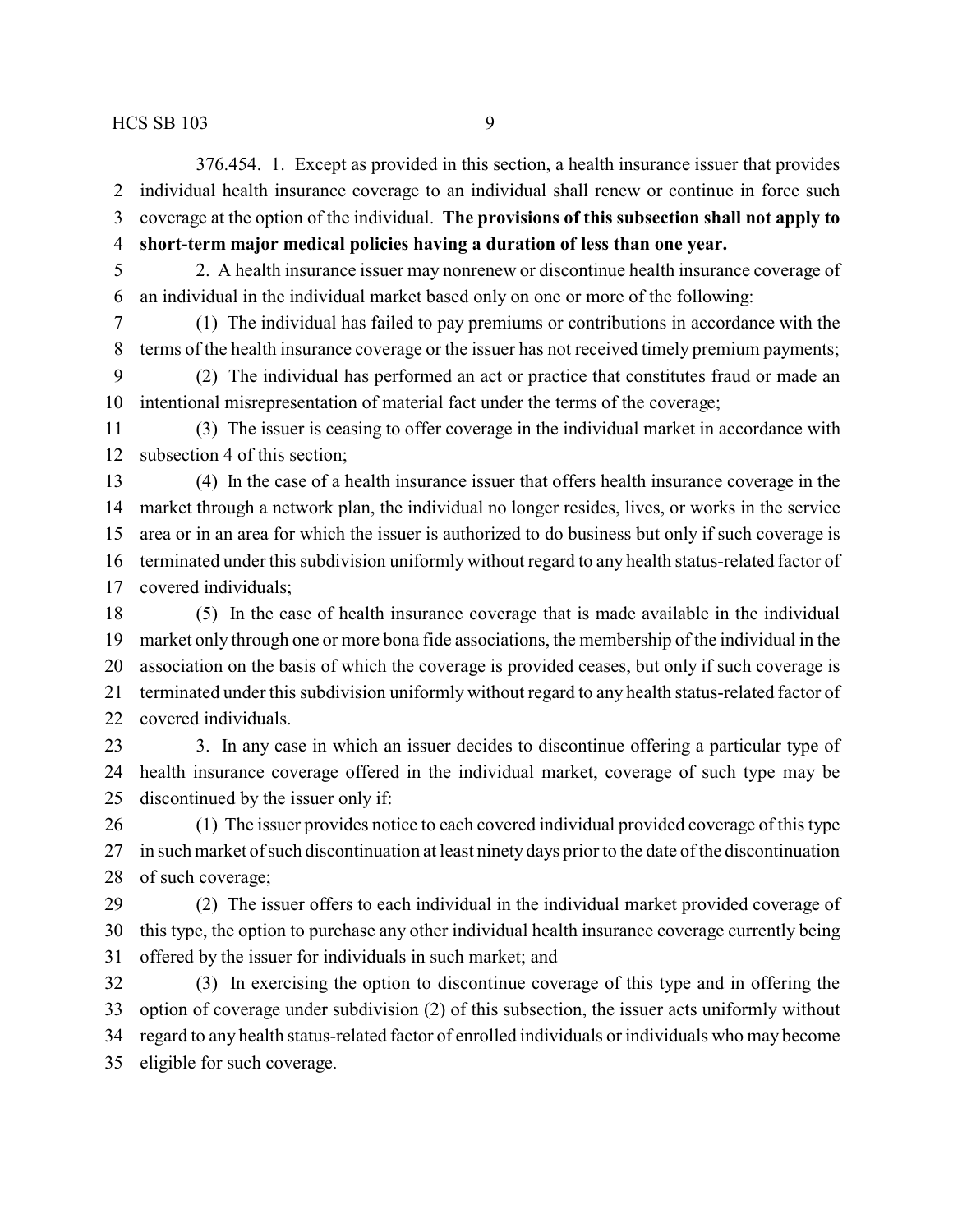4. (1) In any case in which a health insurance issuer elects to discontinue offering all health insurance coverage in the individual market in the state, health insurance coverage may be discontinued by the issuer only if:

 (a) The issuer provides notice to the director and to each individual of such discontinuation at least one hundred eighty days prior to the date of the expiration of such coverage; and

 (b) All health insurance issued or delivered for issuance in the state in such market is discontinued and coverage under such health insurance coverage in such market is not renewed.

 (2) In the case of a discontinuation under subdivision (1) of this subsection, the issuer shall not provide for the issuance of any health insurance coverage in the individual market for a five-year period beginning on the date of the discontinuation of the last health insurance coverage not so renewed.

 5. At the time of coverage renewal, a health insurance issuer may modify the health insurance coverage for a policy form offered to individuals in the individual market so long as such modification is consistent with applicable law and effective on a uniform basis among all individuals with that policy form. For purposes of this subsection, renewal shall be deemed to occur not more often than annually on the anniversary of the effective date of the individual's health insurance coverage or as specified in the policy or contract.

 6. In applying this section in the case of health insurance coverage that is made available by a health insurance issuer in the individual market to individuals only through one or more associations, a reference to an individual is deemed to include a reference to such an association of which the individual is a member.

 7. An insurer shall provide a certification of creditable coverage as required by Public Law 104-191 and regulations pursuant thereto.

376.690. 1. As used in this section, the following terms shall mean:

 (1) "Emergency medical condition", the same meaning given to such term in section 376.1350;

- 
- (2) "Facility", the same meaning given to such term in section 376.1350;
- (3) "Health care professional", the same meaning given to such term in section 376.1350;
- 

(4) "Health carrier", the same meaning given to such term in section 376.1350;

 (5) "Unanticipated out-of-network care", health care services received by a patient in an in-network facility from an out-of-network health care professional from the time the patient presents with an emergency medical condition until the time the patient is discharged.

 2. (1) Health care professionals **[**may**] shall** send any claim for charges incurred for unanticipated out-of-network care to the patient's health carrier within one hundred eighty days of the delivery of the unanticipated out-of-network care on a U.S. Centers of Medicare and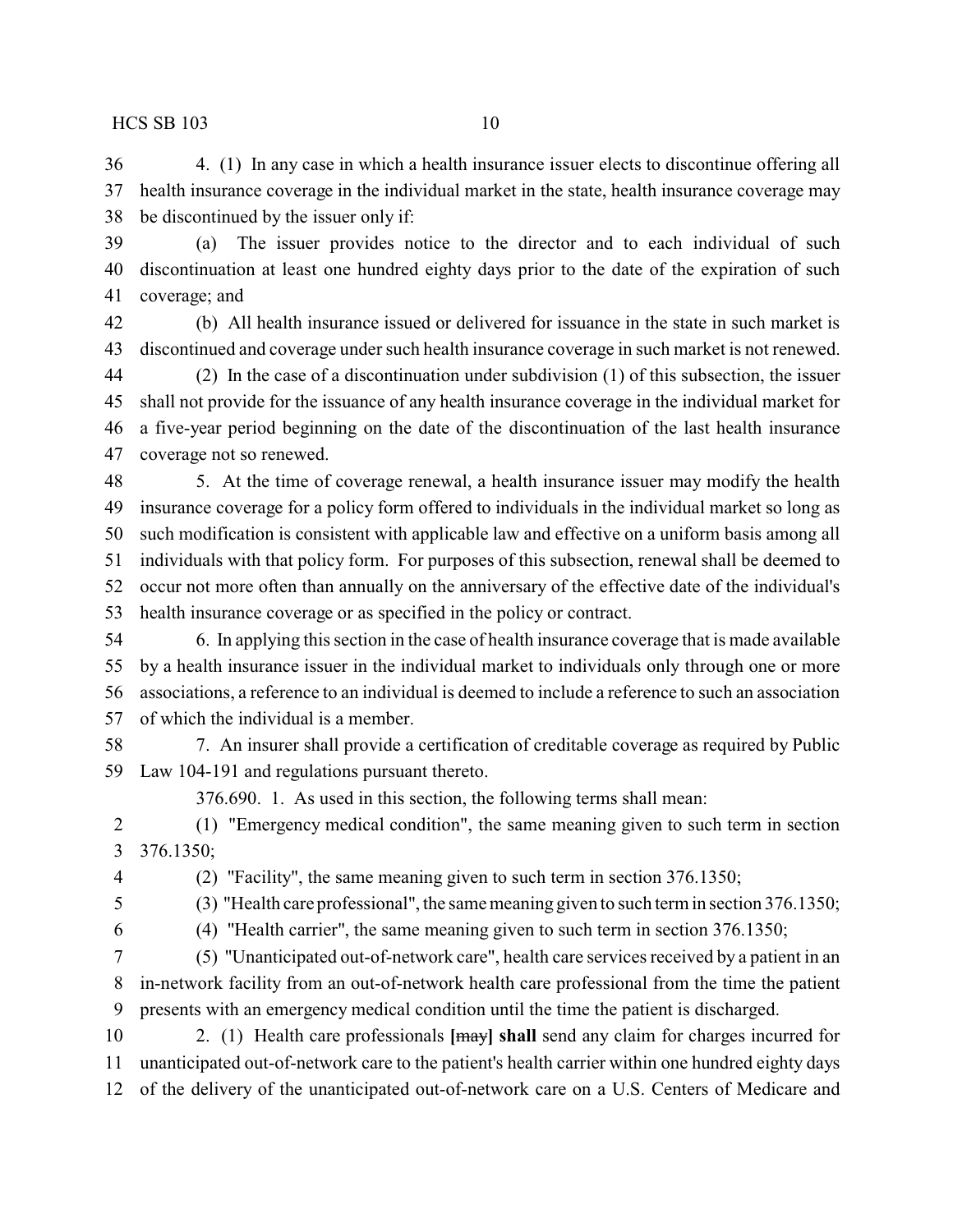Medicaid Services Form 1500, or its successor form, or electronically using the 837 HIPAA format, or its successor.

 (2) Within forty-five processing days, as defined in section 376.383, of receiving the health care professional's claim, the health carrier shall offer to pay the health care professional a reasonable reimbursement for unanticipated out-of-network care based on the health care professional's services. If the health care professional participates in one or more of the carrier's commercial networks, the offer of reimbursement for unanticipated out-of-network care shall be the amount from the network which has the highest reimbursement.

 (3) If the health care professional declines the health carrier's initial offer of reimbursement, the health carrier and health care professional shall have sixty days from the date of the initial offer of reimbursement to negotiate in good faith to attempt to determine the reimbursement for the unanticipated out-of-network care.

 (4) If the health carrier and health care professional do not agree to a reimbursement amount by the end of the sixty-day negotiation period, the dispute shall be resolved through an arbitration process as specified in subsection 4 of this section.

 (5) To initiate arbitration proceedings, either the health carrier or health care professional must provide written notification to the director and the other party within one hundred twenty days of the end of the negotiation period, indicating their intent to arbitrate the matter and notifying the director of the billed amount and the date and amount of the final offer by each party. A claim for unanticipated out-of-network care may be resolved between the parties at any point prior to the commencement of the arbitration proceedings. Claims may be combined for purposes of arbitration, but only to the extent the claims represent similar circumstances and services provided by the same health care professional, and the parties attempted to resolve the dispute in accordance with subdivisions (3) to (5) of this subsection.

 (6) No health care professional who sends a claim to a health carrier under subsection 2 of this section shall send a bill to the patient for any difference between the reimbursement rate as determined under this subsection and the health care professional's billed charge.

 3. (1) When unanticipated out-of-network care is provided, the health care professional who sends a claim to a health carrier under subsection 2 of this section may bill a patient for no more than the cost-sharing requirements described under this section.

 (2) Cost-sharing requirements shall be based on the reimbursement amount as determined under subsection 2 of this section.

 (3) The patient's health carrier shall inform the health care professional of its enrollee's cost-sharing requirements within forty-five processing days of receiving a claim from the health care professional for services provided.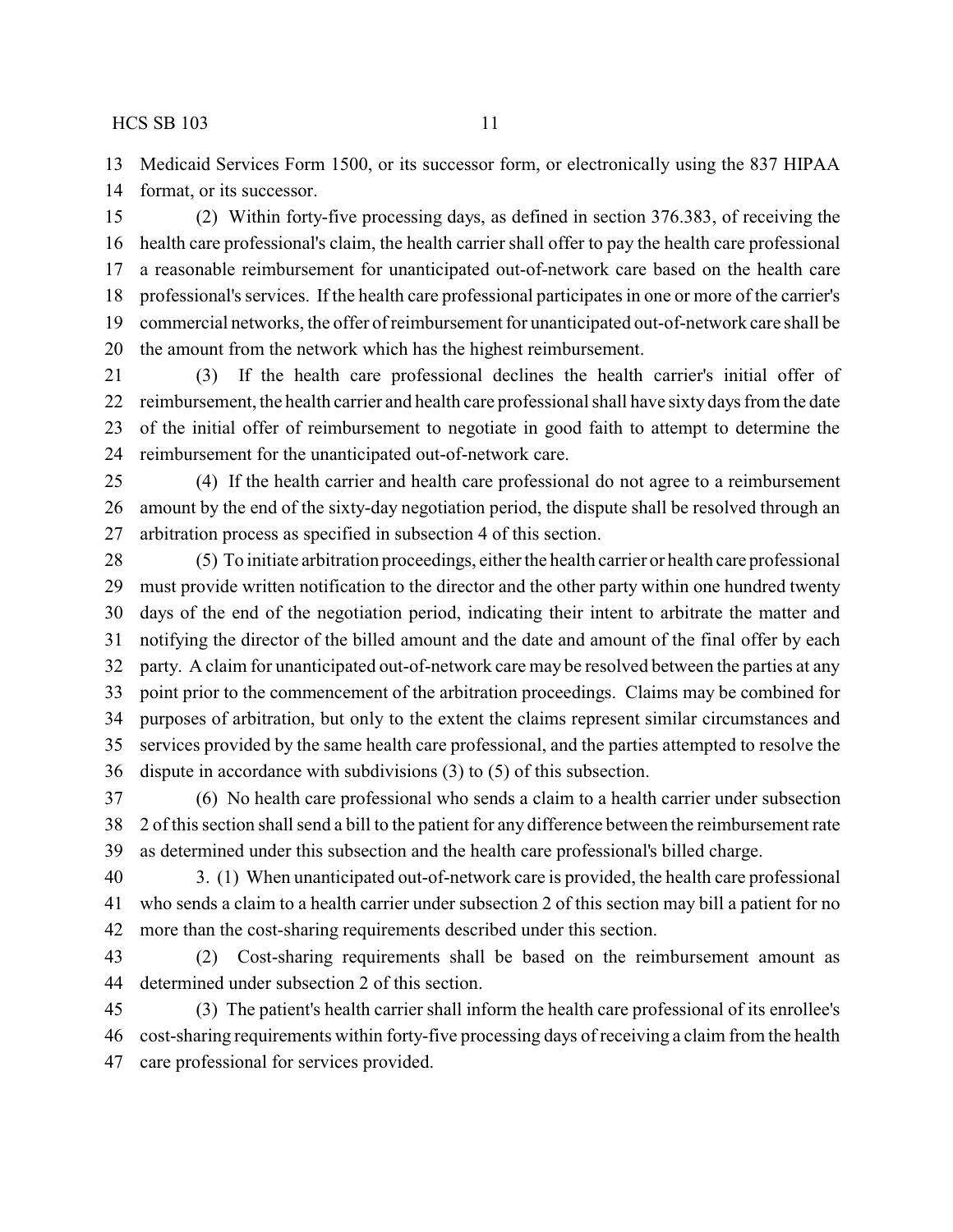(4) The in-network deductible and out-of-pocket maximum cost-sharing requirements shall apply to the claim for the unanticipated out-of-network care.

 4. The director shall ensure access to an external arbitration process when a health care professional and health carrier cannot agree to a reimbursement under subdivision (3) of subsection 2 of this section. In order to ensure access, when notified of a parties' intent to arbitrate, the director shall randomly select an arbitrator for each case from the department's approved list of arbitrators or entities that provide binding arbitration. The director shall specify the criteria for an approved arbitrator or entity by rule. The costs of arbitration shall be shared equally between and will be directly billed to the health care professional and health carrier. These costs will include, but are not limited to, reasonable time necessary for the arbitrator to review materials in preparation for the arbitration, travel expenses and reasonable time following the arbitration for drafting of the final decision.

 5. At the conclusion of such arbitration process, the arbitrator shall issue a final decision, which shall be binding on all parties. The arbitrator shall provide a copy of the final decision to the director. The initial request for arbitration, all correspondence and documents received by the department and the final arbitration decision shall be considered a closed record under section 374.071. However, the director may release aggregated summary data regarding the arbitration process. The decision of the arbitrator shall not be considered an agency decision nor shall it be considered a contested case within the meaning of section 536.010.

 6. The arbitrator shall determine a dollar amount due under subsection 2 of this section between one hundred twenty percent of the Medicare-allowed amount and the seventieth percentile of the usual and customary rate for the unanticipated out-of-network care, as determined by benchmarks from independent nonprofit organizations that are not affiliated with insurance carriers or provider organizations.

 7. When determining a reasonable reimbursement rate, the arbitrator shall consider the following factors if the health care professional believes the payment offered for the unanticipated out-of-network care does not properly recognize:

(1) The health care professional's training, education, or experience;

(2) The nature of the service provided;

(3) The health care professional's usual charge for comparable services provided;

 (4) The circumstances and complexityof the particular case, including the time and place the services were provided; and

 (5) The average contracted rate for comparable services provided in the same geographic area.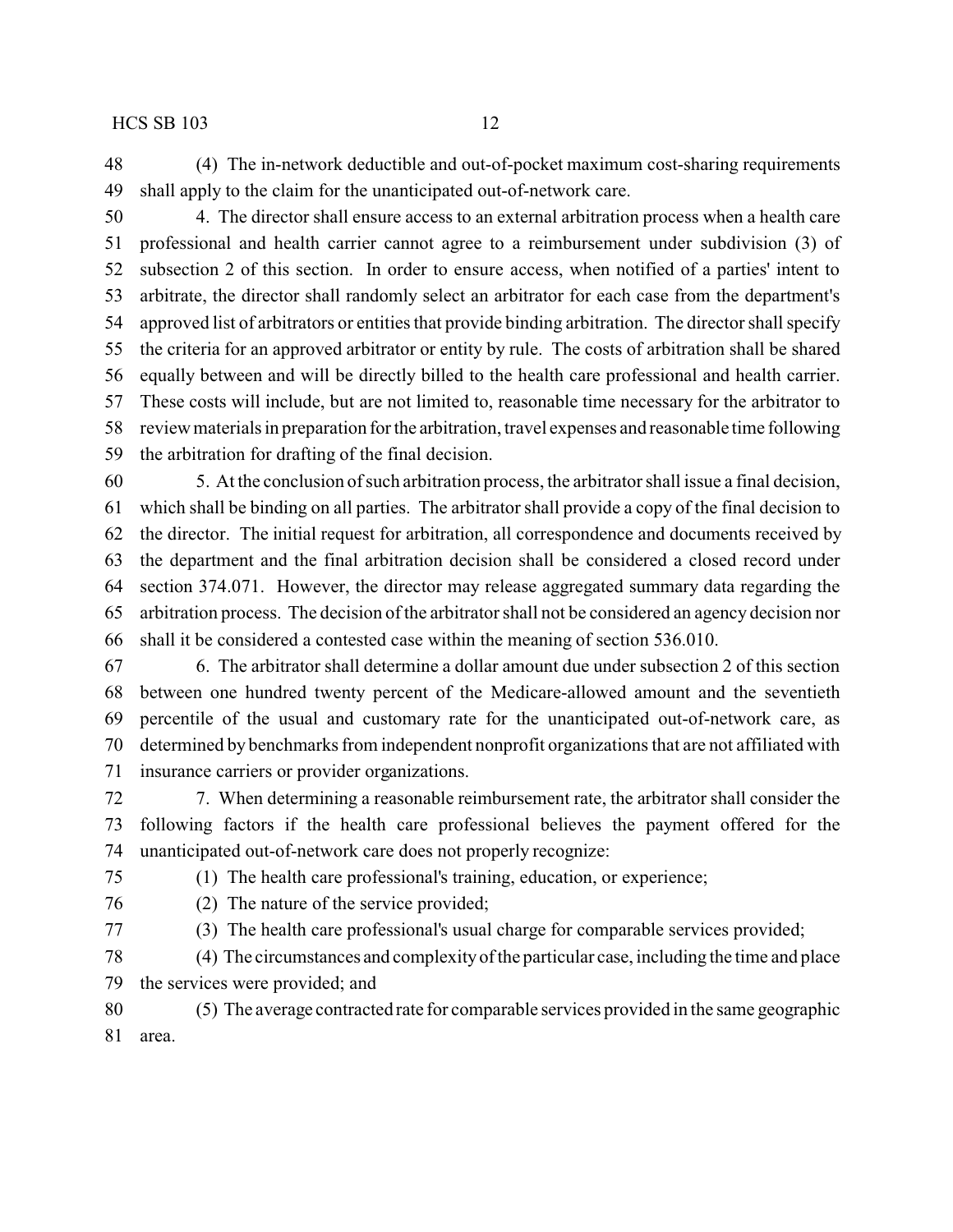8. The enrollee shall not be required to participate in the arbitration process. The health care professional and health carrier shall execute a nondisclosure agreement prior to engaging in an arbitration under this section.

### 9. **[**This section shall take effect on January 1, 2019.

**- 10.**] The department of insurance, financial institutions and professional registration may promulgate rules and fees as necessary to implement the provisions of this section, including but not limited to procedural requirements for arbitration. Any rule or portion of a rule, as that term is defined in section 536.010, that is created under the authority delegated in this section shall become effective only if it complies with and is subject to all of the provisions of chapter 536 and, if applicable, section 536.028. This section and chapter 536 are nonseverable and if any of the powers vested with the general assembly pursuant to chapter 536 to review, to delay the effective date, or to disapprove and annul a rule are subsequently held unconstitutional, then the grant of rulemaking authority and any rule proposed or adopted after August 28, 2018, shall be invalid and void.

376.779. 1. All health plans or policies that are individually underwritten or provide for such coverage for specific individuals and the members of their families, which provide for hospital treatment, shall provide coverage, while confined in a hospital or in a residential or nonresidential facility certified by the department of mental health, for treatment of alcoholism on the same basis as coverage for any other illness, except that coverage may be limited to thirty days in any policy or contract benefit period. All Missouri individual contracts issued on or after January 1, 2005, shall be subject to this section. Coverage required by this section shall be included in the policy or contract and payment provided as for other coverage in the same policy or contract notwithstanding any construction or relationship ofinterdependent contracts or plans affecting coverage and payment of reimbursement prerequisites under the policy or contract.

 2. Insurers, corporations or groups providing coverage may approve for payment or reimbursement vendors and programs providing services or treatment required by this section. Any vendor or person offering services or treatment subject to the provisions of this section and seeking approval for payment or reimbursement shall submit to the department of mental health a detailed description of the services or treatment program to be offered. The department of mental health shall make copies of such descriptions available to insurers, corporations or groups providing coverage under the provisions of this section. Each insurer, corporation or group providing coverage shall notify the vendor or person offering service or treatment as to its acceptance or rejection for payment or reimbursement; provided, however, payment or reimbursement shall be made for any service or treatment program certified by the department of mental health. Any notice of rejection shall contain a detailed statement of the reasons for rejection and the steps and procedures necessary for acceptance. Amended descriptions of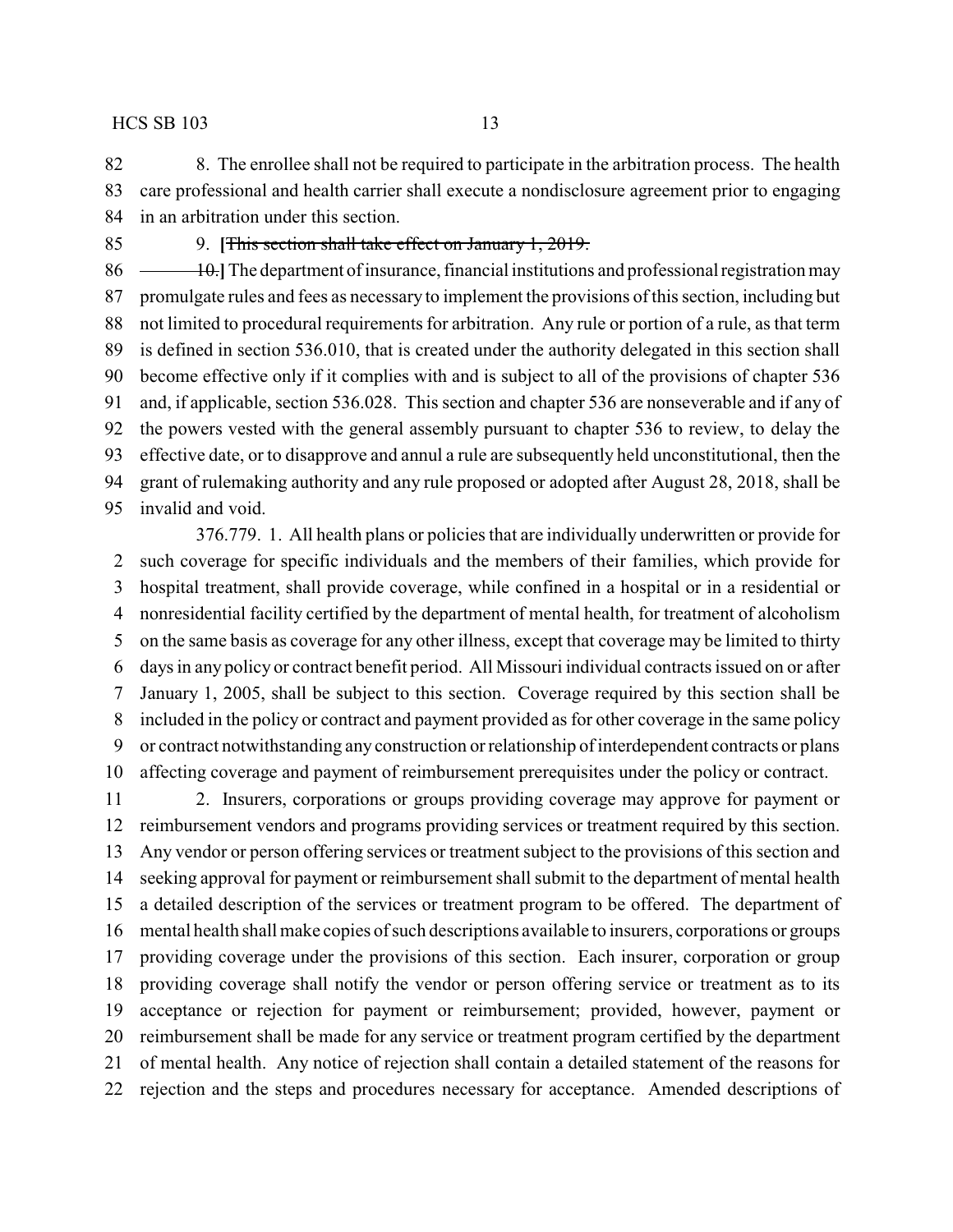services or treatment programs to be offered may be filed with the department of mental health.

 Any vendor or person rejected for approval of payment or reimbursement may modify their description and treatment program and submit copies of the amended description to the department of mental health and to the insurer, corporation or group which rejected the original description.

- 28 3. The department of mental health may issue rules necessary to carry out the provisions of this section. No rule or portion of a rule promulgated under the authority of this section shall become effective unless it has been promulgated pursuant to the provisions of section 536.024.
- 4. All substance abuse treatment programs in Missouri receiving funding from the Missouri department of mental health must be certified by the department.
- 5. This section shall not apply to a supplemental insurance policy, including a life care contract, accident-only policy, specified disease policy, hospital policy providing a fixed daily benefit only, Medicare supplement policy, long-term care policy, hospitalization-surgical care policy, short-term major medical policy **[**of six months or less duration**] having a duration of less than one year**, or any other supplemental policy as determined by the director of the department of insurance, financial institutions and professional registration.
- 376.781. 1. All group health insurance policies providing coverage on an expense- incurred basis, all group service or indemnity contracts issued by a not-for-profit health service corporation, all self-insured group health benefit plans of any type or description, and all such health plans or policies that are individually underwritten or provide for such coverage for specific individuals and the members of their families as nongroup policies, which provide for hospital treatment, shall offer coverage for the necessary care and treatment of loss or impairment of speech or hearing subject to the same durational limits, dollar limits, deductibles and coinsurance factors as other covered services in such policies or contracts. All Missouri group contracts issued or renewed on or after December 31, 1984, shall be subject to this section. Notwithstanding any construction or relationship of interdependent contracts or plans affecting coverage and payment of reimbursement prerequisites under the policy or contract, coverage required by this section shall be included in the policy or contract and payment provided as for other coverage in the same policy or contract.
- 14 2. The offer of benefits under subsection 1 of this section shall be in writing and may be rejected by the individual or group policyholder.
- 3. Nothing in this section shall prohibit the insurance company or not-for-profit health service corporation from including any coverage for loss or impairment of speech, language or hearing as standard coverage in their policies or contracts, but same shall not contain terms contrary to this section.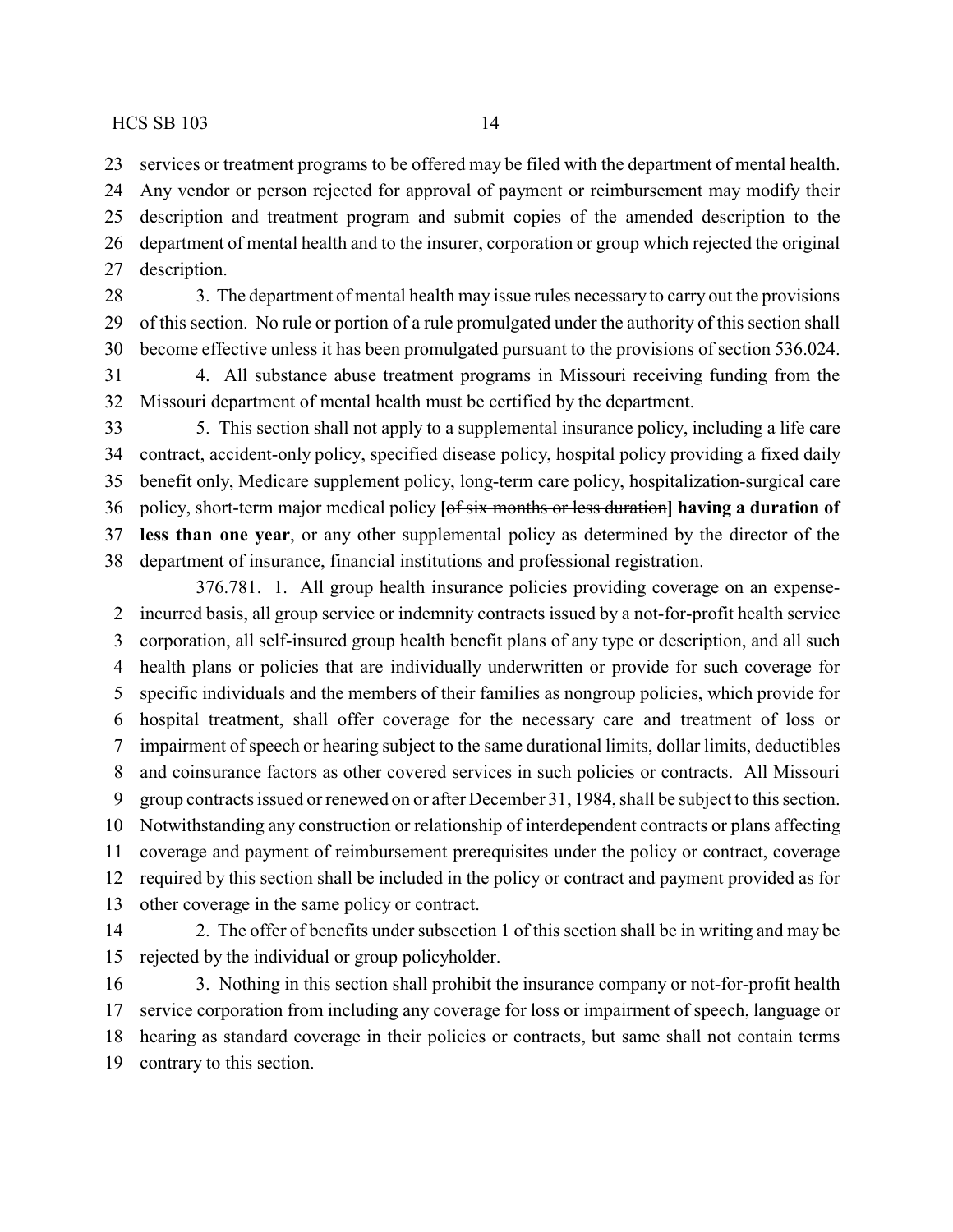4. The phrase "loss or impairment of speech or hearing" shall include those communicative disorders generally treated by a speech pathologist, audiologist or speech/language pathologist licensed by the state board of healing arts or certified by the American Speech-Language and Hearing Association (ASHA), or both, and which fall within the scope of his or her license or certification.

 5. Any provision in a health insurance policy contrary to or in conflict with the provisions of this section shall, to the extent of the conflict, be void, but such invalidity shall not offset the validity of the other provisions of such policy.

 6. The department of insurance, financial institutions and professional registration may issue rules necessary to carry out the provisions of this section. No rule or portion of a rule promulgated under the authority of this section shall become effective unless it has been promulgated pursuant to the provisions of section 536.024.

## **7. This section shall not apply to short-term major medical policies having a duration of less than one year.**

376.782. 1. As used in this section, the term "low-dose mammographyscreening"means the X-ray examination of the breast using equipment specifically designed and dedicated for mammography, including the X-ray tube, filter, compression device, films, and cassettes, with an average radiation exposure delivery of less than one rad mid-breast, with two views for each breast, and any fee charged by a radiologist or other physician for reading, interpreting or diagnosing based on such X-ray. As used in this section, the term "low-dose mammography screening" shall also include digital mammography and breast tomosynthesis. As used in this section, the term "breast tomosynthesis" shall mean a radiologic procedure that involves the acquisition of projection images over the stationary breast to produce cross-sectional digital three-dimensional images of the breast.

 2. All individual and group health insurance policies providing coverage on an expense- incurred basis, individual and group service or indemnity type contracts issued by a nonprofit corporation, individual and group service contracts issued by a health maintenance organization, all self-insured group arrangements to the extent not preempted by federal law and all managed health care delivery entities of any type or description, that are delivered, issued for delivery, continued or renewed on or after August 28, 1991, and providing coverage to any resident of this state shall provide benefits or coverage for low-dose mammography screening for any nonsymptomatic woman covered under such policy or contract which meets the minimum requirements of this section. Such benefits or coverage shall include at least the following:

- 
- (1) A baseline mammogram for women age thirty-five to thirty-nine, inclusive;
- (2) A mammogram every year for women age forty and over;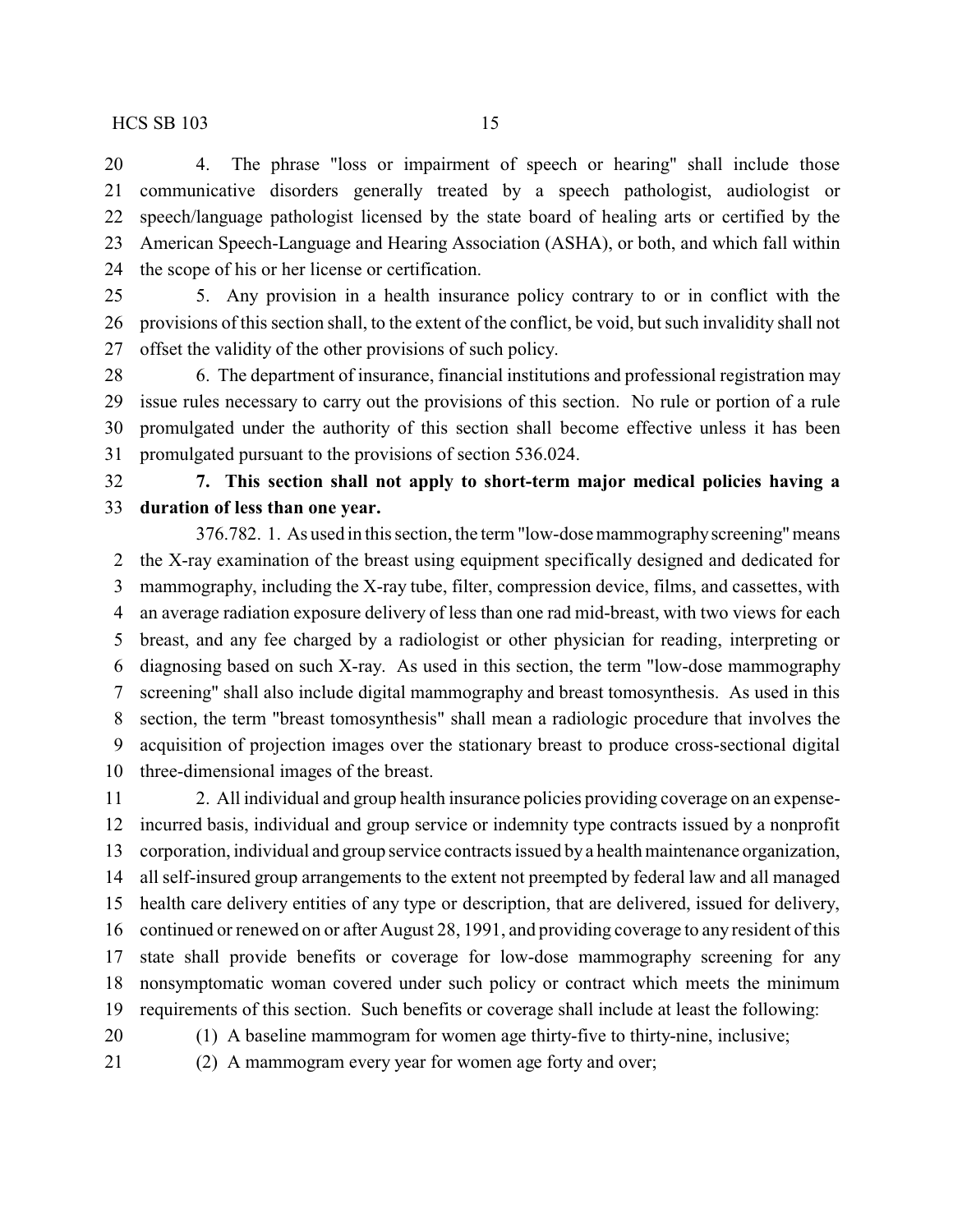(3) A mammogram for any woman, upon the recommendation of a physician, where such woman, her mother or her sister has a prior history of breast cancer.

 3. Coverage and benefits related to mammography as required by this section shall be at least as favorable and subject to the same dollar limits, deductibles, and co-payments as other radiological examinations; provided, however, that on and after January 1, 2019, providers of low-dose mammographyscreening shall be reimbursed at rates accuratelyreflecting the resource costs specific to each modality, including any increased resource cost of breast tomosynthesis.

## **4. The provisions ofthis section shall not apply to short-termmajor medical policies having a duration of less than one year.**

376.811. 1. Every insurance company and health services corporation doing business in this state shall offer in all health insurance policies benefits or coverage for chemical dependency meeting the following minimum standards:

 (1) Coverage for outpatient treatment through a nonresidential treatment program, or through partial- or full-day program services, of not less than twenty-six days per policy benefit period;

 (2) Coverage for residential treatment program of not less than twenty-one days per policy benefit period;

 (3) Coverage for medical or social setting detoxification of not less than six days per policy benefit period;

 (4) Coverage for medication-assisted treatment for substance use disorders for use in treating such patient's condition, including opioid-use and heroin-use disorders;

 (5) The coverages set forth in this subsection may be subject to a separate lifetime frequency cap of not less than ten episodes of treatment, except that such separate lifetime frequency cap shall not apply to medical detoxification in a life-threatening situation as determined by the treating physician and subsequently documented within forty-eight hours of treatment to the reasonable satisfaction of the insurance company or health services corporation; and

(6) The coverages set forth in this subsection:

 (a) Shall be subject to the same coinsurance, co-payment and deductible factors as apply to physical illness;

 (b) May be administered pursuant to a managed care program established by the insurance company or health services corporation; and

 (c) May deliver covered services through a system of contractual arrangements with one or more providers, hospitals, nonresidential or residential treatment programs, or other mental health service delivery entities certified by the department of mental health, or accredited by a nationally recognized organization, or licensed by the state of Missouri.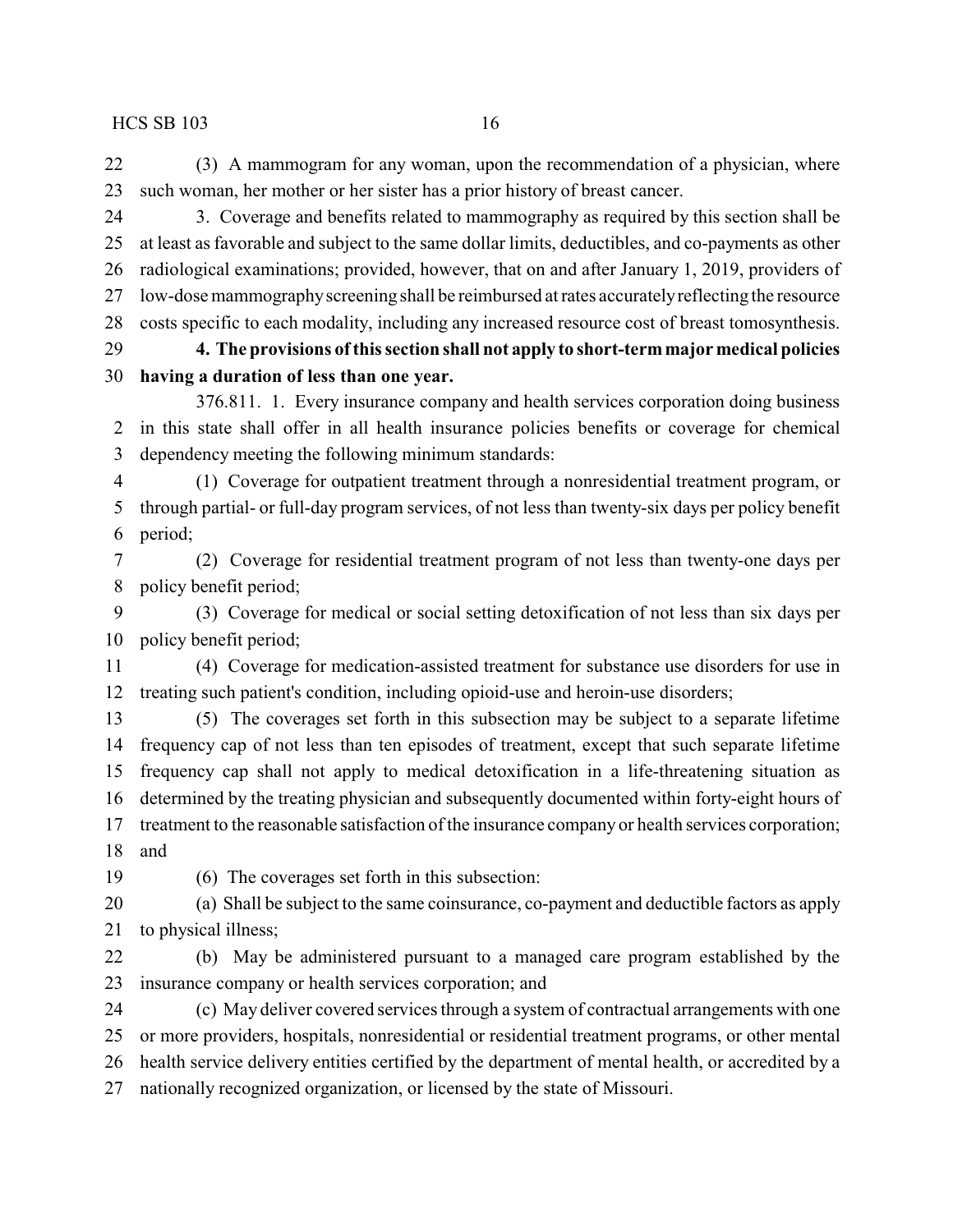2. In addition to the coverages set forth in subsection 1 of this section, every insurance company, health services corporation and health maintenance organization doing business in this state shall offer in all health insurance policies, benefits or coverages for recognized mental illness, excluding chemical dependency, meeting the following minimum standards:

 (1) Coverage for outpatient treatment, including treatment through partial- or full-day program services, for mental health services for a recognized mental illness rendered by a licensed professional to the same extent as any other illness;

 (2) Coverage for residential treatment programs for the therapeutic care and treatment of a recognized mental illness when prescribed by a licensed professional and rendered in a psychiatric residential treatment center licensed by the department of mental health or accredited by the Joint Commission on Accreditation of Hospitals to the same extent as any other illness;

 (3) Coverage for inpatient hospital treatment for a recognized mental illness to the same extent as for any other illness, not to exceed ninety days per year;

 (4) The coverages set forth in this subsection shall be subject to the same coinsurance, co-payment, deductible, annual maximum and lifetime maximum factors as apply to physical illness; and

 (5) The coverages set forth in this subsection may be administered pursuant to a managed care program established by the insurance company, health services corporation or health maintenance organization, and covered services may be delivered through a system of contractual arrangements with one or more providers, community mental health centers, hospitals, nonresidential or residential treatment programs, or other mental health service delivery entities certified by the department of mental health, or accredited by a nationally recognized organization, or licensed by the state of Missouri.

 3. The offer required by sections 376.810 to 376.814 may be accepted or rejected by the group or individual policyholder or contract holder and, if accepted, shall fully and completely satisfy and substitute for the coverage under section 376.779. Nothing in sections 376.810 to 376.814 shall prohibit an insurance company, health services corporation or health maintenance organization from including all or part of the coverages set forth in sections 376.810 to 376.814 as standard coverage in their policies or contracts issued in this state.

 4. Every insurance company, health services corporation and health maintenance organization doing business in this state shall offer in all health insurance policies mental health benefits or coverage as part of the policy or as a supplement to the policy. Such mental health benefits or coverage shall include at least two sessions per year to a licensed psychiatrist, licensed psychologist, licensed professional counselor, licensed clinical social worker, or, subject to contractual provisions, a licensed marital and family therapist, acting within the scope of such license and under the following minimum standards: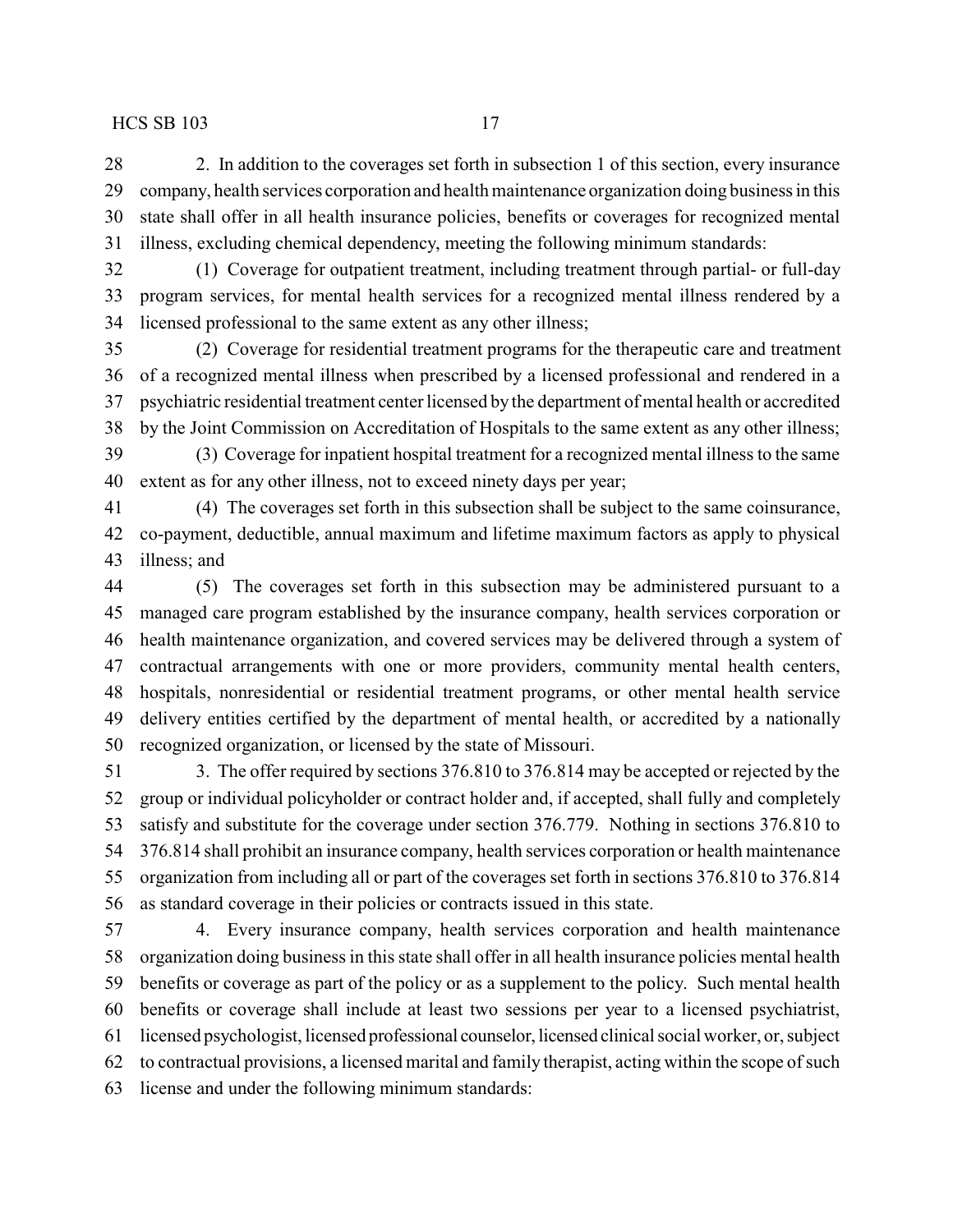(1) Coverage and benefits in this subsection shall be for the purpose of diagnosis or assessment, but not dependent upon findings; and

 (2) Coverage and benefits in this subsection shall not be subject to any conditions of preapproval, and shall be deemed reimbursable as long as the provisions of this subsection are satisfied; and

 (3) Coverage and benefits in this subsection shall be subject to the same coinsurance, co- payment and deductible factors as apply to regular office visits under coverages and benefits for physical illness.

 5. If the group or individual policyholder or contract holder rejects the offer required by this section, then the coverage shall be governed by the mental health and chemical dependency insurance act as provided in sections 376.825 to 376.836.

 6. This section shall not apply to a supplemental insurance policy, including a life care contract, accident-only policy, specified disease policy, hospital policy providing a fixed daily benefit only, Medicare supplement policy, long-term care policy, hospitalization-surgical care policy, short-term major medical policy **[**of six months or less duration**] having a duration of less than one year**, or any other supplemental policy as determined by the director of the department of insurance, financial institutions and professional registration.

376.845. 1. For the purposes of this section the following terms shall mean:

 (1) "Eating disorder", pica,rumination disorder, avoidant/restrictive food intake disorder, anorexia nervosa, bulimia nervosa, binge eating disorder, other specified feeding or eating disorder, and anyother eating disorder contained in the most recent version of the Diagnostic and Statistical Manual of Mental Disorders published bytheAmerican Psychiatric Association where diagnosed by a licensed physician, psychiatrist, psychologist, clinical social worker, licensed marital and family therapist, or professional counselor duly licensed in the state where he or she practices and acting within their applicable scope of practice in the state where he or she practices;

 (2) "Health benefit plan", shall have the same meaning as such term is defined in section 376.1350; however, for purposes of this section "health benefit plan" does not include a supplemental insurance policy, including a life care contract, accident-only policy, specified disease policy, hospital policy providing a fixed daily benefit only, Medicare supplement policy, long-term care policy, short-term major medical policy **[**of six months or less duration**] having a duration of less than one year**, or any other supplemental policy;

 (3) "Health carrier", shall have the same meaning as such term is defined in section 376.1350;

 (4) "Medical care", health care services needed to diagnose, prevent, treat, cure, or relieve physical manifestations of an eating disorder, and shall include inpatient hospitalization,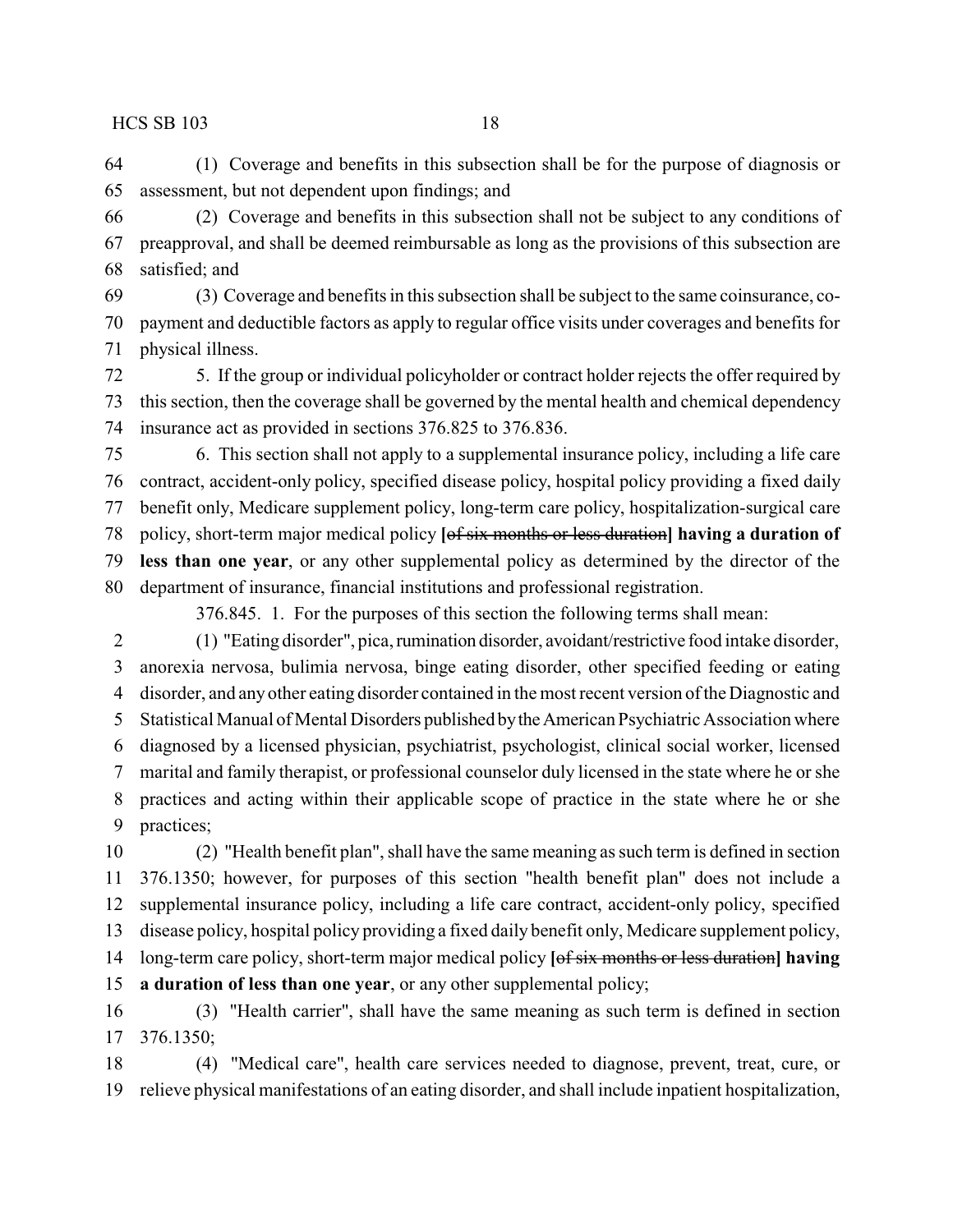partial hospitalization, residential care, intensive outpatient treatment, follow-up outpatient care,

and counseling;

 (5) "Pharmacy care", medications prescribed by a licensed physician for an eating disorder and includes any health-related services deemed medically necessary to determine the need or effectiveness of the medications, but only to the extent that such medications are included in the insured's health benefit plan;

 (6) "Psychiatric care" and "psychological care", direct or consultative services provided during inpatient hospitalization, partial hospitalization, residential care, intensive outpatient treatment, follow-up outpatient care, and counseling provided by a psychiatrist or psychologist licensed in the state of practice;

 (7) "Therapy", medical care and behavioral interventions provided by a duly licensed physician, psychiatrist, psychologist, professional counselor, licensed clinical social worker, or familymarriage therapist where said person is licensed or registered in the states where he or she practices;

 (8) "Treatment of eating disorders", therapy provided by a licensed treating physician, psychiatrist, psychologist, professional counselor, clinical social worker, or licensed marital and family therapist pursuant to the powers granted under such licensed physician's, psychiatrist's, psychologist's, professional counselor's, clinical social worker's, or licensed marital and family therapist's license in the state where he or she practices for an individual diagnosed with an eating disorder.

 2. In accordance with the provisions of section 376.1550, all health benefit plans that are delivered, issued for delivery, continued or renewed on or after January 1, 2017, if written inside the state of Missouri, or written outside the state of Missouri but covering Missouri residents, shall provide coverage for the diagnosis and treatment of eating disorders as required in section 376.1550.

 3. Coverage provided under this section is limited to medically necessary treatment that is provided by a licensed treating physician, psychiatrist, psychologist, professional counselor, clinical social worker, or licensed marital and family therapist pursuant to the powers granted under such licensed physician's, psychiatrist's, psychologist's, professional counselor's, clinical social worker's, or licensed marital and family therapist's license and acting within their applicable scope of coverage, in accordance with a treatment plan.

 4. The treatment plan, upon request by the health benefit plan or health carrier, shall include all elements necessary for the health benefit plan or health carrier to pay claims. Such elements include, but are not limited to, a diagnosis, proposed treatment by type, frequency and duration of treatment, and goals.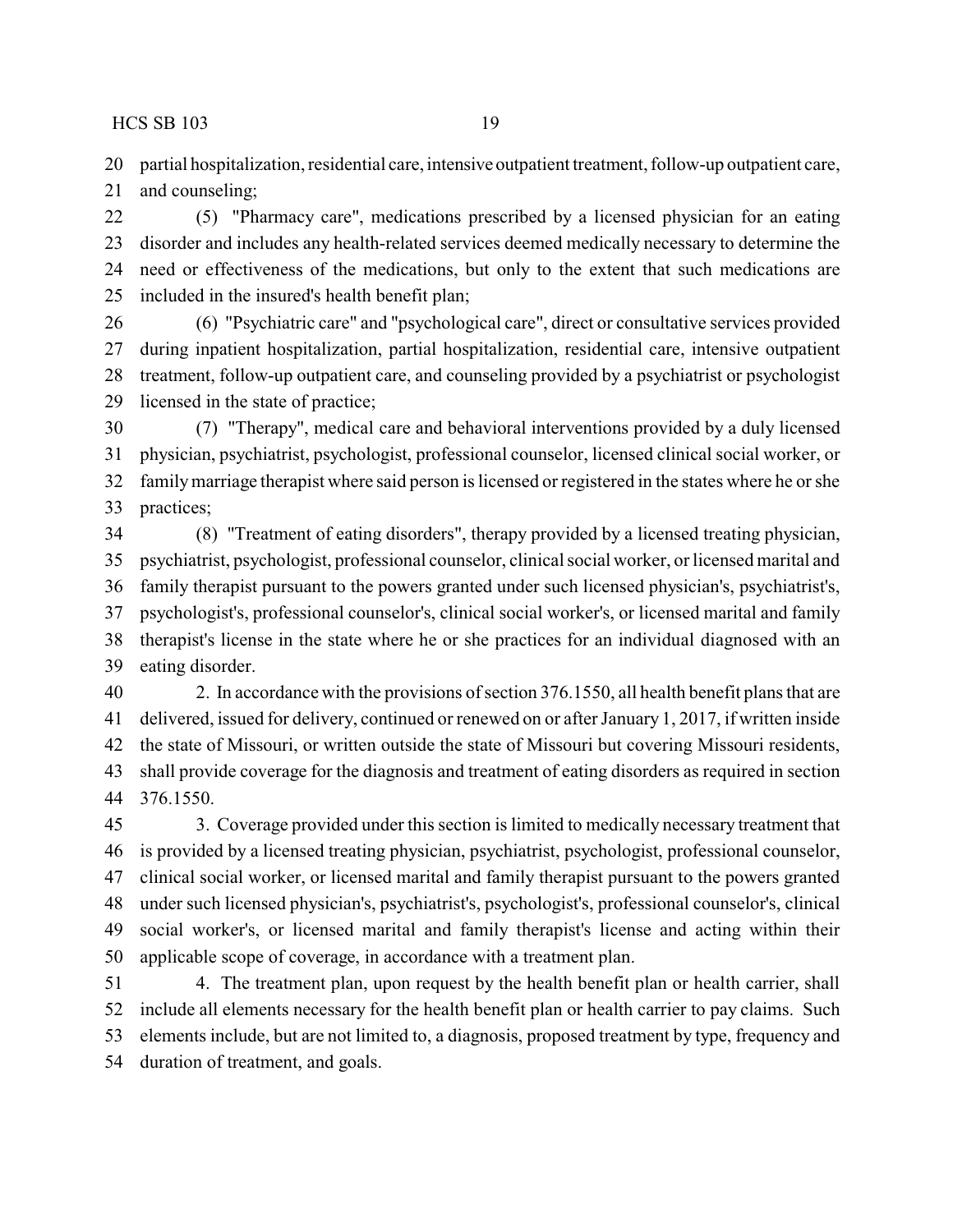5. Coverage of the treatment of eating disorders may be subject to other general exclusions and limitations of the contract or benefit plan not in conflict with the provisions of this section, such as coordination of benefits, and utilization review of health care services, which includes reviews of medical necessity and care management. Medical necessity determinations and care management for the treatment of eating disorders shall consider the overall medical and mental health needs of the individual with an eating disorder, shall not be based solely on weight, and shall take into consideration the most recent Practice Guideline for the Treatment of Patients with Eating Disorders adopted by the American Psychiatric Association in addition to current standards based upon the medical literature generally recognized as authoritative in the medical community.

376.1199. 1. Each health carrier or health benefit plan that offers or issues health benefit plans providing obstetrical/gynecological benefits and pharmaceutical coverage, which are delivered, issued for delivery, continued or renewed in this state on or after January 1, 2002, shall:

 (1) Notwithstanding the provisions of subsection 4 of section 354.618, provide enrollees with direct access to the services of a participating obstetrician, participating gynecologist or participating obstetrician/gynecologist of her choice within the provider network for covered services. The services covered by this subdivision shall be limited to those services defined by the published recommendations of the accreditation council for graduate medical education for training an obstetrician, gynecologist or obstetrician/gynecologist, including but not limited to diagnosis, treatment and referral for such services. A health carrier shall not impose additional co-payments, coinsurance or deductibles upon any enrollee who seeks or receives health care services pursuant to this subdivision, unless similar additional co-payments, coinsurance or deductibles are imposed for other types of health care services received within the provider network. Nothing in this subsection shall be construed to require a health carrier to perform, induce, pay for, reimburse, guarantee, arrange, provide any resources for or refer a patient for an abortion, as defined in section 188.015, other than a spontaneous abortion or to prevent the death of the female upon whom the abortion is performed, or to supersede or conflict with section 376.805; and

 (2) Notifyenrollees annuallyof cancer screenings covered bythe enrollees' health benefit plan and the current American Cancer Society guidelines for all cancer screenings or notify enrollees at intervals consistent with current American Cancer Society guidelines of cancer screenings which are covered by the enrollees' health benefit plans. The notice shall be delivered bymail unless the enrollee and health carrier have agreed on another method of notification; and (3) Include coverage for services related to diagnosis, treatment and appropriate management of osteoporosis when such services are provided by a person licensed to practice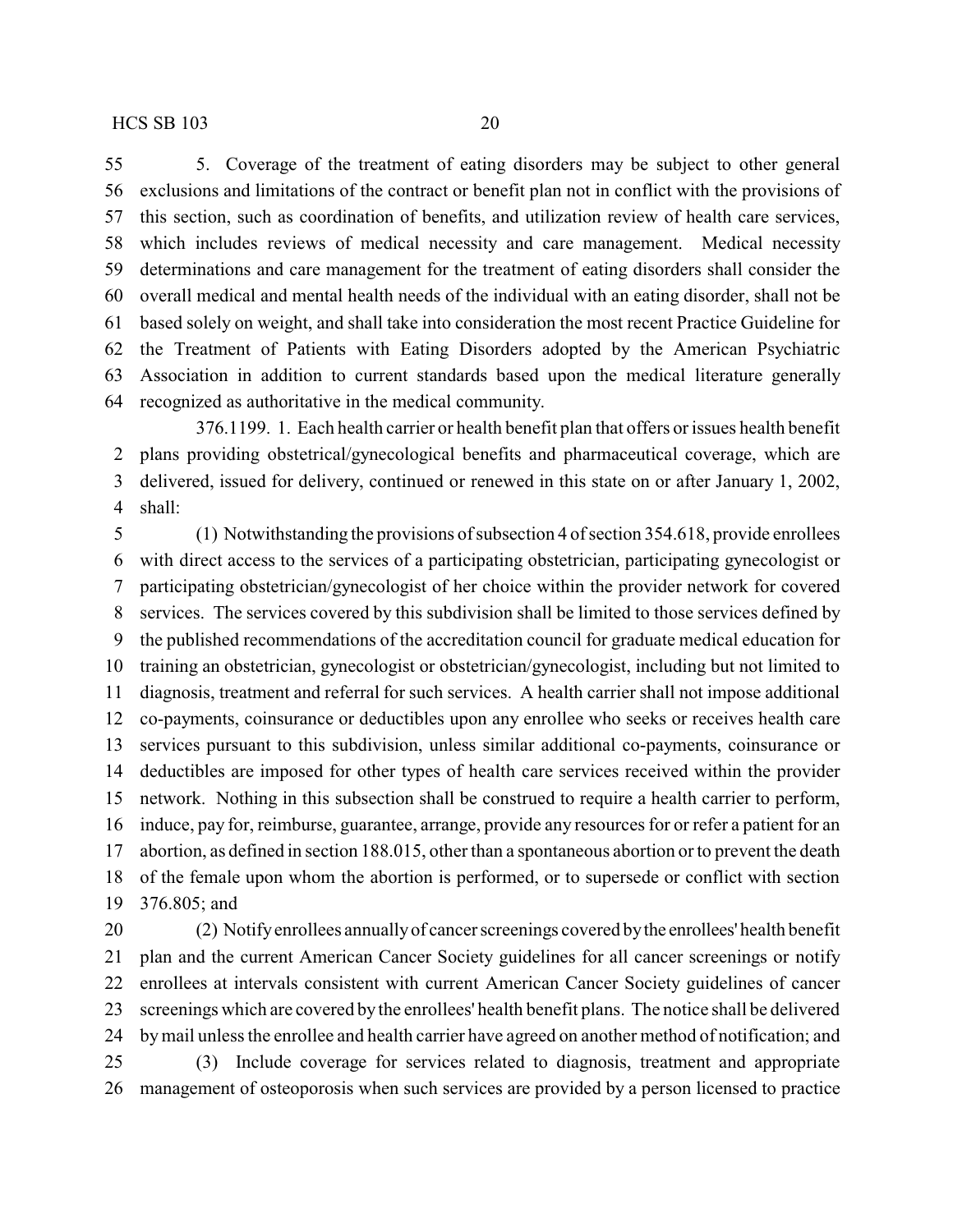medicine and surgery in this state, for individuals with a condition or medical history for which bone mass measurement is medically indicated for such individual. In determining whether testing or treatment is medically appropriate, due consideration shall be given to peer-reviewed medical literature. A policy, provision, contract, plan or agreement may apply to such services the same deductibles, coinsurance and other limitations as apply to other covered services; and (4) If the health benefit plan also provides coverage for pharmaceutical benefits, provide coverage for contraceptives either at no charge or at the same level of deductible, coinsurance

- or co-payment as any other covered drug.
- 

 No such deductible, coinsurance or co-payment shall be greater than any drug on the health benefit plan's formulary. As used in this section, "contraceptive" shall include all prescription drugs and devices approved by the federal Food and Drug Administration for use as a contraceptive, but shall exclude all drugs and devices that are intended to induce an abortion, as defined in section 188.015, which shall be subject to section 376.805. Nothing in this subdivision shall be construed to exclude coverage for prescription contraceptive drugs or devices ordered by a health care provider with prescriptive authority for reasons other than contraceptive or abortion purposes.

 2. For the purposes of this section, "health carrier" and "health benefit plan" shall have the same meaning as defined in section 376.1350.

 3. The provisions of this section shall not apply to a supplemental insurance policy, including a life care contract, accident-only policy, specified disease policy, hospital policy providing a fixed daily benefit only, Medicare supplement policy, long-term care policy, short- term major medical policy **[**of six months or less duration**] having a duration of less than one year**, or any other supplemental policy as determined by the director of the department of insurance, financial institutions and professional registration.

 4. Notwithstanding the provisions of subdivision (4) of subsection 1 of this section to the contrary:

 (1) Any health carrier shall offer and issue to any person or entity purchasing a health benefit plan, a health benefit plan that excludes coverage for contraceptives if the use or provision of such contraceptives is contrary to the moral, ethical or religious beliefs or tenets of such person or entity;

 (2) Upon request of an enrollee who is a member of a group health benefit plan and who states that the use or provision of contraceptives is contrary to his or her moral, ethical or religious beliefs, any health carrier shall issue to or on behalf of such enrollee a policy form that excludes coverage for contraceptives. Any administrative costs to a group health benefit plan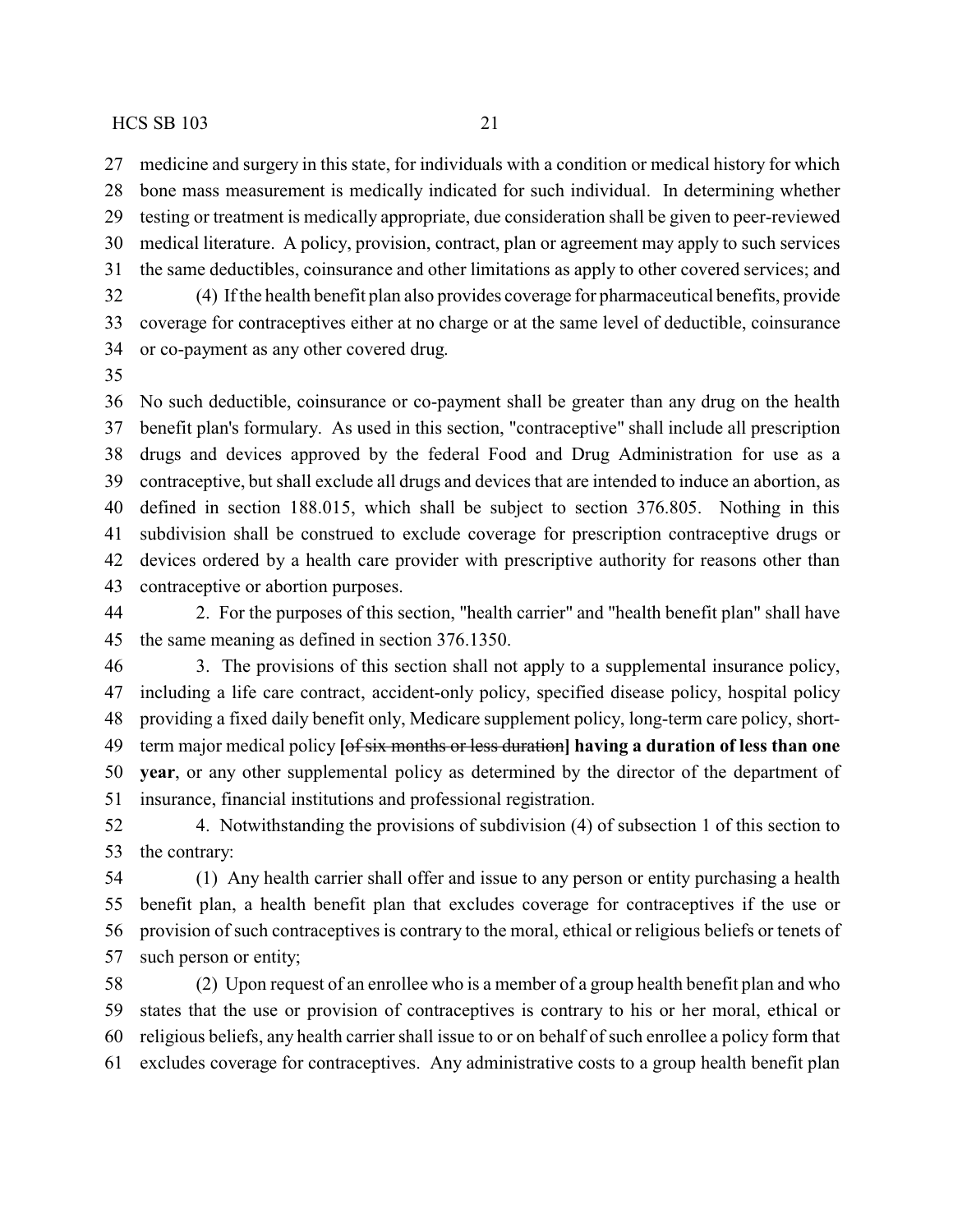associated with such exclusion of coverage not offset by the decreased costs of providing coverage shall be borne by the group policyholder or group plan holder;

 (3) Any health carrier which is owned, operated or controlled in substantial part by an entity that is operated pursuant to moral, ethical or religious tenets that are contrary to the use or provision of contraceptives shall be exempt from the provisions of subdivision (4) of subsection 1 of this section. For purposes of this subsection, if new premiums are charged for a contract, plan or policy, it shall be determined to be a new contract, plan or policy.

 5. Except for a health carrier that is exempted from providing coverage for contraceptives pursuant to this section, a health carrier shall allow enrollees in a health benefit plan that excludes coverage for contraceptives pursuant to subsection 4 of this section to purchase a health benefit plan that includes coverage for contraceptives.

 6. Any health benefit plan issued pursuant to subsection 1 of this section shall provide clear and conspicuous written notice on the enrollment form or any accompanying materials to the enrollment form and the group health benefit plan application and contract:

(1) Whether coverage for contraceptives is or is not included;

 (2) That an enrollee who is a member of a group health benefit plan with coverage for contraceptives has the right to exclude coverage for contraceptives if such coverage is contrary to his or her moral, ethical or religious beliefs;

 (3) That an enrollee who is a member of a group health benefit plan without coverage for contraceptives has the right to purchase coverage for contraceptives;

 (4) Whether an optional rider for elective abortions has been purchased by the group contract holder pursuant to section 376.805; and

 (5) That an enrollee who is a member of a group health plan with coverage for elective abortions has the right to exclude and not pay for coverage for elective abortions if such coverage is contrary to his or her moral, ethical, or religious beliefs.

 For purposes of this subsection, if new premiums are charged for a contract, plan, or policy, it shall be determined to be a new contract, plan, or policy.

 7. Health carriers shall not disclose to the person or entity who purchased the health benefit plan the names of enrollees who exclude coverage for contraceptives in the health benefit plan or who purchase a health benefit plan that includes coverage for contraceptives. Health carriers and the person or entity who purchased the health benefit plan shall not discriminate against an enrollee because the enrollee excluded coverage for contraceptives in the health benefit plan or purchased a health benefit plan that includes coverage for contraceptives.

 8. The departments of health and senior services and insurance, financial institutions and professional registration may promulgate rules necessary to implement the provisions of this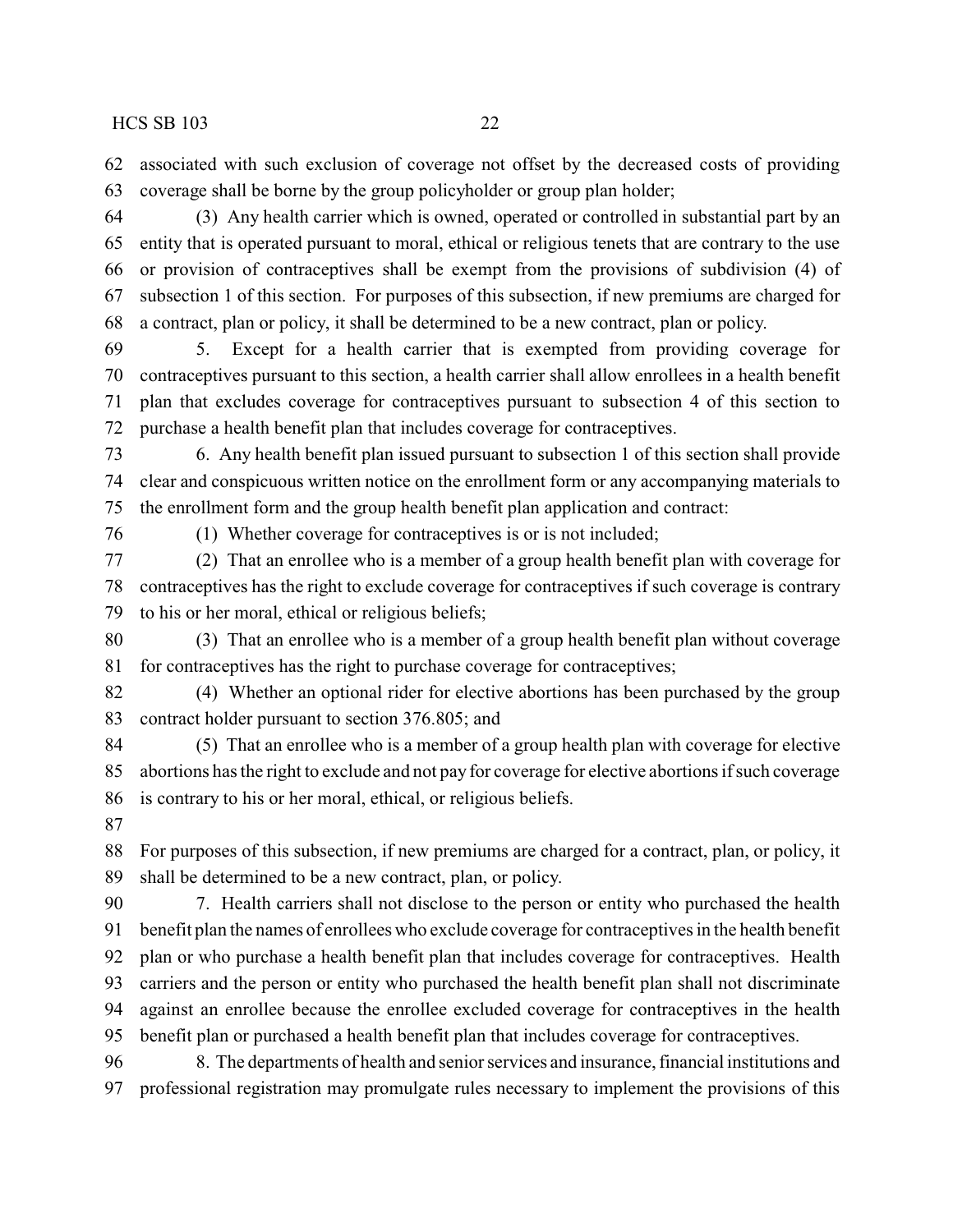section. No rule or portion of a rule promulgated pursuant to this section shall become effective unless it has been promulgated pursuant to chapter 536. Any rule or portion of a rule, as that term is defined in section 536.010, that is created under the authority delegated in this section shall become effective only if it complies with and is subject to all of the provisions of chapter 536 and, if applicable, section 536.028. This section and chapter 536 are nonseverable and if any of the powers vested with the general assembly pursuant to chapter 536 to review, to delay the effective date or to disapprove and annul a rule are subsequently held unconstitutional, then the grant of rulemaking authority and any rule proposed or adopted after August 28, 2001, shall be invalid and void.

376.1200. 1. Each entity offering individual and group health insurance policies providing coverage on an expense-incurred basis, individual and group service or indemnitytype contracts issued by a health services corporation, individual and group service contracts issued by a health maintenance organization, all self-insured group arrangements to the extent not preempted by federal law and all managed health care deliveryentities of any type or description, that are delivered, issued for delivery, continued or renewed in this state on or after January 1, 1996, shall offer coverage for the treatment of breast cancer by dose-intensive chemotherapy/autologous bone marrow transplants or stem cell transplants when performed pursuant to nationally accepted peer review protocols utilized by breast cancer treatment centers experienced in dose-intensive chemotherapy/autologous bone marrow transplants or stem cell transplants. The offer of benefits under this section shall be in writing and must be accepted in writing by the individual or group policyholder or contract holder.

 2. Such health care service shall not be subject to any greater deductible or co-payment than any other health care service provided by the policy, contract or plan, except that the policy, contract or plan may contain a provision imposing a lifetime benefit maximum of not less than one hundred thousand dollars, for dose-intensive chemotherapy/autologous bone marrow 17 transplants or stem cell transplants for breast cancer treatment. 3. Benefits may be administered for such health care service through a managed care program of exclusive and/or preferred contractual arrangements with one or more providers rendering such health care service. These contractual arrangements may provide that the provider shall hold the patient harmless for the cost of rendering such health care service if it is subsequently found by the entity authorized to resolve disputes that:

 (1) Such care did not qualify under the protocols established for the providing of care for such health care service;

(2) Such care was not medically appropriate; or

 (3) The provider otherwise failed to comply with the utilization management or other managed care provision agreed to in any contract between the entity and the provider.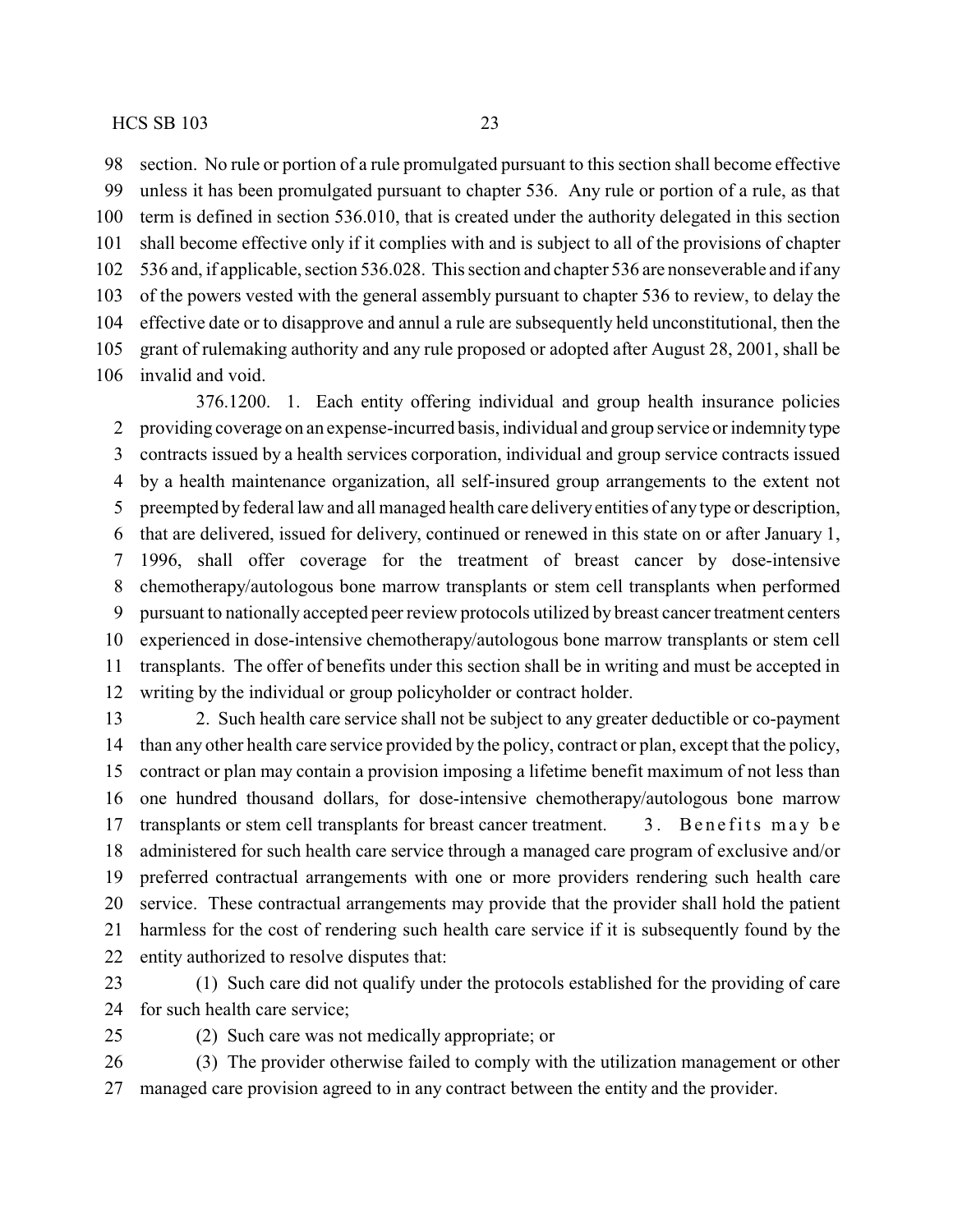4. The provisions of this section shall not apply to short-term travel, accident-only, limited or specified disease policies, or to short-term nonrenewable policies **[**of not more than seven months duration**] having a duration of less than one year**.

 5. Nothing in this section shall prohibit an entity from including all or part of such health care services as standard coverage in its policies, contracts or plans.

376.1209. 1. Each entity offering individual and group health insurance policies providing coverage on an expense-incurred basis, individual and group service or indemnitytype contracts issued by a nonprofit corporation, individual and group service contracts issued by a health maintenance organization, allself-insured group arrangements to the extent not preempted by federal law, and all managed health care delivery entities of any type or description, that provide coverage for the surgical procedure known as a mastectomy, and which are delivered, issued for delivery, continued or renewed in this state on or after January 1, 1998, shall provide coverage for prosthetic devices or reconstructive surgery necessary to restore symmetry as recommended by the oncologist or primary care physician for the patient incident to the mastectomy. Coverage for prosthetic devices and reconstructive surgery shall be subject to the same deductible and coinsurance conditions applied to the mastectomy and all other terms and conditions applicable to other benefits with the exception that no time limit shall be imposed on an individual for the receipt of prosthetic devices or reconstructive surgery and if such individual changes his or her insurer, then the new policy subject to the federal Women's Health and Cancer Rights Act (Sections 901-903 of P.L. 105-277), as amended, shall provide coverage consistent with the federal Women's Health and Cancer Rights Act (Sections 901-903 of P.L. 105-277), as amended, and any regulations promulgated pursuant to such act.

 2. As used in this section, the term "mastectomy" means the removal of all or part of the breast for medically necessaryreasons, as determined bya physician licensed pursuant to chapter 334.

21 3. The provisions of this section shall not apply to a supplemental insurance policy, including a life care contract, accident-only policy, specified disease policy, hospital policy providing a fixed daily benefit only, Medicare supplement policy**, short-term major medical policy having a duration of less than one year,** or long-term care policy.

376.1210. 1. Each entity offering individual and group health insurance policies providing coverage on an expense-incurred basis, individual and group service or indemnitytype contracts issued by a nonprofit corporation, individual and group service contracts issued by a health maintenance organization, all self-insured group arrangementsto the extent not preempted by federal law, and all managed health care delivery entities of any type or description, that are delivered, issued for delivery, continued or renewed in this state on or after January 1, 1997, and providing for maternity benefits, shall provide coverage for a minimum of forty-eight hours of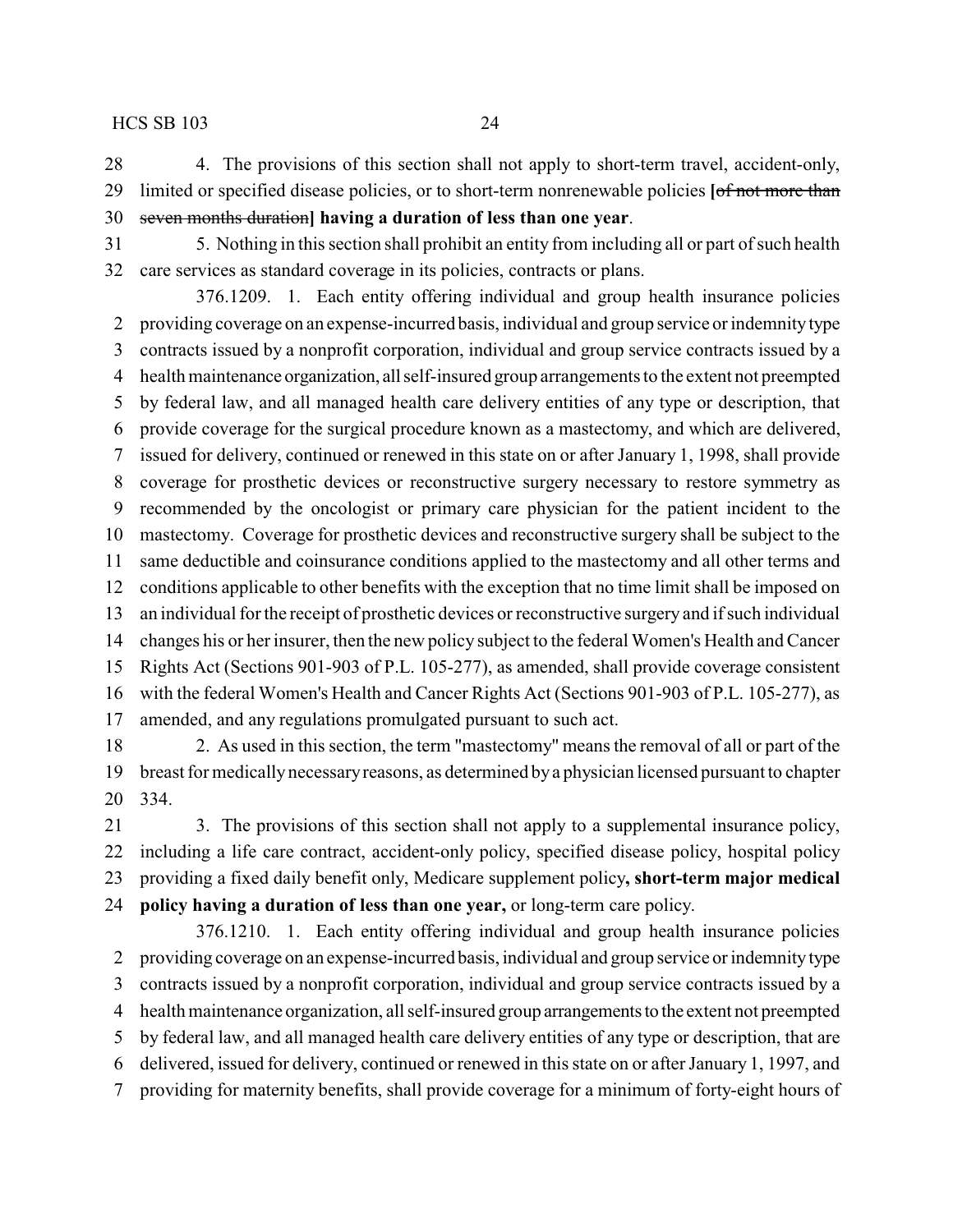inpatient care following a vaginal delivery and a minimum of ninety-six hours of inpatient care

 following a cesarean section for a mother and her newly born child in a hospital as defined in section 197.020 or any other health care facility licensed to provide obstetrical care under the provisions of chapter 197.

 2. Notwithstanding the provisions of subsection 1 of this section, any entity offering individual and group health insurance policies providing coverage on an expense-incurred basis, individual and group service or indemnity type contracts issued by a nonprofit corporation, individual and group service contracts issued by a health maintenance organization, all self- insured group arrangements to the extent not preempted by federal law, and all managed health care delivery entities of any type or description that are delivered, issued for delivery, continued or renewed in this state on or after January 1, 1997, and providing for maternity benefits, may authorize a shorter length of hospital stay for services related to maternity and newborn care if:

 (1) A shorter hospital stay meets with the approval of the attending physician after consulting with the mother. The physician's approval to discharge shall be made in accordance with the most current version of the "Guidelines for Perinatal Care" prepared by the American Academy of Pediatrics and the American College of Obstetricians and Gynecologists, or similar guidelines prepared by another nationally recognized medical organization; and

 (2) The entity providing the individual or group health insurance policy provides coverage for post-discharge care to the mother and her newborn.

 3. Post-discharge care shall consist of a minimum of two visits at least one of which shall be in the home, in accordance with accepted maternal and neonatal physical assessments, by a registered professional nurse with experience in maternal and child health nursing or a physician. The location and schedule of the post-discharge visits shall be determined by the attending physician. Services provided by the registered professional nurse or physician shall include, but not be limited to, physical assessment of the newborn and mother, parent education, assistance and training in breast or bottle feeding, education and services for complete childhood immunizations, the performance of any necessary and appropriate clinical tests and submission of a metabolic specimen satisfactory to the state laboratory. Such services shall be in accordance with the medical criteria outlined in the most current version of the "Guidelines for Perinatal Care" prepared by the American Academy of Pediatrics and the American College of Obstetricians and Gynecologists, or similar guidelines prepared byanother nationallyrecognized medical organization. Any abnormality, in the condition of the mother or the child, observed by the nurse shall be reported to the attending physician as medically appropriate.

 4. For the purposes of this section, "attending physician" shall include the attending obstetrician, pediatrician, or other physician attending the mother or newly born child.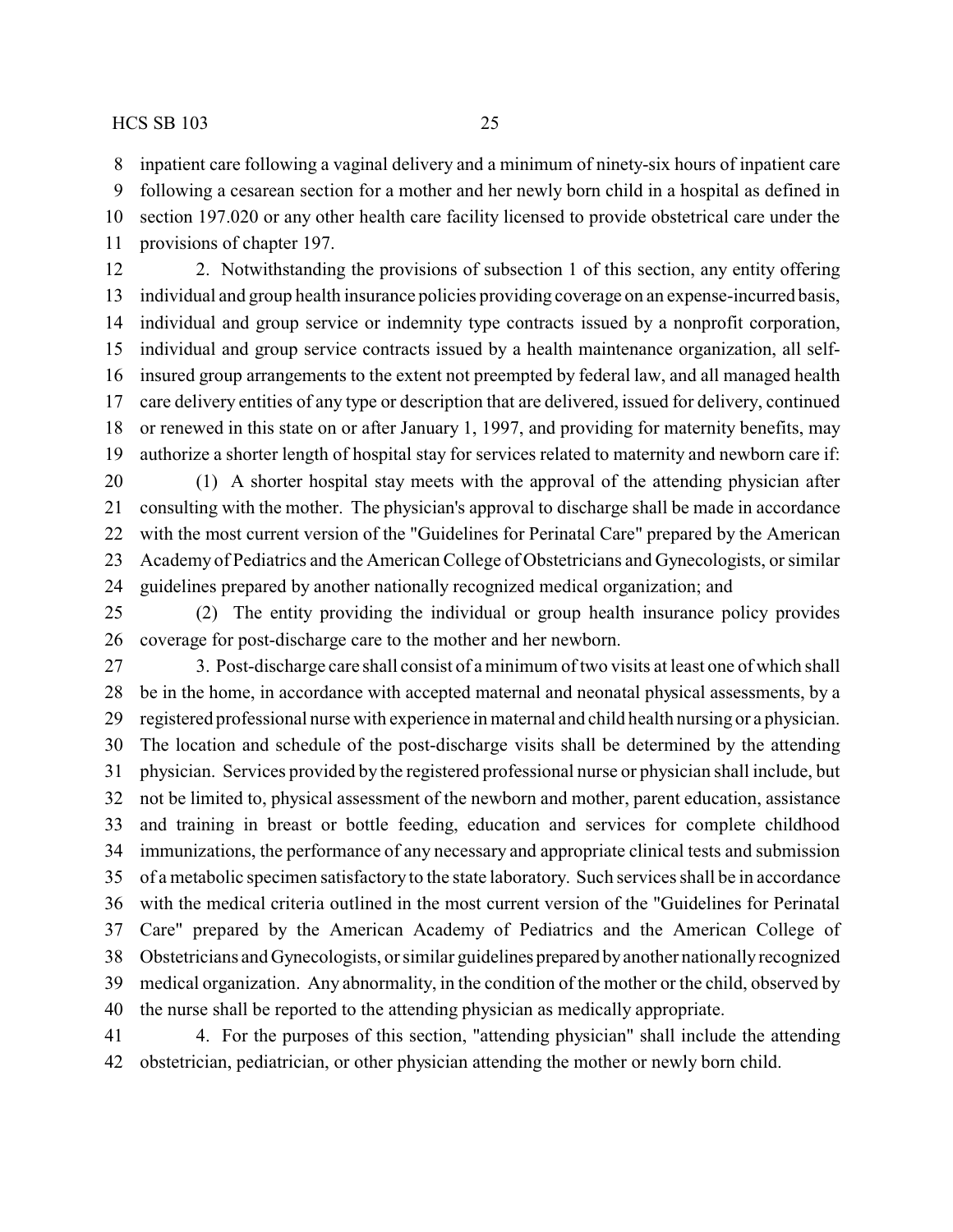5. Each entityoffering individual and group health insurance policies providing coverage on an expense-incurred basis, individual and group service or indemnity type contracts issued bya nonprofit corporation, individual and group service contracts issued bya health maintenance organization, all self-insured group arrangements to the extent not preempted by federal law and all managed health care delivery entities of any type or description shall provide notice to policyholders, insured persons and participants regarding the coverage required by this section. Such notice shall be in writing and prominently positioned in the policy, certificate of coverage or summary plan description.

 6. Such health care service shall not be subject to any greater deductible or co-payment than other similar health care services provided by the policy, contract or plan.

 7. No insurer may provide financial disincentives to, or deselect, terminate the services of, require additional documentation from, require additional utilization review, or reduce payments to, or otherwise penalize the attending physician in retaliation solely for ordering care consistent with the provisions of this section.

## 8. **The provisions ofthis section shall not apply to short-termmajor medical policies having a duration of less than one year.**

 **9.** The department of insurance, financial institutions and professional registration shall adopt rules and regulations to implement and enforce the provisions of this section. No rule or portion of a rule promulgated pursuant to this section shall become effective unless it has been promulgated pursuant to the provisions of section 536.024.

376.1215. 1. All individual and group health insurance policies providing coverage on an expense-incurred basis, individual and group service or indemnity type contracts issued by a health services corporation, individual and group service contracts issued by a health maintenance organization and all self-insured group arrangements to the extent not preempted by federal law and all managed health care delivery entities of any type or description shall provide coverage for immunizations of a child from birth to five years of age as provided by department of health and senior services regulations.

- 
- 2. Such coverage shall not be subject to any deductible or co-payment limits.

 3. The contract issued by a health maintenance organization may provide that the benefits required pursuant to this section shall be covered benefits only if the services are rendered by a provider who is designated by and affiliated with the health maintenance organization, except that the health maintenance organization shall, as a condition of participation, comply with the immunization requirements of state or federally funded health programs.

 4. This section shall not apply to supplemental insurance policies, including life care contracts, accident-only policies, specified disease policies, hospital policies providing a fixed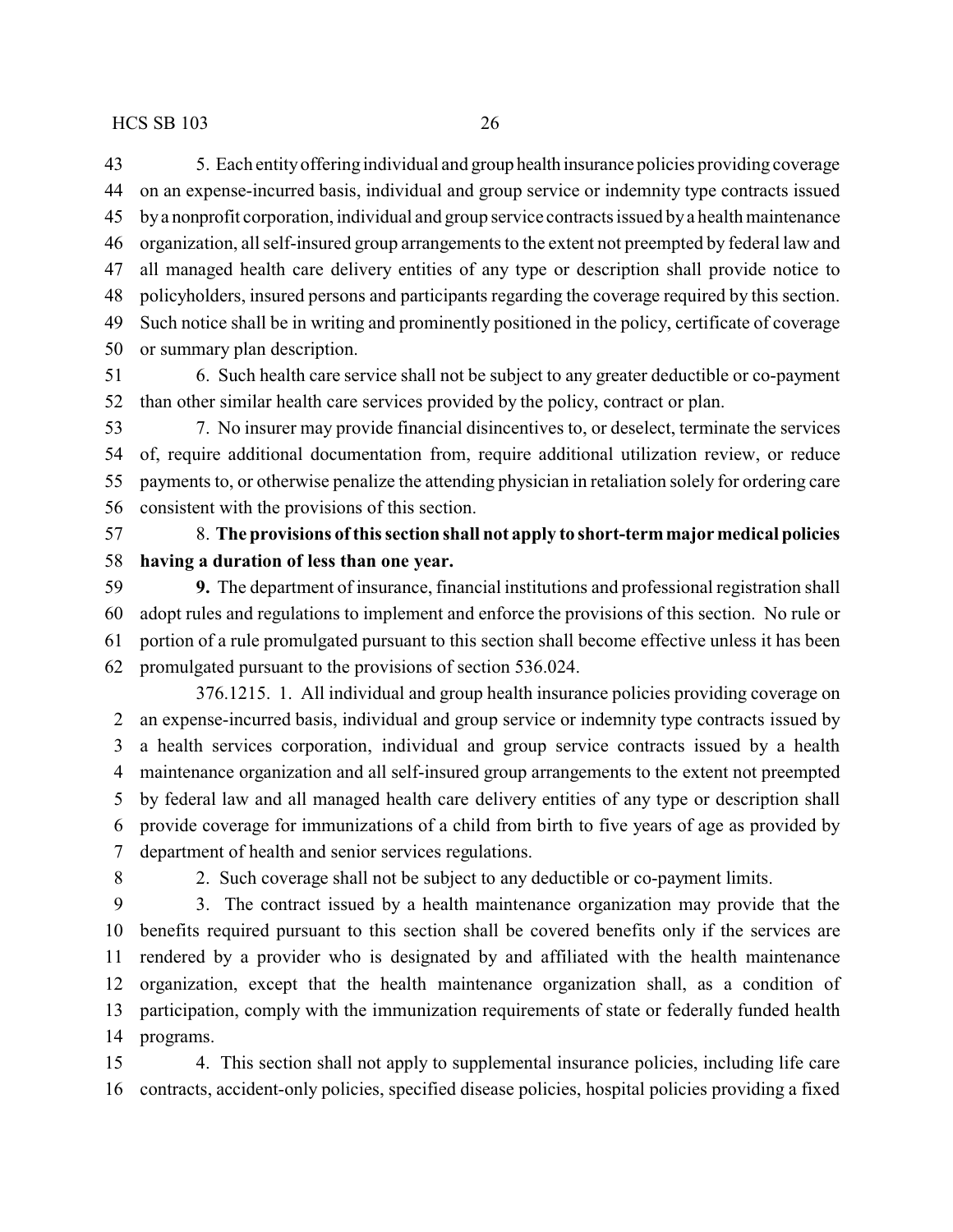daily benefit only, Medicare supplement policies, long-term care policies, coverage issued as a supplement to liability insurance, short-term major medical policies **[**of six months or less duration**] having a duration of less than one year,** and other supplemental policies as determined by the department of insurance, financial institutions and professional registration. 5. The department of health and senior services shall promulgate rules and regulations to determine which immunizations shall be covered by policies, plans or contracts described in this section. No rule or portion of a rule promulgated under the authority of this section shall become effective unless it has been promulgated pursuant to the provisions of section 536.024. 6. No health care provider shall charge more than one hundred percent of the reasonable and customary charges for providing any immunization. 376.1218. 1. Any health carrier or health benefit plan that offers or issues health benefit

 plans, other than Medicaid health benefit plans, which are delivered, issued for delivery, continued, or renewed in this state on or after January 1, 2006, shall provide coverage for early intervention services described in this section that are delivered by early intervention specialists who are health care professionals licensed by the state of Missouri and acting within the scope of their professions for children from birth to age three identified by the Part C early intervention system as eligible for services under Part C of the Individuals with Disabilities Education Act, 20 U.S.C. Section 1431, et seq. Such coverage shall be limited to three thousand dollars for each covered child per policy per calendar year, with a maximum of nine thousand dollars per child. 2. As used in this section, "health carrier" and "health benefit plan" shall have the same meaning as such terms are defined in section 376.1350.

 3. In the event that any health benefit plan is found not to be required to provide coverage under subsection 1 of this section because of preemption by a federal law, including but not limited to the act commonly known as ERISA contained in Title 29 of the United States Code, or in the event that subsection 1 of this section is found to be unconstitutional, then the lead agency shall be responsible for payment and provision of any benefit provided under this section.

 4. For purposes of this section, "early intervention services" means medically necessary speech and language therapy, occupational therapy, physical therapy, and assistive technology devices for children from birth to age three who are identified by the Part C early intervention system as eligible for services under Part C of the Individuals with Disabilities Education Act, 20 U.S.C. Section 1431, et seq. Earlyintervention services shall include services under an active individualized family service plan that enhance functional ability without effecting a cure. An individualized family service plan is a written plan for providing early intervention services to an eligible child and the child's family that is adopted in accordance with 20 U.S.C. Section 1436. The Part C early intervention system, on behalf of its contracted regional Part C early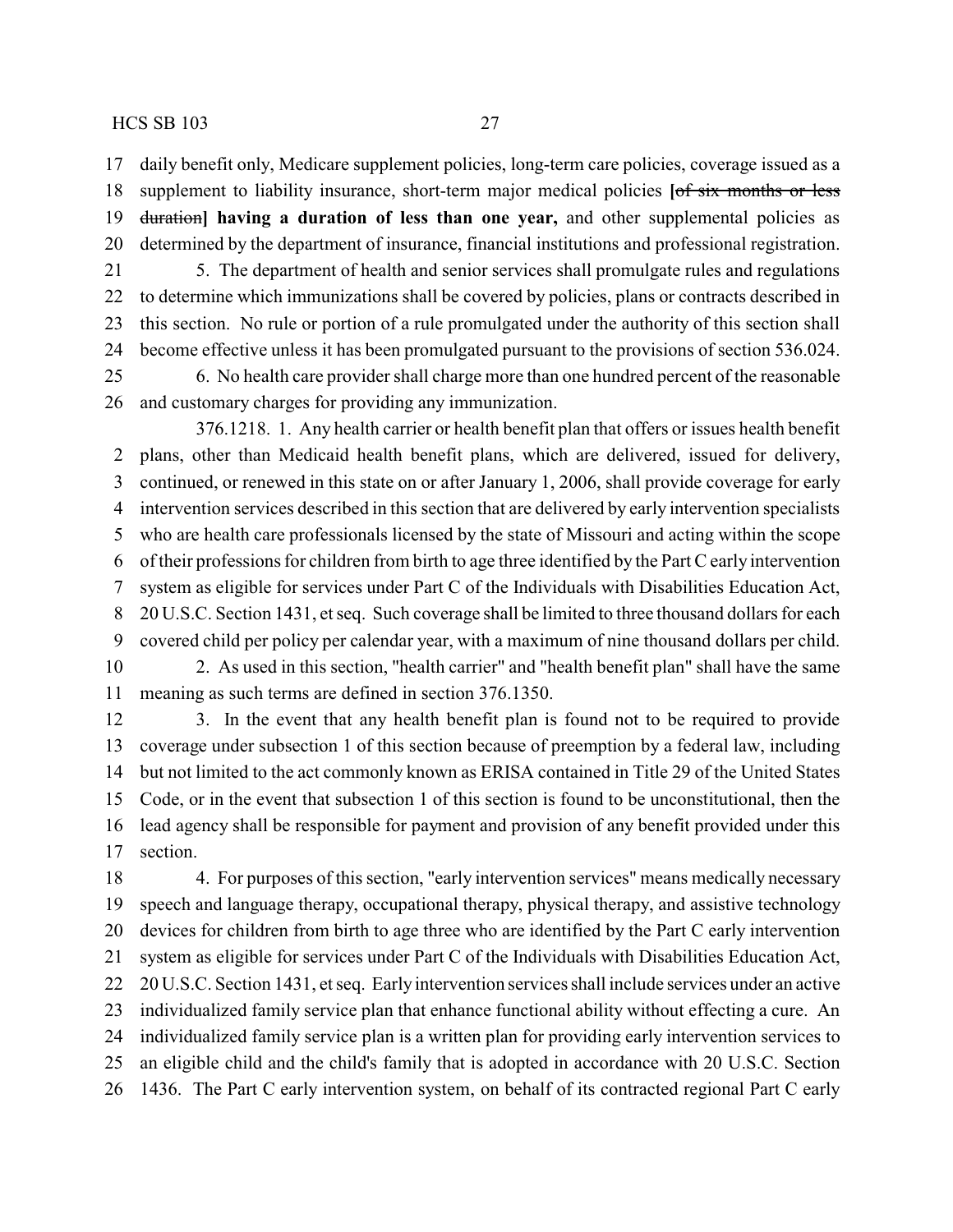intervention system centers and providers, shall be considered the rendering provider of services

for purposes of this section.

 5. No payment made for specified early intervention services shall be applied by the health carrier or health benefit plan against any maximum lifetime aggregate specified in the policy or health benefit plan if the carrier opts to satisfy its obligations under this section under subdivision (2) of subsection 7 of this section. A health benefit plan shall be billed at the applicable Medicaid rate at the time the covered benefit is delivered, and the health benefit plan shall pay the Part C early intervention system at such rate for benefits covered by this section. Services under the Part C early intervention system shall be delivered as prescribed by the individualized family service plan and an electronic claim filed in accordance with the carrier's or plan's standard format. Beginning January 1, 2007, such claims' payments shall be made in accordance with the provisions of sections 376.383 and 376.384.

 6. The health care service required by this section shall not be subject to any greater deductible, co-payment, or coinsurance than other similar health care services provided by the health benefit plan.

 7. (1) Subject to the provisions of this section, payments made during a calendar year by a health carrier or group of carriers affiliated by or under common ownership or control to the Part C early intervention system for services provided to children covered by the Part C early intervention system shall not exceed one-half of one percent of the direct written premium for health benefit plans as reported to the department of insurance, financial institutions and professional registration on the health carrier's most recently filed annual financial statement.

 (2) In lieu of reimbursing claims under this section, a carrier or group of carriers affiliated by or under common ownership or control may, on behalf of all of the carrier's or carriers' health benefit plan or plans providing coverage under this section, directly pay the Part C early intervention system by January thirty-first of the calendar year an amount equal to one- half of one percent of the direct written premium for health benefit plans as reported to the department of insurance, financial institutions and professional registration on the health carrier's most recently filed annual financial statement, or five hundred thousand dollars, whichever is less, and such payment shall constitute full and complete satisfaction of the health benefit plan's obligation for the calendar year. Nothing in this subsection shall require a health carrier or health benefit plan providing coverage under this section to amend or modify any provision of an existing policy or plan relating to the payment or reimbursement of claims by the health carrier or health benefit plan.

 8. This section shall not apply to a supplemental insurance policy, including a life care contract, specified disease policy, hospital policy providing a fixed daily benefit only, Medicare supplement policy, hospitalization-surgical care policy, policy that is individually underwritten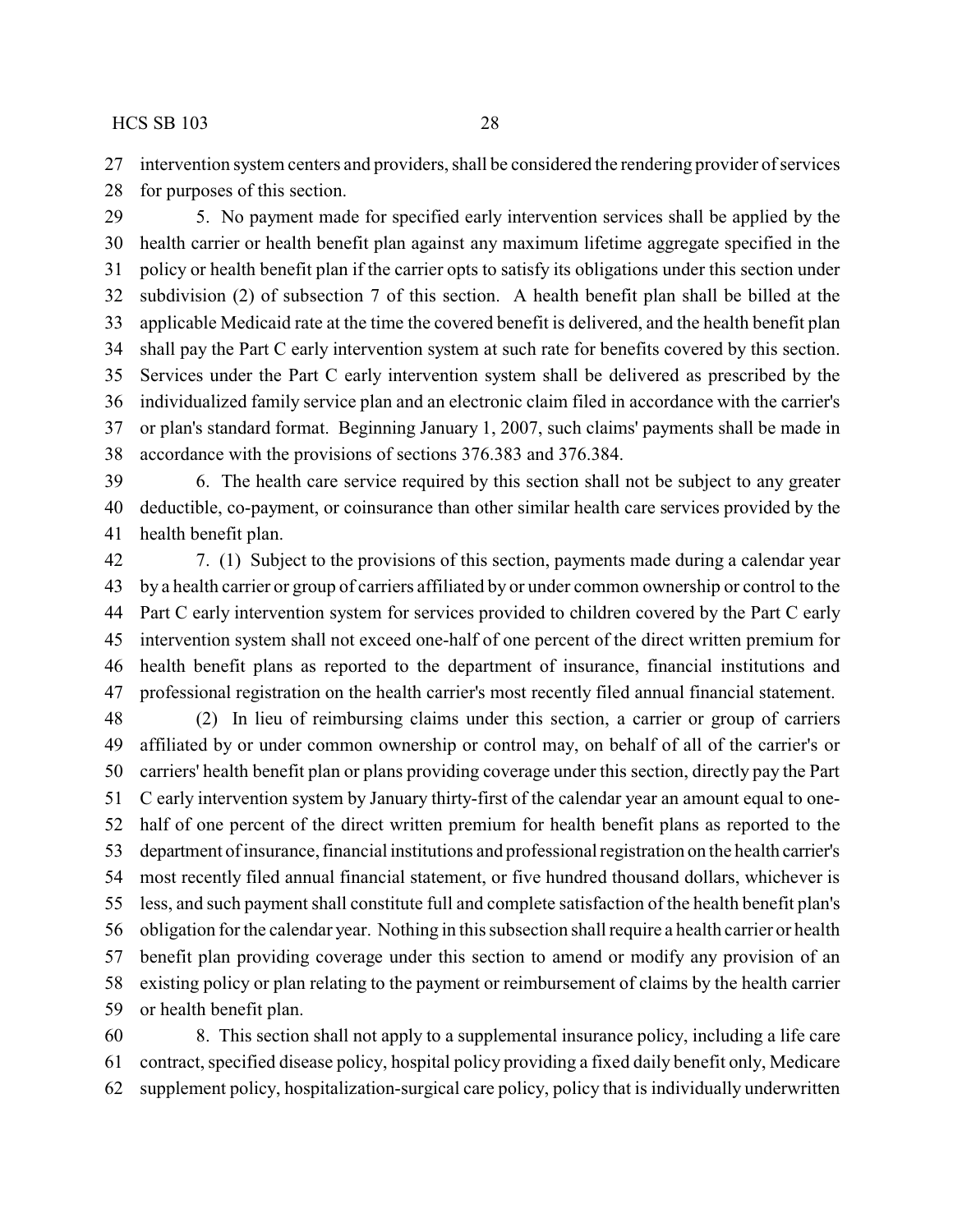or provides such coverage for specific individuals and members of their families, long-term care

policy, or short-term major medical policies **[**of six months or less duration**] having a duration**

**of less than one year**.

 9. Except for health carriers or health benefit plans making payments under subdivision (2) of subsection 7 of this section, the department of insurance, financial institutions and professional registration shall collect data related to the number of children receiving private insurance coverage under this section and the total amount of moneys paid on behalf of such children by private health carriers or health benefit plans. The department shall report to the general assembly regarding the department's findings no later than January 30, 2007, and annually thereafter.

 10. Notwithstanding the provisions of section 23.253 to the contrary, the provisions of this section shall not sunset.

376.1219. 1. Each policy issued by an entity offering individual and group health insurance which provides coverage on an expense-incurred basis, individual and group health service or indemnity type contracts issued by a nonprofit corporation, individual and group service contracts issued by a health maintenance organization, all self-insured group health arrangements to the extent not preempted by federal law, and all health care plans provided by managed health care delivery entities of any type or description, that are delivered, issued for delivery, continued or renewed in this state on or after September 1, 1997, shall provide coverage for formula and low protein modified food products recommended by a physician for the treatment of a patient with phenylketonuria or any inherited disease of amino and organic acids who is covered under the policy, contract, or plan and who is less than six years of age.

 2. For purposes of this section, "low protein modified food products" means foods that are specifically formulated to have less than one gram of protein per serving and are intended to be used under the direction of a physician for the dietary treatment of any inherited metabolic disease. Low protein modified food products do not include foods that are naturally low in protein.

 3. The coverage required by this section may be subject to the same deductible for similar health care services provided by the policy, contract, or plan as well as a reasonable coinsurance or co-payment on the part of the insured, which shall not be greater than fifty percent of the cost of the formula and food products, and may be subject to an annual benefit maximum of not less than five thousand dollars per covered child. Nothing in this section shall prohibit 21 a carrier from using individual case management or from contracting with vendors of the formula and food products.

 4. This section shall not apply to a supplemental insurance policy, including a life care contract, accident-only policy, specified disease policy, hospital policy providing a fixed daily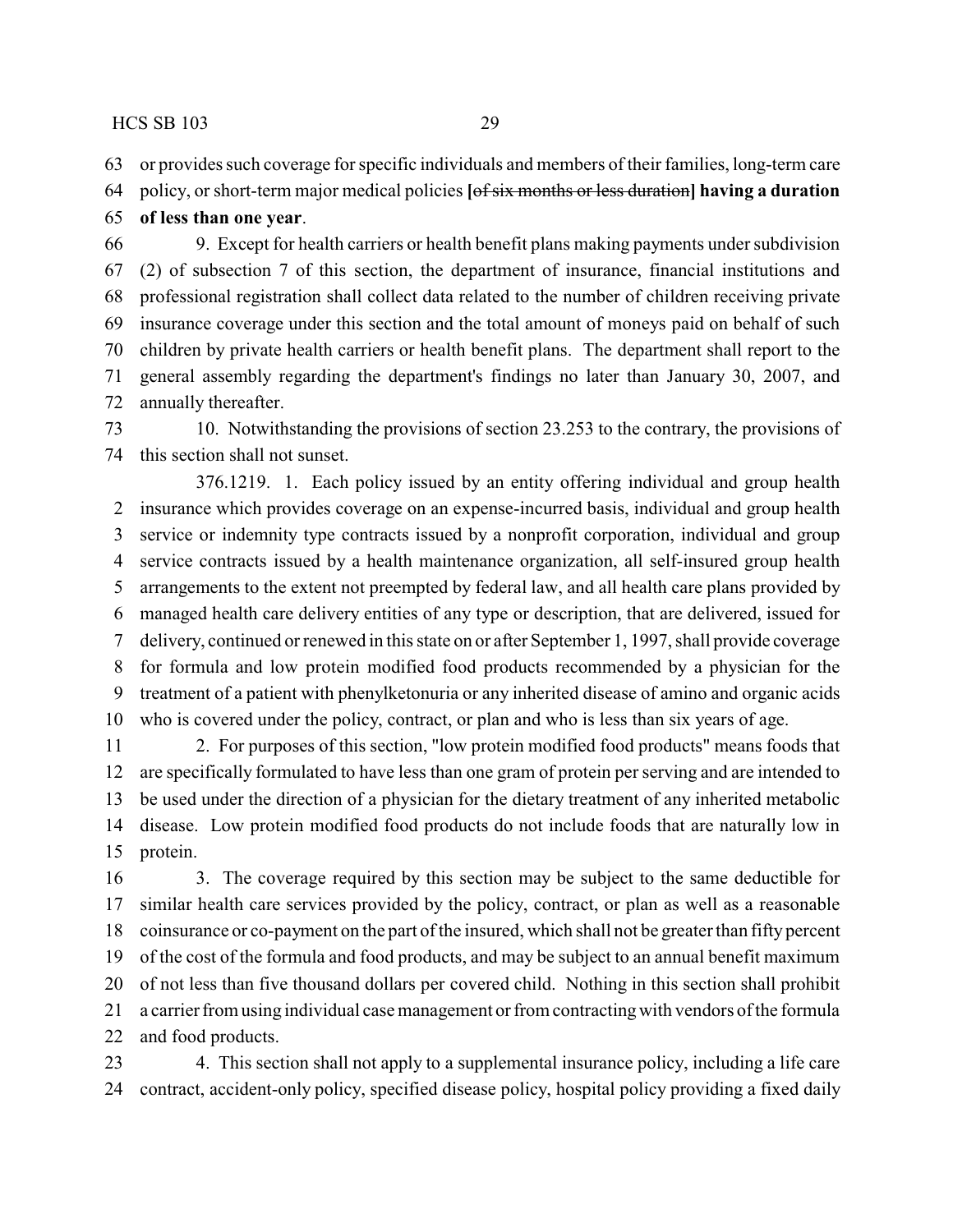benefit only, Medicare supplement policy, long-term care policy, **short-term major medical**

- **policy having a duration of less than one year,** or any other supplemental policy as determined
- bythe director of the department ofinsurance, financial institutions and professional registration. 376.1220. 1. Each policy issued by an entity offering individual and group health insurance which provides coverage on an expense-incurred basis, individual or group health service, or indemnity contracts issued by a nonprofit corporation, individual and group service contractsissued bya health maintenance organization, all self-insured group health arrangements to the extent not preempted by federal law, and all health care plans provided by managed health care delivery entities of any type or description that are delivered, issued for delivery, continued or renewed in this state shall provide coverage for newborn hearing screening, necessary rescreening, audiological assessment and follow-up, and initial amplification.

 2. The health care service required by this section shall not be subject to any greater deductible or co-payment than other similar health care services provided by the policy, contract

or plan.

 3. This section shall not apply to a supplemental insurance policy, including a life care contract, accident-only policy, specified disease policy, hospital policy providing a fixed daily benefit only, Medicare supplement policy, long-term care policy, short-term major medical policies **[**of six months or less duration**] having a duration of less than one year**, or any other supplemental policy as determined by the director of the department of insurance, financial institutions and professional registration.

 4. Coverage for newborn hearing screening and any necessary rescreening and audiological assessment shall be provided to newborns eligible for medical assistance pursuant to section 208.151, and the children's health program pursuant to sections 208.631 to 208.660, with payment for the newborn hearing screening required in section 191.925, and any necessary rescreening, audiological assessment and follow-up, and amplification as described in section 191.928.

376.1224. 1. For purposes of this section, the following terms shall mean:

- (1) "Applied behavior analysis", the design, implementation, and evaluation of environmental modifications, using behavioral stimuli and consequences, to produce socially significant improvement in human behavior, including the use of direct observation, measurement, and functional analysis of the relationships between environment and behavior;
- 

(2) "Autism service provider":

 (a) Any person, entity, or group that provides diagnostic or treatment services for autism spectrum disorders who is licensed or certified by the state of Missouri; or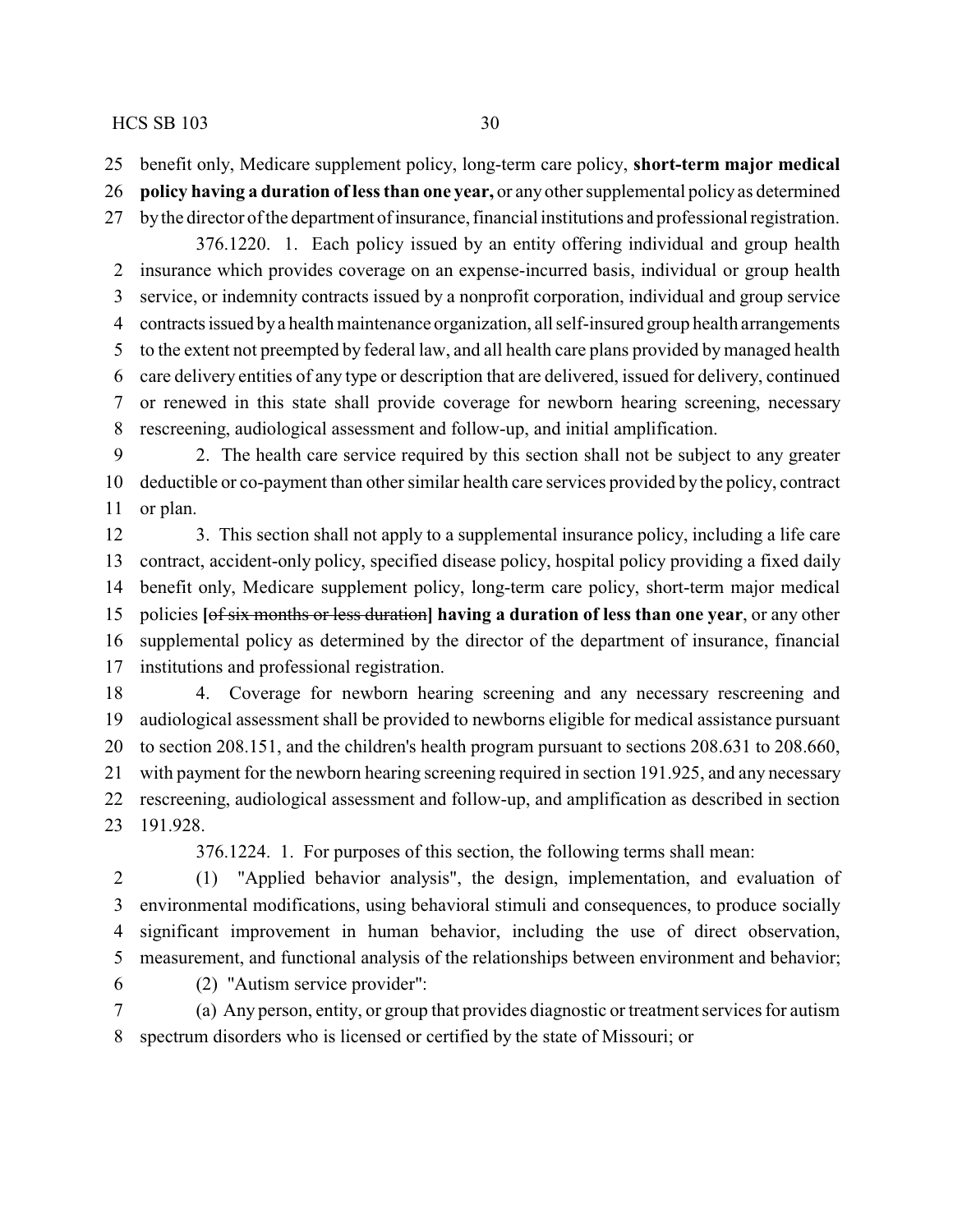(b) Any person who is licensed under chapter 337 as a board-certified behavior analyst by the behavior analyst certification board or licensed under chapter 337 as an assistant board-certified behavior analyst;

 (3) "Autism spectrum disorders", a neurobiological disorder, an illness of the nervous system, which includes Autistic Disorder, Asperger's Disorder, Pervasive Developmental Disorder Not Otherwise Specified, Rett's Disorder, and Childhood Disintegrative Disorder, as defined in the most recent edition of the Diagnostic and Statistical Manual of Mental Disorders of the American Psychiatric Association;

 (4) "Diagnosis of autism spectrum disorders", medically necessary assessments, evaluations, or tests in order to diagnose whether an individual has an autism spectrum disorder;

 (5) "Habilitative or rehabilitative care", professional, counseling, and guidance services and treatment programs, including applied behavior analysis, that are necessary to develop the functioning of an individual;

 (6) "Health benefit plan", shall have the same meaning ascribed to it as in section 376.1350;

(7) "Health carrier", shall have the same meaning ascribed to it as in section 376.1350;

 (8) "Line therapist", an individual who provides supervision of an individual diagnosed with an autism diagnosis and other neurodevelopmental disorders pursuant to the prescribed treatment plan, and implements specific behavioral interventions as outlined in the behavior plan under the direct supervision of a licensed behavior analyst;

 (9) "Pharmacy care", medications used to address symptoms of an autism spectrum disorder prescribed by a licensed physician, and any health-related services deemed medically necessary to determine the need or effectiveness of the medications only to the extent that such medications are included in the insured's health benefit plan;

 (10) "Psychiatric care", direct or consultative services provided bya psychiatrist licensed in the state in which the psychiatrist practices;

 (11) "Psychological care", direct or consultative services provided by a psychologist licensed in the state in which the psychologist practices;

 (12) "Therapeutic care", services provided by licensed speech therapists, occupational therapists, or physical therapists;

 (13) "Treatment for autism spectrum disorders", care prescribed or ordered for an individual diagnosed with an autism spectrum disorder by a licensed physician or licensed psychologist, including equipment medically necessary for such care, pursuant to the powers granted under such licensed physician's or licensed psychologist's license, including, but not limited to:

(a) Psychiatric care;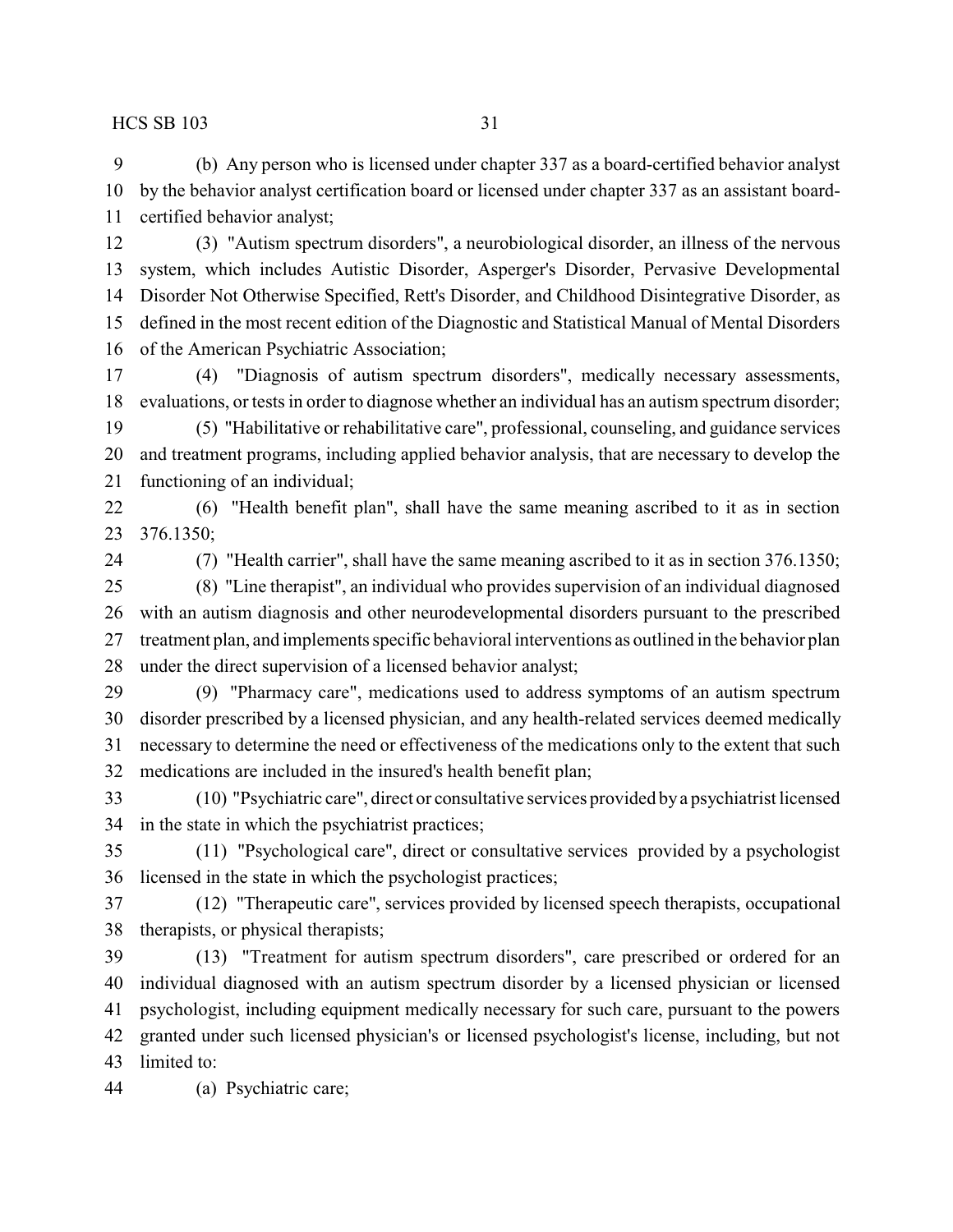- (b) Psychological care;
- (c) Habilitative or rehabilitative care, including applied behavior analysis therapy;
- (d) Therapeutic care;
- (e) Pharmacy care.

 2. All group health benefit plans that are delivered, issued for delivery, continued, or renewed on or after January 1, 2011, if written inside the state of Missouri, or written outside the state of Missouri but insuring Missouri residents, shall provide coverage for the diagnosis and treatment of autism spectrum disorders to the extent that such diagnosis and treatment is not already covered by the health benefit plan.

 3. With regards to a health benefit plan, a health carrier shall not deny or refuse to issue coverage on, refuse to contract with, or refuse to renew or refuse to reissue or otherwise terminate or restrict coverage on an individual or their dependent because the individual is diagnosed with autism spectrum disorder.

 4. (1) Coverage provided under this section is limited to medically necessary treatment that is ordered by the insured's treating licensed physician or licensed psychologist, pursuant to the powers granted under such licensed physician's or licensed psychologist's license, in accordance with a treatment plan.

 (2) The treatment plan, upon request by the health benefit plan or health carrier, shall include all elements necessary for the health benefit plan or health carrier to pay claims. Such elements include, but are not limited to, a diagnosis, proposed treatment by type, frequency and duration of treatment, and goals.

 (3) Except for inpatient services, if an individual is receiving treatment for an autism spectrum disorder, a health carrier shall have the right to review the treatment plan not more than once every six months unless the health carrier and the individual's treating physician or psychologist agree that a more frequent review is necessary. Any such agreement regarding the right to review a treatment plan more frequently shall only apply to a particular individual being treated for an autism spectrum disorder and shall not apply to all individuals being treated for autism spectrum disorders by a physician or psychologist. The cost of obtaining any review or treatment plan shall be borne by the health benefit plan or health carrier, as applicable.

 5. Coverage provided under this section for applied behavior analysis shall be subject to a maximum benefit of forty thousand dollars per calendar year for individuals through eighteen years of age. Such maximum benefit limit may be exceeded, upon prior approval by the health benefit plan, if the provision of applied behavior analysis services beyond the maximum limit is medically necessary for such individual. Payments made by a health carrier on behalf of a covered individual for any care, treatment, intervention, service or item, the provision of which was for the treatment of a health condition unrelated to the covered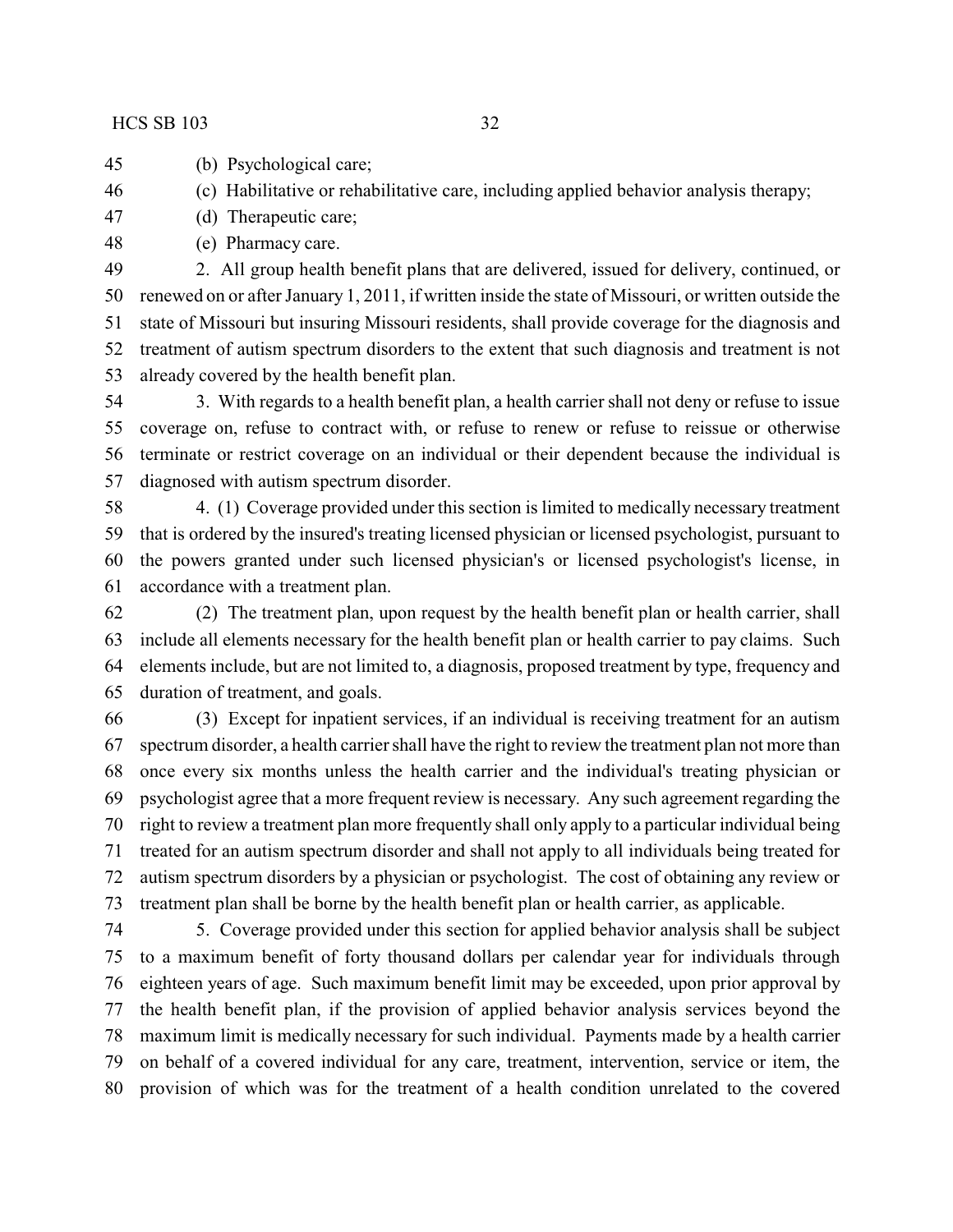individual's autism spectrum disorder, shall not be applied toward any maximum benefit established under this subsection. Any coverage required under this section, other than the coverage for applied behavior analysis, shall not be subject to the age and dollar limitations described in this subsection.

 6. The maximum benefit limitation for applied behavior analysis described in subsection 5 of this section shall be adjusted by the health carrier at least triennially for inflation to reflect the aggregate increase in the general price level as measured by the Consumer Price Index for All Urban Consumers for the United States, or its successor index, as defined and officially published by the United States Department of Labor, or its successor agency. Beginning January 1, 2012, and annually thereafter, the current value of the maximum benefit limitation for applied behavior analysis coverage adjusted for inflation in accordance with this subsection shall be calculated by the director of the department of insurance, financial institutions and professional registration. The director shall furnish the calculated value to the secretary of state, who shall publish such value in the Missouri Register as soon after each January first as practicable, but it shall otherwise be exempt from the provisions of section 536.021.

 7. Subject to the provisions set forth in subdivision (3) of subsection 4 of this section, coverage provided under this section shall not be subject to any limits on the number of visits an individual maymake to an autism service provider, except that the maximum total benefit for applied behavior analysis set forth in subsection 5 of this section shall apply to this subsection.

 8. This section shall not be construed as limiting benefits which are otherwise available to an individual under a health benefit plan. The health care coverage required by this section shall not be subject to any greater deductible, coinsurance, or co-payment than other physical health care services provided by a health benefit plan. Coverage of services may be subject to other general exclusions and limitations of the contract or benefit plan, not in conflict with the provisions of this section, such as coordination of benefits, exclusions for services provided by family or household members, and utilization review of health care services, including review of medical necessity and care management; however, coverage for treatment under this section shall not be denied on the basis that it is educational or habilitative in nature.

 9. To the extent any payments or reimbursements are being made for applied behavior analysis, such payments or reimbursements shall be made to either:

(1) The autism service provider, as defined in this section; or

 (2) The entity or group for whom such supervising person, who is certified as a board- certified behavior analyst by the Behavior Analyst Certification Board, works or is associated. 

 Such payments orreimbursements under this subsection to an autism service provider or a board-certified behavior analyst shall include payments or reimbursements for services provided by a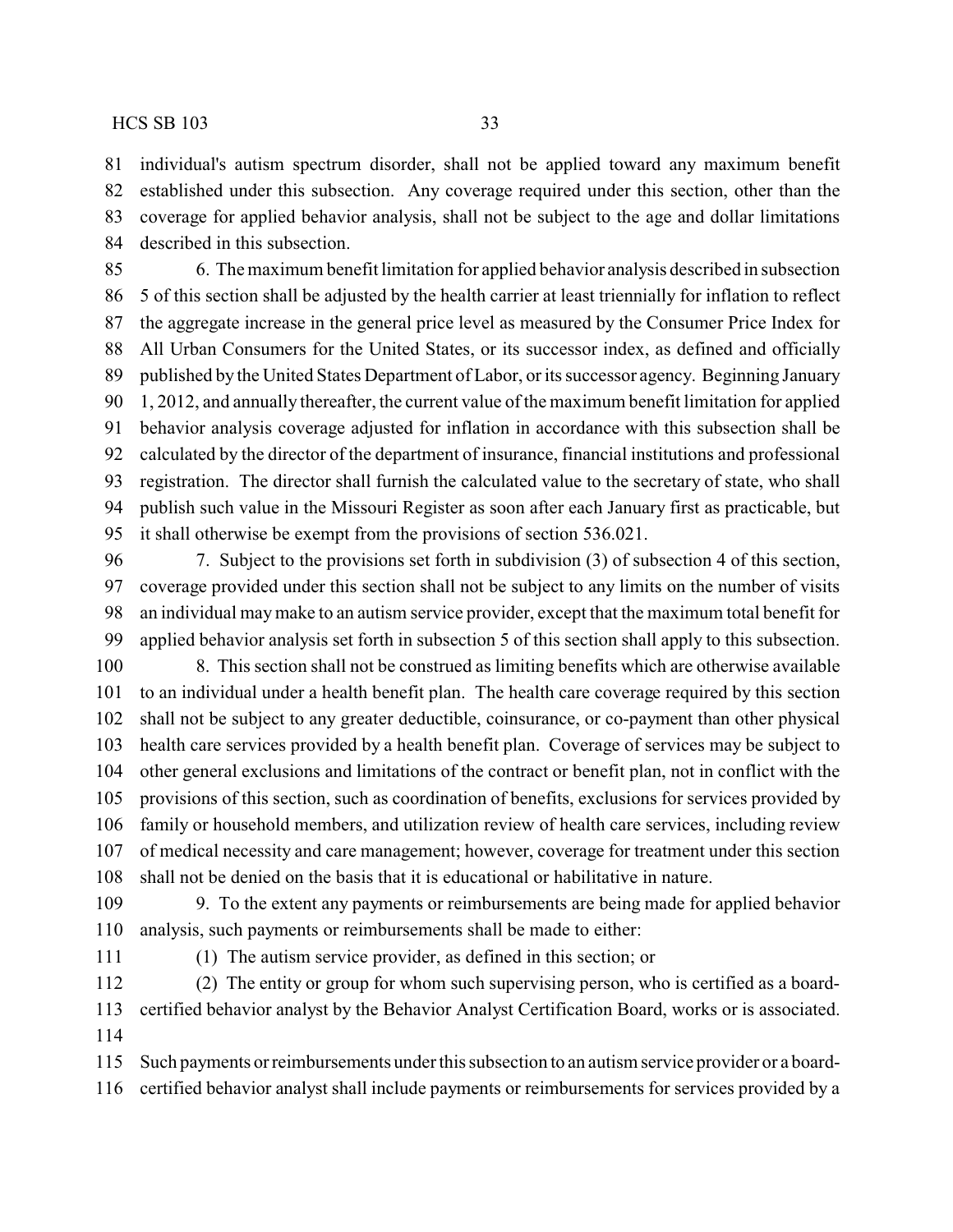line therapist under the supervision of such provider or behavior analyst if such services provided

by the line therapist are included in the treatment plan and are deemed medically necessary.

 10. Notwithstanding any other provision of law to the contrary, health carriers shall not be held liable for the actions of line therapists in the performance of their duties.

 11. The provisions of this section shall apply to any health care plans issued to employees and their dependents under the Missouri consolidated health care plan established pursuant to chapter 103 that are delivered, issued for delivery, continued, or renewed in this state on or after January 1, 2011. The terms "employees" and "health care plans" shall have the same meaning ascribed to them in section 103.003.

126 12. The provisions of this section shall also apply to the following types of plans that are established, extended, modified, or renewed on or after January 1, 2011:

 (1) All self-insured governmental plans, as that term is defined in 29 U.S.C. Section 1002(32);

(2) All self-insured group arrangements, to the extent not preempted by federal law;

 (3) All plans provided through a multiple employer welfare arrangement, or plans provided through another benefit arrangement, to the extent permitted by the Employee Retirement Income Security Act of 1974, or any waiver or exception to that act provided under federal law or regulation; and

(4) All self-insured school district health plans.

 13. The provisions of this section shall not automatically apply to an individually underwritten health benefit plan, but shall be offered as an option to any such plan.

 14. The provisions of this section shall not apply to a supplemental insurance policy, including a life care contract, accident-only policy, specified disease policy, hospital policy providing a fixed daily benefit only, Medicare supplement policy, long-term care policy, short- term major medical policy **[**of six months or less duration**] having a duration of less than one year**, or any other supplemental policy.

 15. Any health carrier or other entity subject to the provisions of this section shall not be required to provide reimbursement for the applied behavior analysis delivered to a person insured by such health carrier or other entity to the extent such health carrier or other entity is billed for such services by any Part C early intervention program or any school district for applied behavior analysis rendered to the person covered by such health carrier or other entity. This section shall not be construed as affecting any obligation to provide services to an individual under an individualized family service plan, an individualized education plan, or an individualized service plan. This section shall not be construed as affecting any obligation to provide reimbursement pursuant to section 376.1218.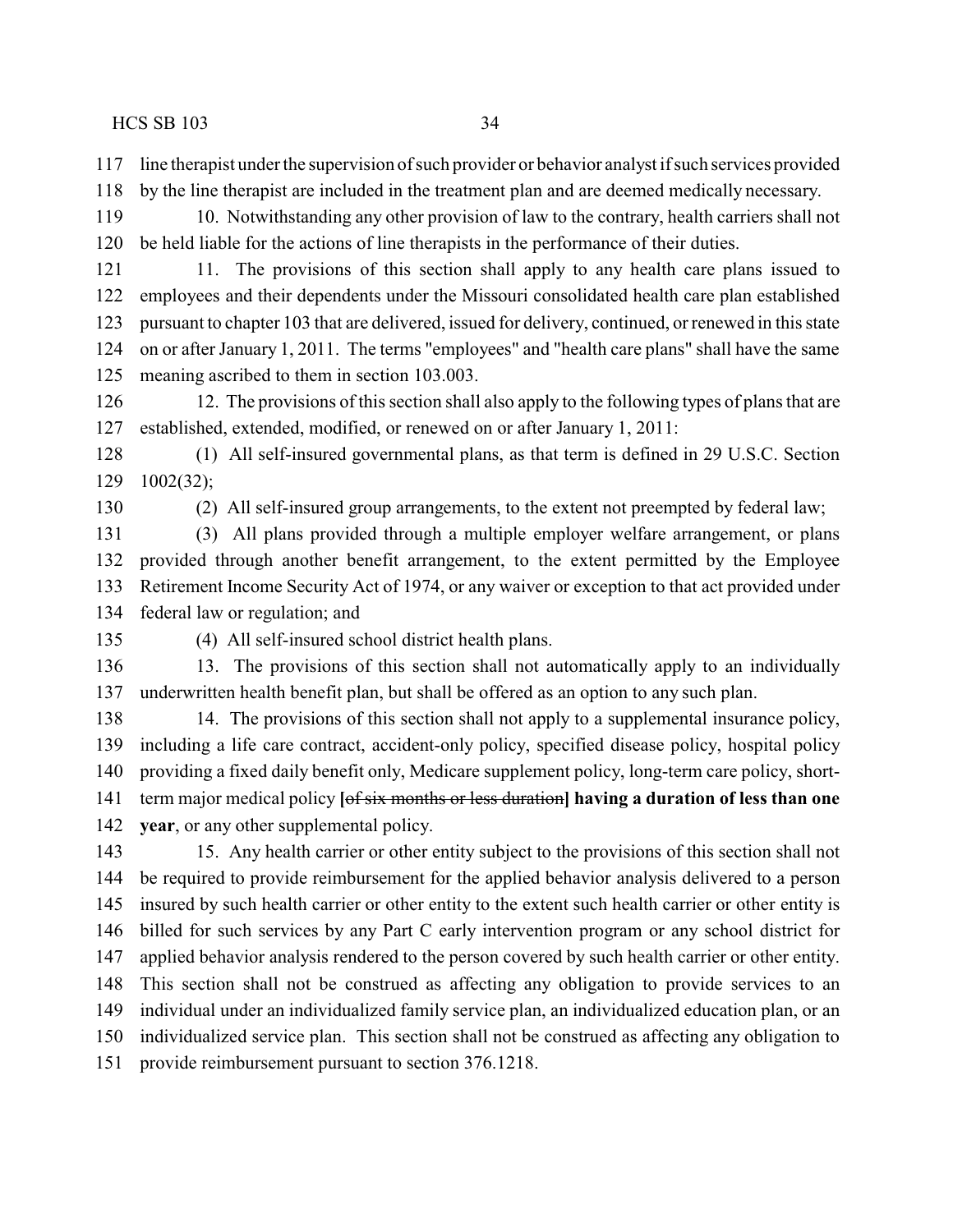16. The provisions of sections 376.383, 376.384, and 376.1350 to 376.1399 shall apply to this section.

 17. The director of the department of insurance, financial institutions and professional registration shall grant a small employer with a group health plan, as that term is defined in section 379.930, a waiver from the provisions of this section if the small employer demonstrates to the director by actual claims experience over any consecutive twelve-month period that compliance with this section has increased the cost of the health insurance policy by an amount of two and a half percent or greater over the period of a calendar year in premium costs to the small employer.

161 18. The provisions of this section shall not apply to the Mo HealthNet program as described in chapter 208.

 19. (1) By February 1, 2012, and every February first thereafter, the department of insurance, financial institutions and professional registration shall submit a report to the general assembly regarding the implementation of the coverage required under this section. The report shall include, but shall not be limited to, the following:

(a) The total number of insureds diagnosed with autism spectrum disorder;

 (b) The total cost of all claims paid out in the immediately preceding calendar year for coverage required by this section;

(c) The cost of such coverage per insured per month; and

(d) The average cost per insured for coverage of applied behavior analysis;

 (2) All health carriers and health benefit plans subject to the provisions of this section shall provide the department with the data requested by the department for inclusion in the annual report.

376.1225. 1. All individual and group health insurance policies providing coverage on an expense-incurred basis, individual and group service or indemnity type contracts issued by a nonprofit corporation, individual and group service contracts issued by a health maintenance organization, all self-insured group arrangements to the extent not preempted by federal law and all managed health care delivery entities of any type or description, that are delivered, issued for delivery, continued or renewed on or after August 28, 1998, shall provide coverage for administration of general anesthesia and hospital charges for dental care provided to the following covered persons: (1) A child under the age of five;

- 
- (2) A person who is severely disabled; or

 (3) A person who has a medical or behavioral condition which requires hospitalization or general anesthesia when dental care is provided.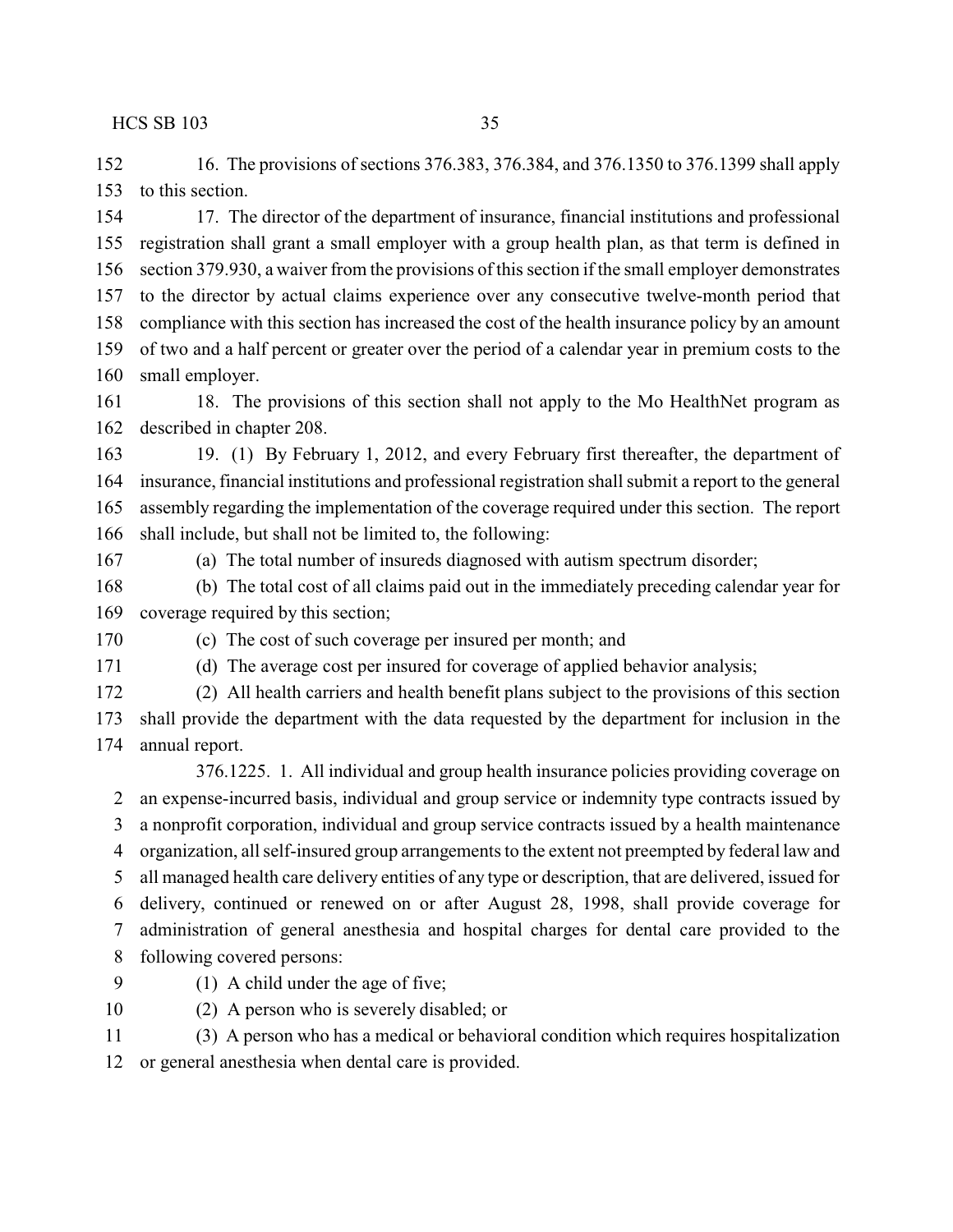2. Each plan as described in this section must provide coverage for administration of general anesthesia and hospital or office charges for treatment rendered by a dentist, regardless of whether the services are provided in a participating hospital or surgical center or office.

 3. Nothing in this section shall prevent a health carrier from requiring prior authorization for hospitalization for dental care procedures in the same manner that prior authorization is required for hospitalization for other covered diseases or conditions.

 4. Nothing in this section shall apply to accident-only, dental-only plans or other specified disease, hospital indemnity, Medicare supplement or long-term care policies, or short- term major medical policies **[**of six months or less in duration**] having a duration of less than one year**.

376.1230. 1. Every policy issued by a health carrier, as defined in section 376.1350, shall provide coverage for chiropractic care delivered by a licensed chiropractor acting within the scope of his or her practice as defined in chapter 331. The coverage shall include initial diagnosis and clinically appropriate and medically necessary services and supplies required to treat the diagnosed disorder, subject to the terms and conditions of the policy. The coverage may be limited to chiropractors within the health carrier's network, and nothing in this section shall be construed to require a health carrier to contract with a chiropractor not in the carrier's network nor shall a carrier be required to reimburse for services rendered by a nonnetwork chiropractor unless prior approval has been obtained from the carrier by the enrollee. An enrollee may access chiropractic care within the network for a total of twenty-six chiropractic physician office visits per policy period, but may be required to provide the health carrier with notice prior to any additional visit as a condition of coverage. A health carrier may require prior authorization or notification before any follow-up diagnostic tests are ordered by a chiropractor or for any office visits for treatment in excess of twenty-six in any policy period. The certificate of coverage for any health benefit plan issued by a health carrier shall clearlystate the availability of chiropractic coverage under the policy and any limitations, conditions, and exclusions.

 2. A health benefit plan shall provide coverage for treatment of a chiropractic care condition and shall not establish any rate, term, or condition that places a greater financial burden on an insured for access to treatment for a chiropractic care condition than for access to treatment for another physical health condition.

21 3. The provisions of this section shall not apply to any health plan or contract that is individually underwritten.

 4. The provisions of this section shall not apply to benefits provided under the Medicaid program.

 5. The provisions of this section shall not apply to a supplemental insurance policy, including a life care contract, accident-only policy, specified disease policy, hospital policy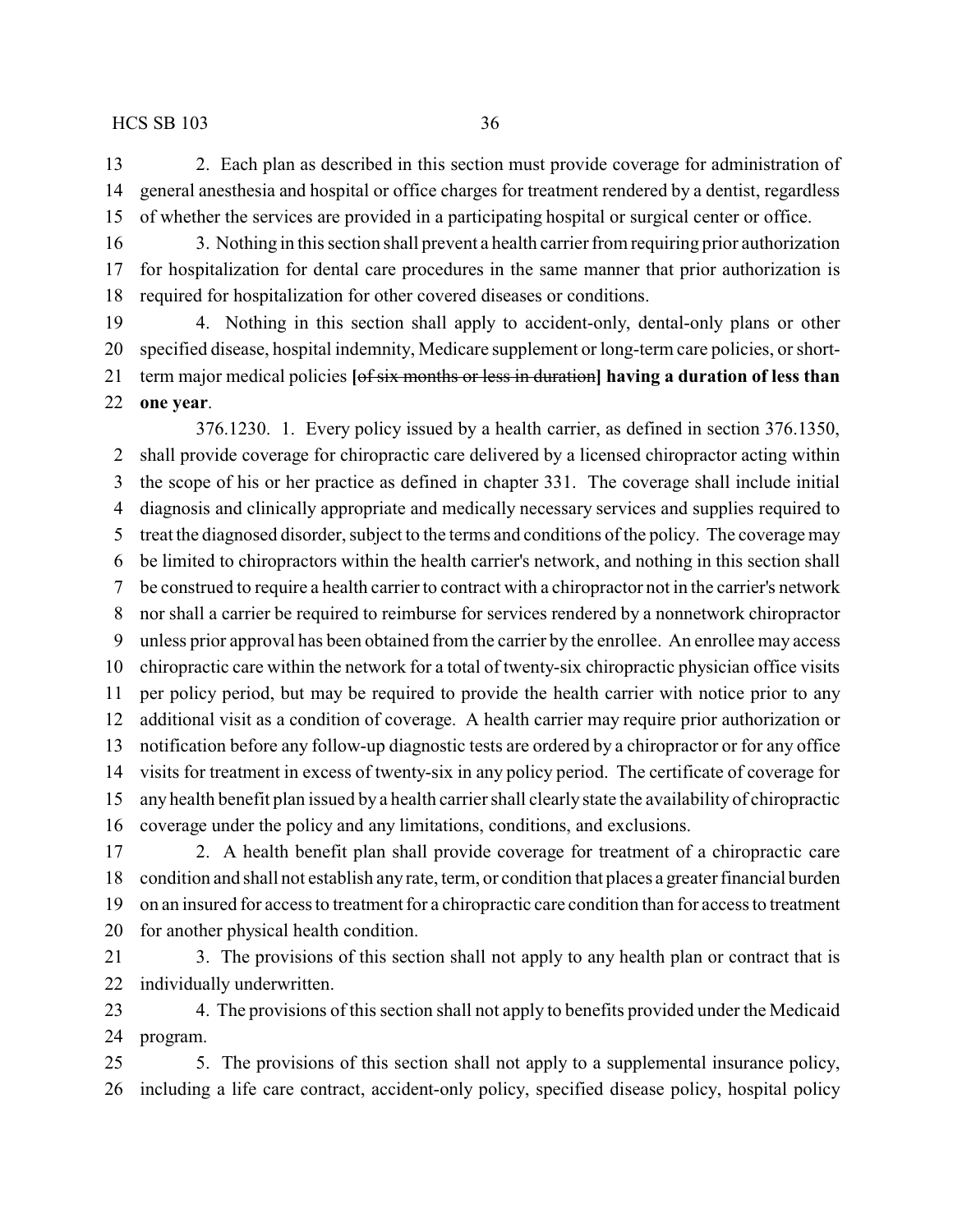- providing a fixed daily benefit only, Medicare supplement policy, long-term care policy, short-
- term major medical policy **[**of six months' or less duration**] having a duration of less than one**
- **year**, or any other similar supplemental policy.
- 376.1232. 1. Each health carrier or health benefit plan that offers or issues health benefit plans which are delivered, issued for delivery, continued, or renewed in this state on or after January 1, 2010, shall offer coverage for prosthetic devices and services, including original and replacement devices, as prescribed by a physician acting within the scope of his or her practice.
- 

 2. For the purposes of this section, "health carrier" and "health benefit plan" shall have the same meaning as defined in section 376.1350.

 3. The amount of the benefit for prosthetic devices and services under this section shall be no less than the annual and lifetime benefit maximums applicable to the basic health care services required to be provided under the health benefit plan. If the health benefit plan does not include any annual or lifetime maximums applicable to basic health care services, the amount of the benefit for prosthetic devices and services shall not be subject to an annual or lifetime maximum benefit level. Anyco-payment, coinsurance, deductible, and maximum out-of-pocket amount applied to the benefit for prosthetic devices and services shall be no more than the most common amounts applied to the basic health care services required to be provided under the health benefit plan.

 4. The provisions of this section shall not apply to a supplemental insurance policy, including a life care contract, accident-only policy, specified disease policy, hospital policy providing a fixed daily benefit only, Medicare supplement policy, long-term care policy, short- term major medical policies **[**of six months or less duration**] having a duration of less than one year**, or any other supplemental policy as determined by the director of the department of insurance, financial institutions and professional registration.

376.1235. 1. No health carrier or health benefit plan, as defined in section 376.1350, shall impose a co-payment or coinsurance percentage charged to the insured for services rendered for each date of service by a physical therapist licensed under chapter 334 or an occupational therapist licensed under chapter 324, for services that require a prescription, that is greater than the co-payment or coinsurance percentage charged to the insured for the services of a primary care physician licensed under chapter 334 for an office visit.

 2. A health carrier or health benefit plan shall clearly state the availability of physical therapy and occupational therapy coverage under its plan and all related limitations, conditions, and exclusions.

 3. Beginning September 1, 2016, the oversight division of the joint committee on legislative research shall perform an actuarial analysis of the cost impact to health carriers, insureds with a health benefit plan, and other private and public payers if the provisions of this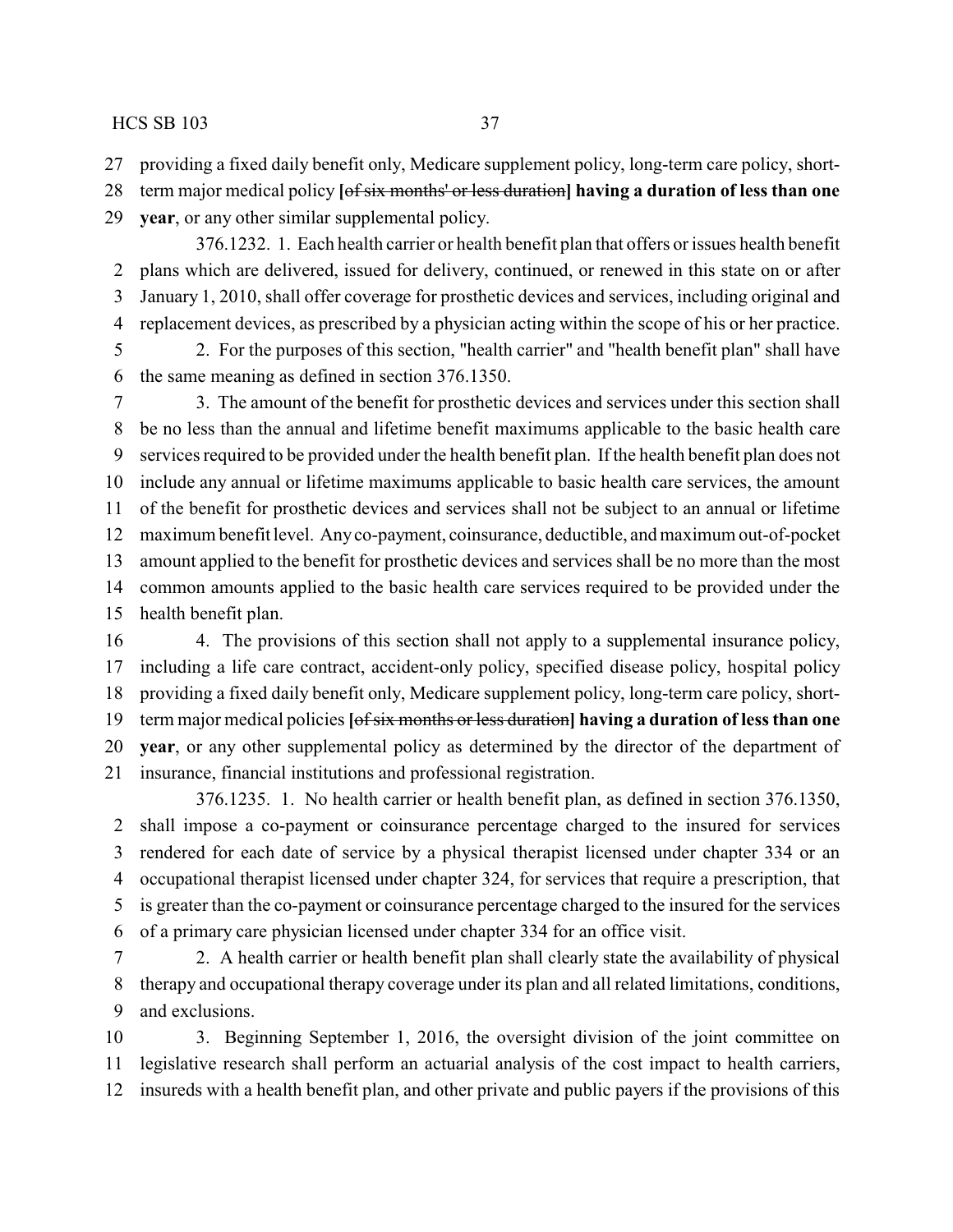section regarding occupational therapy coverage were enacted. By December 31, 2016, the director of the oversight division of the joint committee on legislative research shall submit a report of the actuarial findings prescribed by this section to the speaker, the president pro tem, and the chairpersons of both the house of representatives and senate standing committees having jurisdiction over health insurance matters. If the fiscal note cost estimation is less than the cost of an actuarial analysis, the actuarial analysis requirement shall be waived.

 **4. This section shall not apply to short-term major medical policies having a duration of less than one year.**

376.1237. 1. Each health carrier or health benefit plan that offers or issues health benefit plans which are delivered, issued for delivery, continued, or renewed in this state on or after January 1, 2014, and that provides coverage for prescription eye drops shall provide coverage for the refilling of an eye drop prescription prior to the last day of the prescribed dosage period without regard to a coverage restriction for early refill of prescription renewals as long as the prescribing health care provider authorizes such early refill, and the health carrier or the health benefit plan is notified.

 2. For the purposes of this section, health carrier and health benefit plan shall have the same meaning as defined in section 376.1350.

 3. The coverage required by this section shall not be subject to any greater deductible or co-payment than other similar health care services provided by the health benefit plan.

 4. The provisions of this section shall not apply to a supplemental insurance policy, including a life care contract, accident-only policy, specified disease policy, hospital policy providing a fixed daily benefit only, Medicare supplement policy, long-term care policy, short- term major medical policies **[**of six months' or less duration**] having a duration of less than one year**, or any other supplemental policy as determined by the director of the department of insurance, financial institutions and professional registration.

376.1250. 1. All individual and group health insurance policies providing coverage on an expense-incurred basis, individual and group service or indemnity type contracts issued by a nonprofit corporation, individual and group service contracts issued by a health maintenance organization, all self-insured group arrangements to the extent not preempted by federal law and all managed health care delivery entities of any type or description, that are delivered, issued for delivery, continued or renewed on or after August 28, 1999, and providing coverage to any resident of this state shall provide benefits or coverage for:

 (1) A pelvic examination and pap smear for any nonsymptomatic woman covered under such policy or contract, in accordance with the current American Cancer Society guidelines;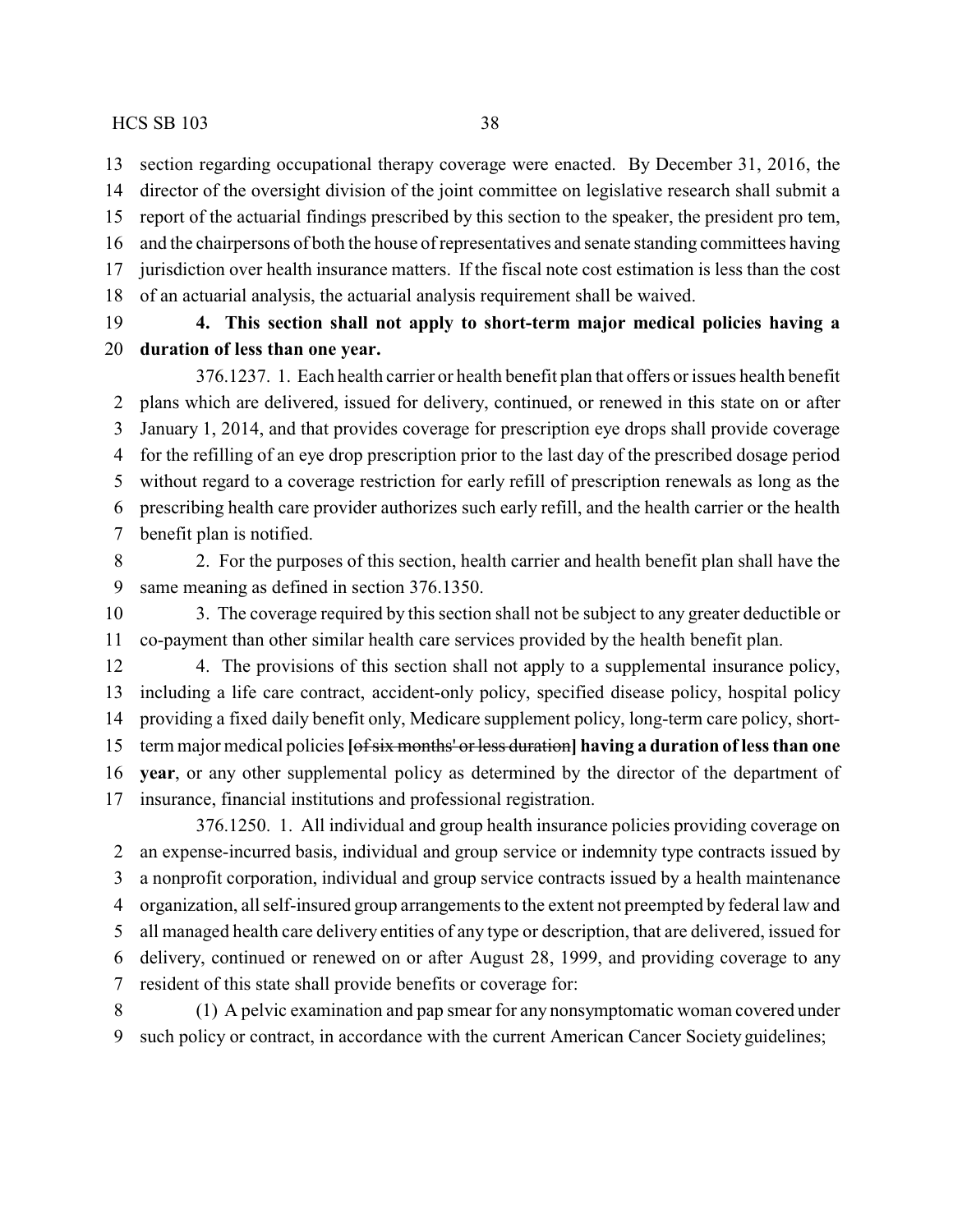(2) A prostate examination and laboratory tests for cancer for any nonsymptomatic man covered under such policy or contract, in accordance with the current American Cancer Society guidelines; and

 (3) A colorectal cancer examination and laboratory tests for cancer for any nonsymptomatic person covered under such policy or contract, in accordance with the current American Cancer Society guidelines.

 2. Coverage and benefits related to the examinations and tests as required by this section shall be at least as favorable and subject to the same dollar limits, deductible, and co-payments as other covered benefits or services.

 3. Nothing in this act shall apply to accident-only, hospital indemnity, Medicare supplement, long-term care, or other limited benefit health insurance policies.

 4. The provisions of this section shall not apply to short-term major medical policies **[**of six months or less duration**] having a duration of less than one year**.

23 5. The attending physician shall advise the patient of the advantages, disadvantages, and risks, including cancer, associated with breast implantation prior to such operation.

 6. Nothing in this section shall alter, impair or otherwise affect claims, rights or remedies available pursuant to law.

376.1253. 1. Each physician attending any patient with a newly diagnosed cancer shall inform the patient that the patient has the right to a referral for a second opinion by an appropriate board-certified specialist prior to any treatment. If no specialist in that specific cancer diagnosis area is in the provider network, a referral shall be made to a nonnetwork specialist in accordance with this section.

 2. Each health carrier or health benefit plan, as defined in section 376.1350, that offers or issues health benefit plans which are delivered, issued for delivery, continued or renewed in this state on or after January 1, 2003, shall provide coverage for a second opinion rendered by a specialist in that specific cancer diagnosis area when a patient with a newly diagnosed cancer is referred to such specialist by his or her attending physician. Such coverage shall be subject to the same deductible and coinsurance conditions applied to other specialist referrals and all other terms and conditions applicable to other benefits, including the prior authorization and/or referral authorization requirements as specified in the applicable health insurance policy.

14 3. The provisions of this section shall not apply to a supplemental insurance policy, including a life care contract, accident-only policy, specified disease policy, hospital policy providing a fixed daily benefit only, Medicare supplement policy, long-term care policy, short- term major medical policies **[**of six months' or less duration**] having a duration of less than one year**, or any other supplemental policy as determined by the director of the department of insurance, financial institutions and professional registration.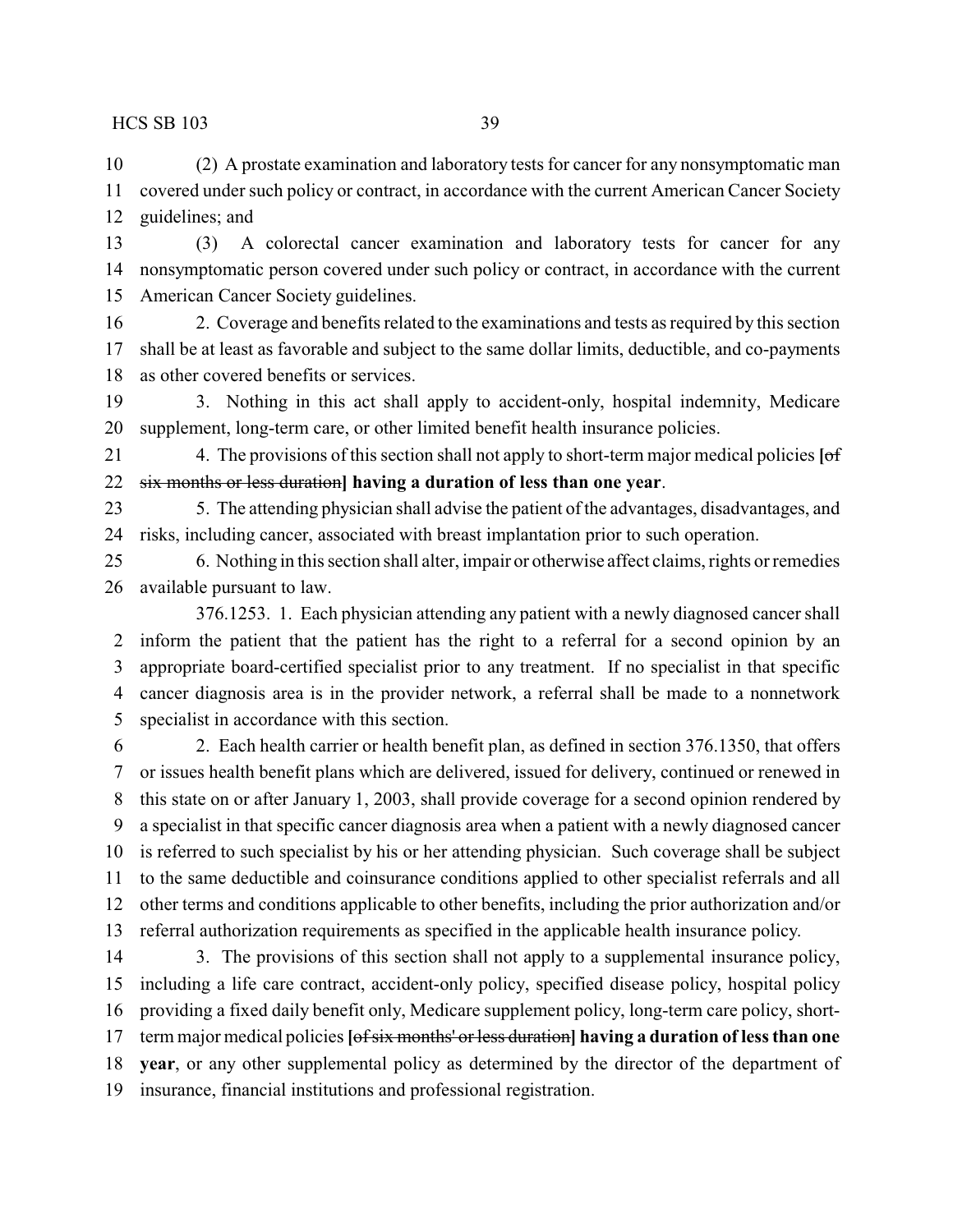376.1257. 1. As used in this section the following terms shall mean:

 (1) "Anticancer medications", medications used to kill or slow the growth of cancerous cells;

 (2) "Covered person", a policyholder, subscriber, enrollee, or other individual enrolled in or insured by a health benefit plan for health insurance coverage;

(3) "Health benefit plan", shall have the same meaning as defined in section 376.1350.

 2. Any health benefit plan that provides coverage and benefits for cancer treatment shall provide coverage of prescribed orally administered anticancer medications on a basis no less favorable than intravenously administered or injected anticancer medications.

 3. Coverage of orallyadministered anticancer medication shall not be subject to anyprior authorization, dollar limit, co-payment, deductible, or other out-of-pocket expense that does not apply to intravenously administered orinjected anticancer medication, regardless of formulation or benefit category determination by the company administering the health benefit plan.

14 4. The health benefit plan shall not reclassify or increase any type of cost-sharing to the covered person for anticancer medications in order to achieve compliance with this section. Any change in health insurance coverage, which otherwise increases an out-of-pocket expense to anticancer medications, shall be applied to the majorityof comparable medical or pharmaceutical benefits covered by the health benefit plan.

 5. Notwithstanding the provisions of subsections 2, 3, and 4 of this section, a health benefit plan that limits the total amounts paid by a covered person through all cost-sharing requirements to no more than seventy-five dollars per thirty-day supply for any orally administered anticancer medication shall be considered in compliance with this section. On January 1, 2016, and on January first of each year thereafter, a health benefit plan may adjust such seventy-five dollar limit. The adjustment shall not exceed the Consumer Price Index for All Urban Consumers Midwest Region for that year. For purposes of this subsection "cost- sharing requirements" shall include co-payments, coinsurance, deductibles, and any other amounts paid by the covered person for that prescription.

 6. For a health benefit plan that meets the definition of "high deductible health plan" as defined by 26 U.S.C. 223(c)(2), the provisions of subsection 5 of this section shall only apply after a covered person's deductible has been satisfied for the year.

 7. **The provisions ofthis section shall not apply to short-termmajor medical policies having a duration of less than one year.**

**8.** The provisions of this section shall become effective January 1, 2015.

376.1275. 1. Each health carrier or health benefit plan that offers or issues health benefit plans which are delivered, issued for delivery, continued, or renewed in this state on or after

January 1, 2003, shall include coverage for their members for the cost for human leukocyte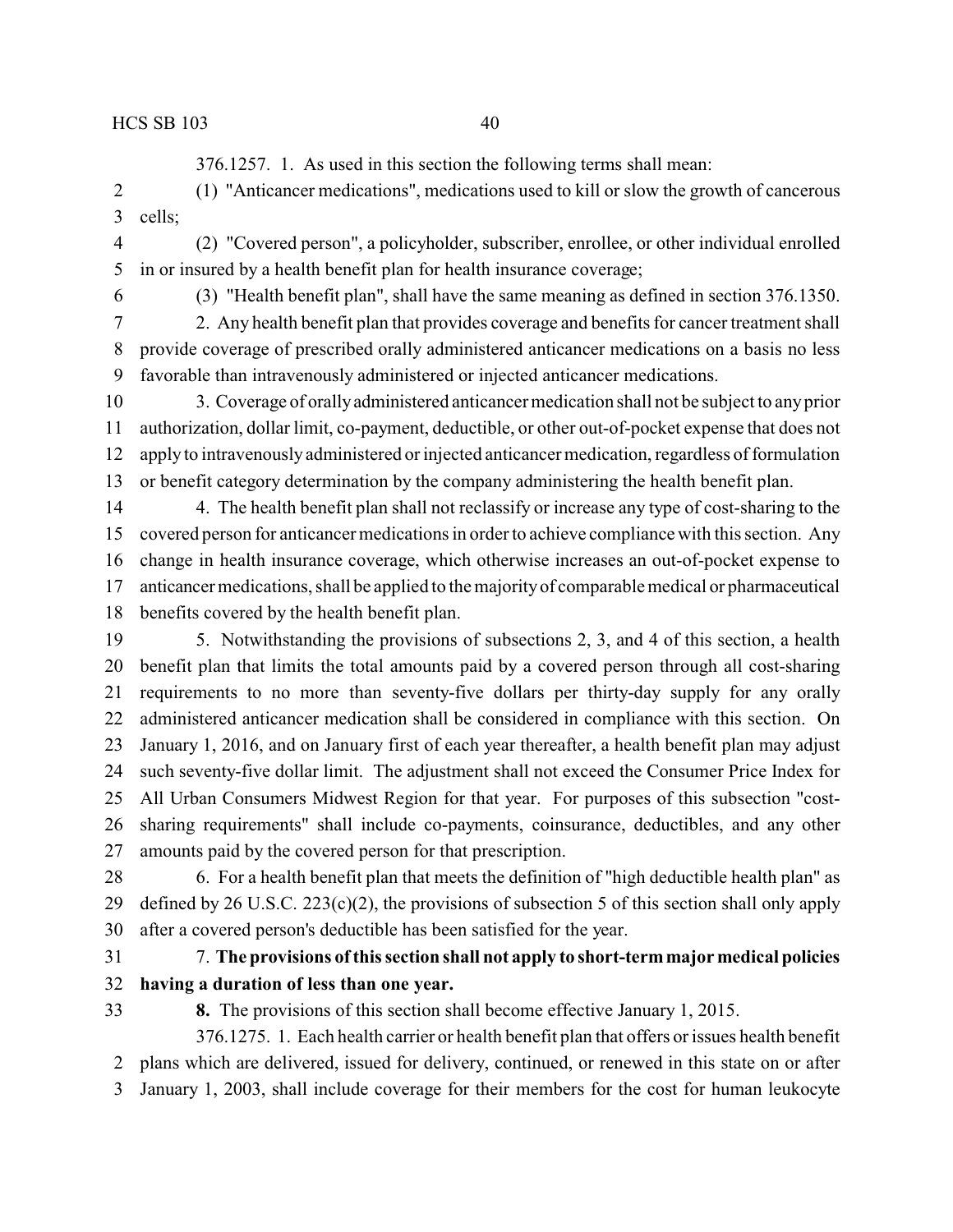antigen testing, also referred to as histocompatibility locus antigen testing, for A, B, and DR

antigens for utilization in bone marrow transplantation. The testing must be performed in a

facility which is accredited by the American Association of Blood Banks or its successors, and

is licensed under theClinical LaboratoryImprovement Act, 42 U.S.C. Section 263a, as amended,

and is accredited by the American Association of Blood Banks or its successors, the College of

 American Pathologists, the American Society for Histocompatibility and Immunogenetics (ASHI) or anyother national accrediting bodywith requirements that are substantiallyequivalent to or more stringent than those of the College of American Pathologists. At the time of testing, the person being tested must complete and sign an informed consent form which also authorizes the results of the test to be used for participation in the National Marrow Donor Program. The health benefit plan may limit each enrollee to one such testing per lifetime to be reimbursed at

a cost of no greater than seventy-five dollars by the health carrier or health benefit plan.

 2. For the purposes of this section, "health carrier" and "health benefit plan" shall have the same meaning as defined in section 376.1350.

 3. The health care service required by this section shall not be subject to any greater deductible or co-payment than other similar health care services provided by the health benefit plan.

 4. The provisions of this section shall not apply to a supplemental insurance policy, including a life care contract, accident-only policy, specified disease policy, hospital policy providing a fixed daily benefit only, Medicare supplement policy, long-term care policy, short- term major medical policies **[**of six months' or less duration**] having a duration of less than one year**, or any other supplemental policy as determined by the director of the department of insurance, financial institutions and professional registration.

376.1290. 1. Each entity offering individual and group health insurance policies providing coverage on an expense-incurred basis, individual and group service or indemnitytype contracts issued by a health services corporation, individual and group service contracts issued by a health maintenance organization, all self-insured group arrangements, to the extent not preempted by federal law, and all managed health care delivery entities of anytype or description that are delivered, issued for delivery, continued or renewed in this state on or after January 1, 2002, shall offer coverage for testing pregnant women for lead poisoning and for all testing for lead poisoning authorized by sections 701.340 to 701.349 or by rule of the department of health and senior services promulgated pursuant to sections 701.340 to 701.349. 2. Health care services required by this section shall not be subject to any greater

 deductible or co-payment than any other health care service provided by the policy, contract or plan.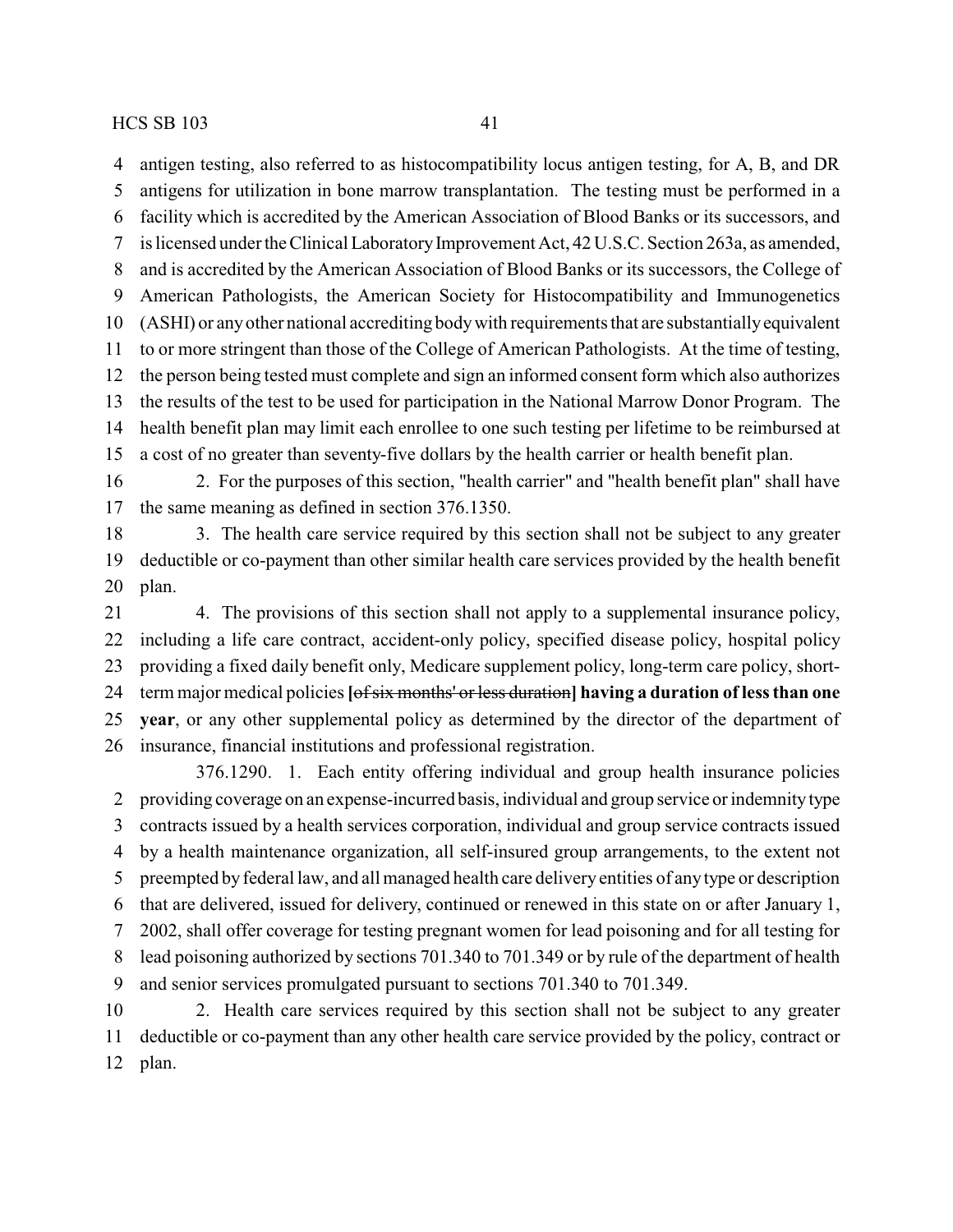3. No entity enumerated in subsection 1 of this section shall reduce or eliminate coverage as a result of the requirements of this section.

 4. Nothing in this section shall apply to **short-term major medical policies having a duration of less than one year, or to** accident-only, specified disease, hospital indemnity, Medicare supplement, long-term care or other limited benefit health insurance policies.

**376.1345. 1. As used in this section, unless the context clearly indicates otherwise, terms shall have the same meaning as ascribed to them in section 376.1350.**

 **2. No health carrier, nor any entity acting on behalf of a health carrier, shall restrict methods of reimbursement to health care providers for health care services to a reimbursement method requiring the provider to pay a fee, discount the amount of their claim for reimbursement, or remit any other form of remuneration in order to redeem the amount of their claim for reimbursement.**

 **3. If a health carrier initiates or changes the method used to reimburse a health care provider to a method of reimbursement that will require the health care provider to pay a fee, discount the amount of its claim for reimbursement, or remit any other form of remuneration to the health carrier or any entity acting on behalf of the health carrier in order to redeem the amount of its claim for reimbursement, the health carrier or an entity acting on its behalf shall:**

 **(1) Notify such health care, provider of the fee, discount, or other remuneration required to received reimbursement through the new or different reimbursement method; and**

 **(2) In such notice, provide clear instructions to the health care provider as to how to select an alternative payment method, and upon request such alternative payment method shall be used to reimburse the provider until the provider requests otherwise.**

 **4. A health carrier shall allow the provider to select to be reimbursed by an electronic funds transfer though the Automated Clearing House Network as required pursuant to 45 C.F.R. Sections 162.925, 162.1601, and 162.1602.**

 **5. Violation of this section shall be deemed an unfair trade practice under sections 375.930 to 375.948.**

376.1400. 1. Every health insurance carrier offering policies of insurance in this state shall use standardized information for the explanation of benefits given to the health care provider whenever a claim is paid or denied. As used in this section, the term "health insurance carrier" shall have the meaning given to "health carrier" in section 376.1350. Nothing in this section shall applyto accident-only,specified disease, hospital indemnity, Medicare supplement, long-term care, short-term major medical policies **[**of six months or less duration**] having a duration of less than one year**, other limited benefit health insurance policies.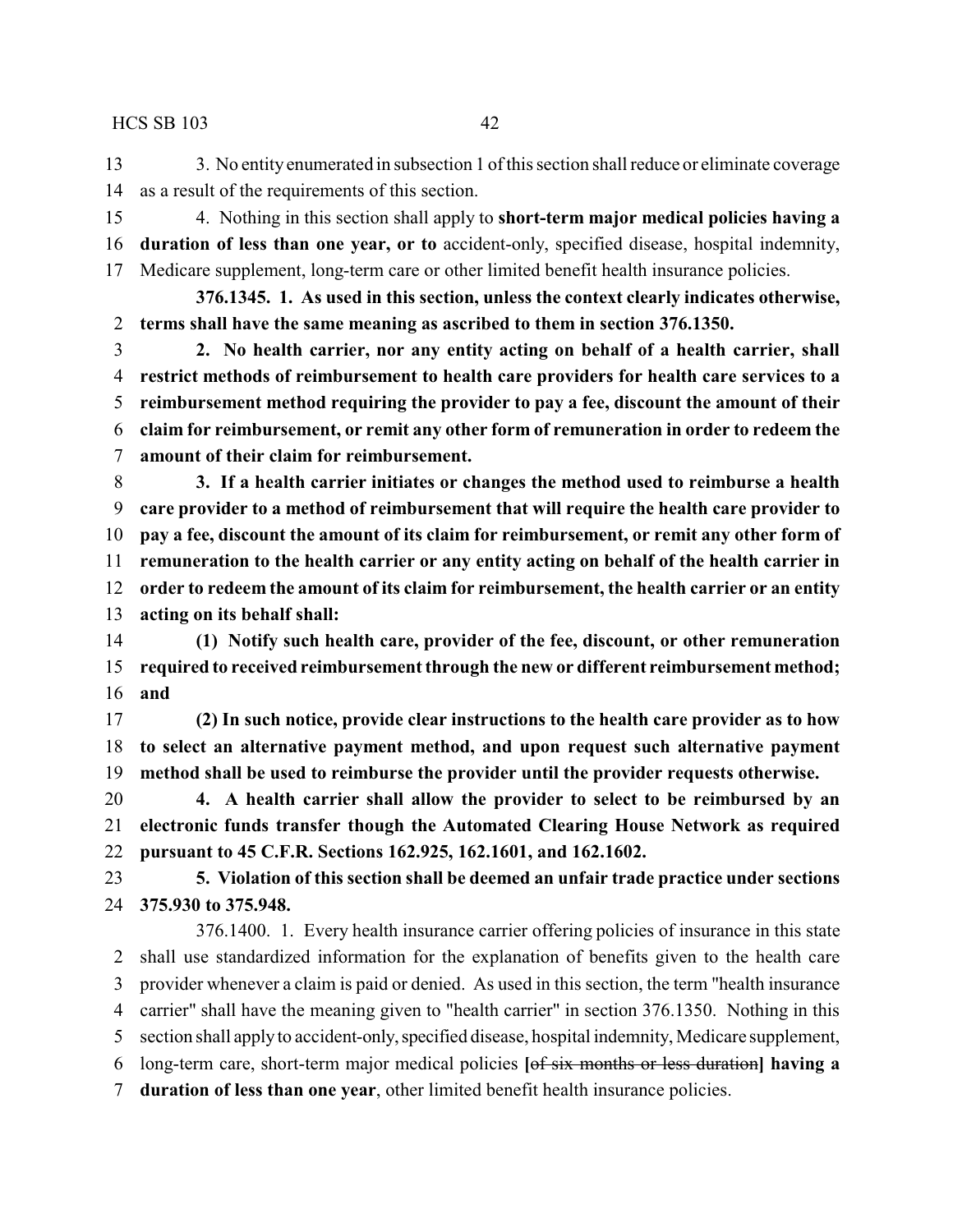- 2. The standardized information shall contain the following:
- (1) The name of the insured;
- (2) The insured's identification number;
- (3) The date of service;
- (4) Amount of charge;
- (5) Explanation for any denial;
- (6) The amount paid;
- (7) The patient's full name;
- (8) The name and address of the insurer; and
- (9) The phone number to contact for questions on explanation of benefits.
- 3. All health insurance carriers shall use the standard explanation of benefits information after January 1, 2002.

376.1550. 1. Notwithstanding any other provision of law to the contrary, each health carrier that offers or issues health benefit plans which are delivered, issued for delivery, continued, or renewed in this state on or after January 1, 2005, shall provide coverage for a mental health condition, as defined in this section, and shall comply with the following provisions:

 (1) A health benefit plan shall provide coverage for treatment of a mental health condition and shall not establish any rate, term, or condition that places a greater financial burden on an insured for access to treatment for a mental health condition than for access to treatment for a physical health condition. Any deductible or out-of-pocket limits required by a health carrier or health benefit plan shall be comprehensive for coverage of all health conditions, whether mental or physical;

(2) The coverages set forth is this subsection:

 (a) May be administered pursuant to a managed care program established by the health carrier; and

 (b) May deliver covered services through a system of contractual arrangements with one or more providers, hospitals, nonresidential or residential treatment programs, or other mental health service delivery entities certified by the department of mental health, or accredited by a nationally recognized organization, or licensed by the state of Missouri;

 (3) A health benefit plan that does not otherwise provide for management of care under the plan or that does not provide for the same degree of management of care for all health conditions may provide coverage for treatment of mental health conditions through a managed care organization; provided that the managed care organization is in compliance with rules adopted by the department of insurance, financial institutions and professional registration that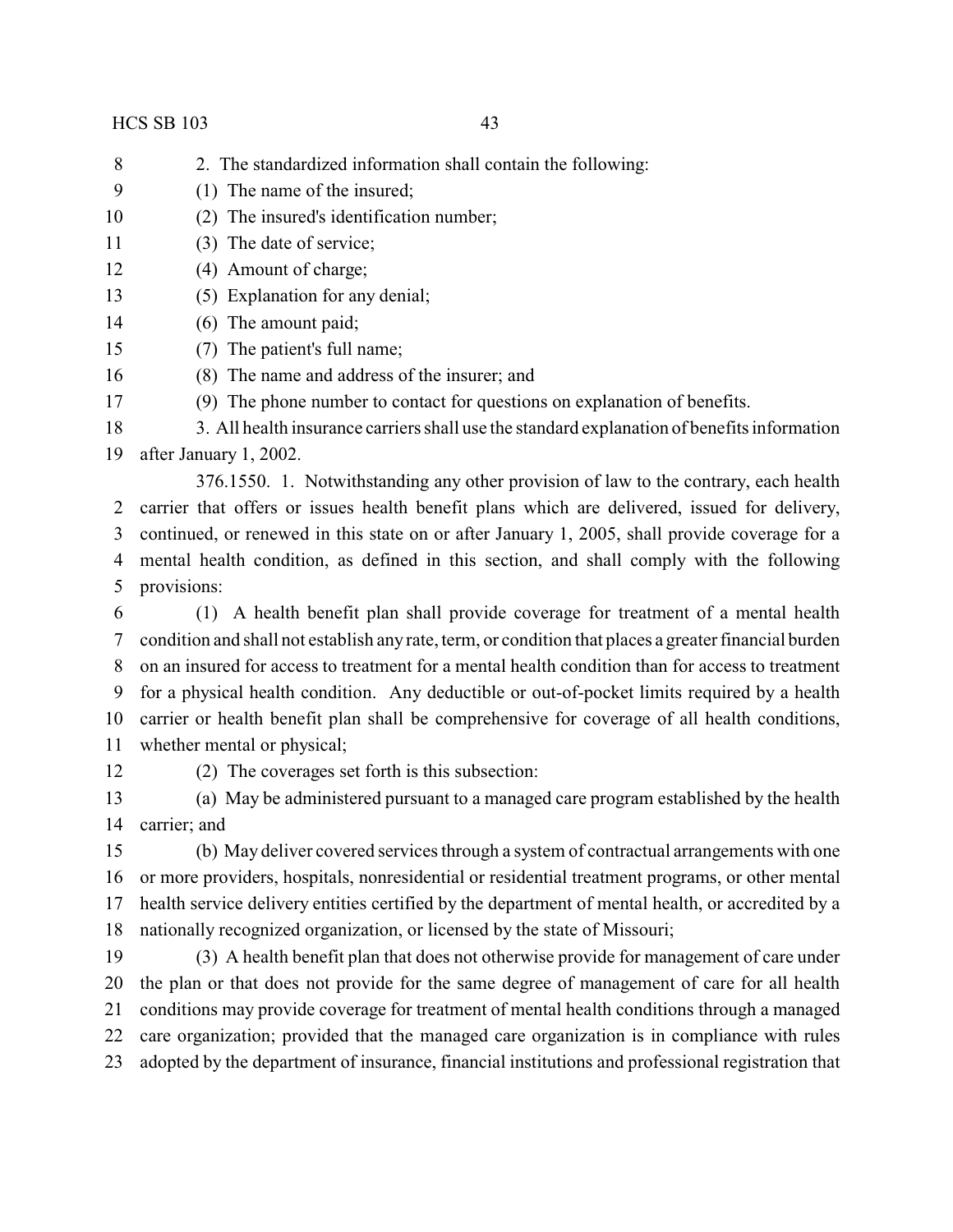assure that the system for delivery of treatment for mental health conditions does not diminish

or negate the purpose of this section. The rules adopted by the director shall assure that:

 (a) Timely and appropriate access to care is available; (b) The quantity, location, and specialtydistribution of health care providers is adequate; and (c) Administrative or clinical protocols do not serve to reduce access to medically necessary treatment for any insured; (4) Coverage for treatment for chemical dependencyshall complywith sections 376.779, 376.810 to 376.814, and 376.825 to 376.836 and for the purposes of this subdivision the term "health insurance policy" as used in sections 376.779, 376.810 to 376.814, and 376.825 to 376.836, the term "health insurance policy" shall include group coverage. 2. As used in this section, the following terms mean: (1) "Chemical dependency", the psychological or physiological dependence upon and abuse of drugs, including alcohol, characterized by drug tolerance or withdrawal and impairment of social or occupational role functioning or both; (2) "Health benefit plan", the same meaning as such term is defined in section 376.1350; (3) "Health carrier", the same meaning as such term is defined in section 376.1350; (4) "Mental health condition", any condition or disorder defined by categories listed in the most recent edition of the Diagnostic and Statistical Manual of Mental Disorders; (5) "Managed care organization", any financingmechanism or system that manages care delivery for its members or subscribers, including health maintenance organizations and any other similar health care delivery system or organization; (6) "Rate, term, or condition", any lifetime or annual payment limits, deductibles, co- payments, coinsurance, and other cost-sharing requirements, out-of-pocket limits, visit limits, and any other financial component of a health benefit plan that affects the insured. 3. This section shall not apply to a health plan or policy that is individually underwritten or provides such coverage for specific individuals and members of their families pursuant to section 376.779, sections 376.810 to 376.814, and sections 376.825 to 376.836, a supplemental insurance policy, including a life care contract, accident-only policy, specified disease policy, hospital policy providing a fixed daily benefit only, Medicare supplement policy, long-term care policy, hospitalization-surgical care policy, short-term major medical policies **[**of six months or less duration**] having a duration of less than one year**, or any other supplemental policy as determined by the director of the department of insurance, financial institutions and professional registration. 4. Notwithstanding any other provision of law to the contrary, all health insurance policies that cover state employees, including the Missouri consolidated health care plan, shall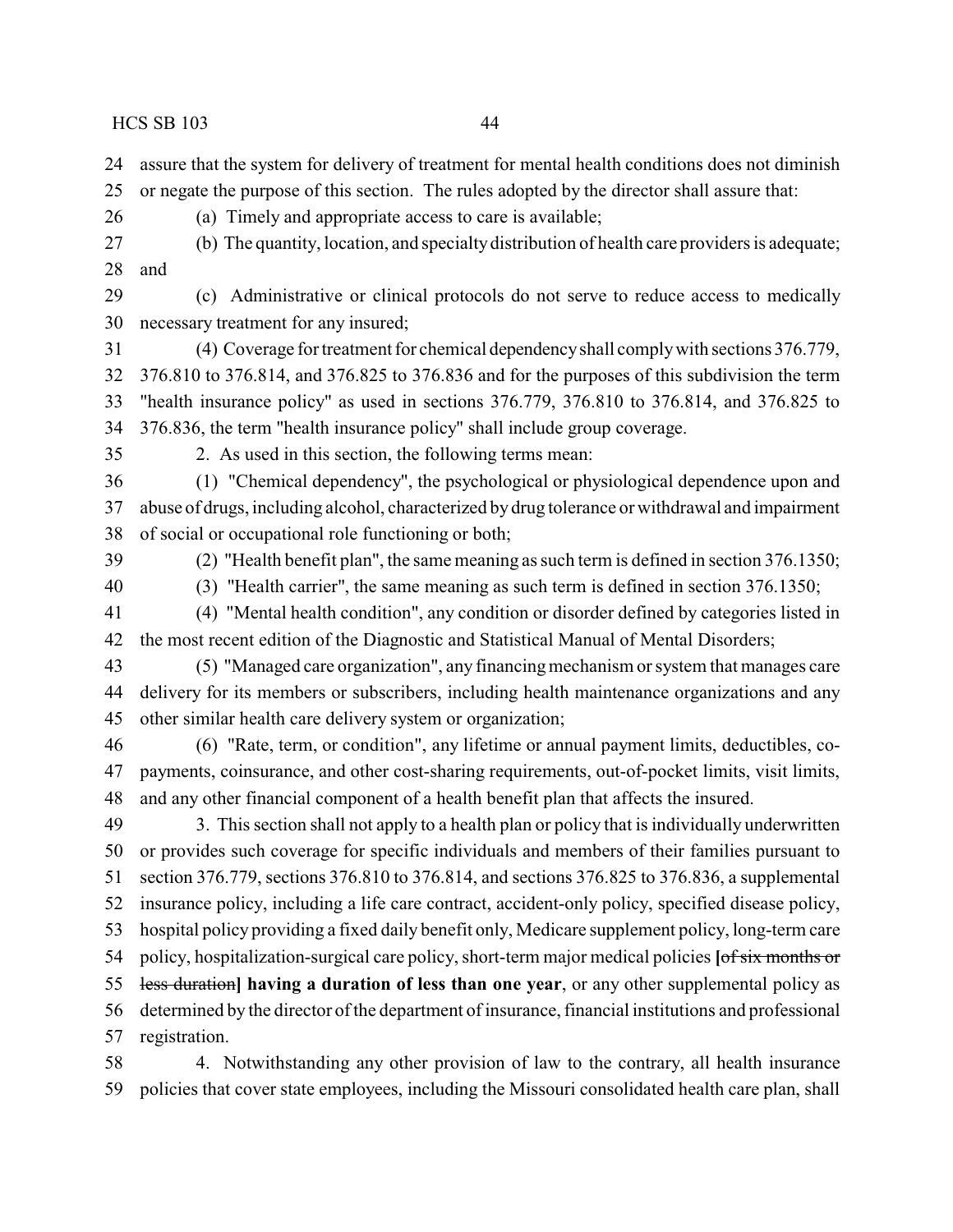include coverage for mental illness. Multiyear group policies need not comply until the expiration of their current multiyear term unless the policyholder elects to comply before that time.

 5. The provisions of this section shall not be violated if the insurer decides to apply different limits or exclude entirely from coverage the following:

 (1) Marital, family, educational, or training services unless medically necessary and clinically appropriate;

(2) Services rendered or billed by a school or halfway house;

(3) Care that is custodial in nature;

(4) Services and supplies that are not immediately nor clinically appropriate; or

(5) Treatments that are considered experimental.

 6. The director shall grant a policyholder a waiver from the provisions of this section if the policyholder demonstrates to the director by actual experience over any consecutive twenty- four-month period that compliance with this section has increased the cost of the health insurance policy by an amount that results in a two percent increase in premium costs to the policyholder. The director shall promulgate rules establishing a procedure and appropriate standards for making such a demonstration. Any rule or portion of a rule, as that term is defined in section 536.010, that is created under the authority delegated in this section shall become effective only if it complies with and is subject to all of the provisions of chapter 536 and, if applicable, section 536.028. This section and chapter 536 are nonseverable and if any of the powers vested with the general assembly pursuant to chapter 536 to review, to delaythe effective date, or to disapprove and annul a rule are subsequently held unconstitutional, then the grant of rulemaking authority and any rule proposed or adopted after August 28, 2004, shall be invalid and void.

376.1900. 1. As used in this section, the following terms shall mean:

 (1) "Electronic visit", or "e-visit", an online electronic medical evaluation and management service completed using a secured web-based or similar electronic-based communications network for a single patient encounter. An electronic visit shall be initiated by a patient or by the guardian of a patient with the health care provider, be completed using a federal Health Insurance Portability and Accountability Act (HIPAA)-compliant online connection, and include a permanent record of the electronic visit;

(2) "Health benefit plan" shall have the same meaning ascribed to it in section 376.1350;

 (3) "Health care provider" shall have the same meaning ascribed to it in section 376.1350;

 (4) "Health care service", a service for the diagnosis, prevention, treatment, cure or relief of a physical or mental health condition, illness, injury or disease;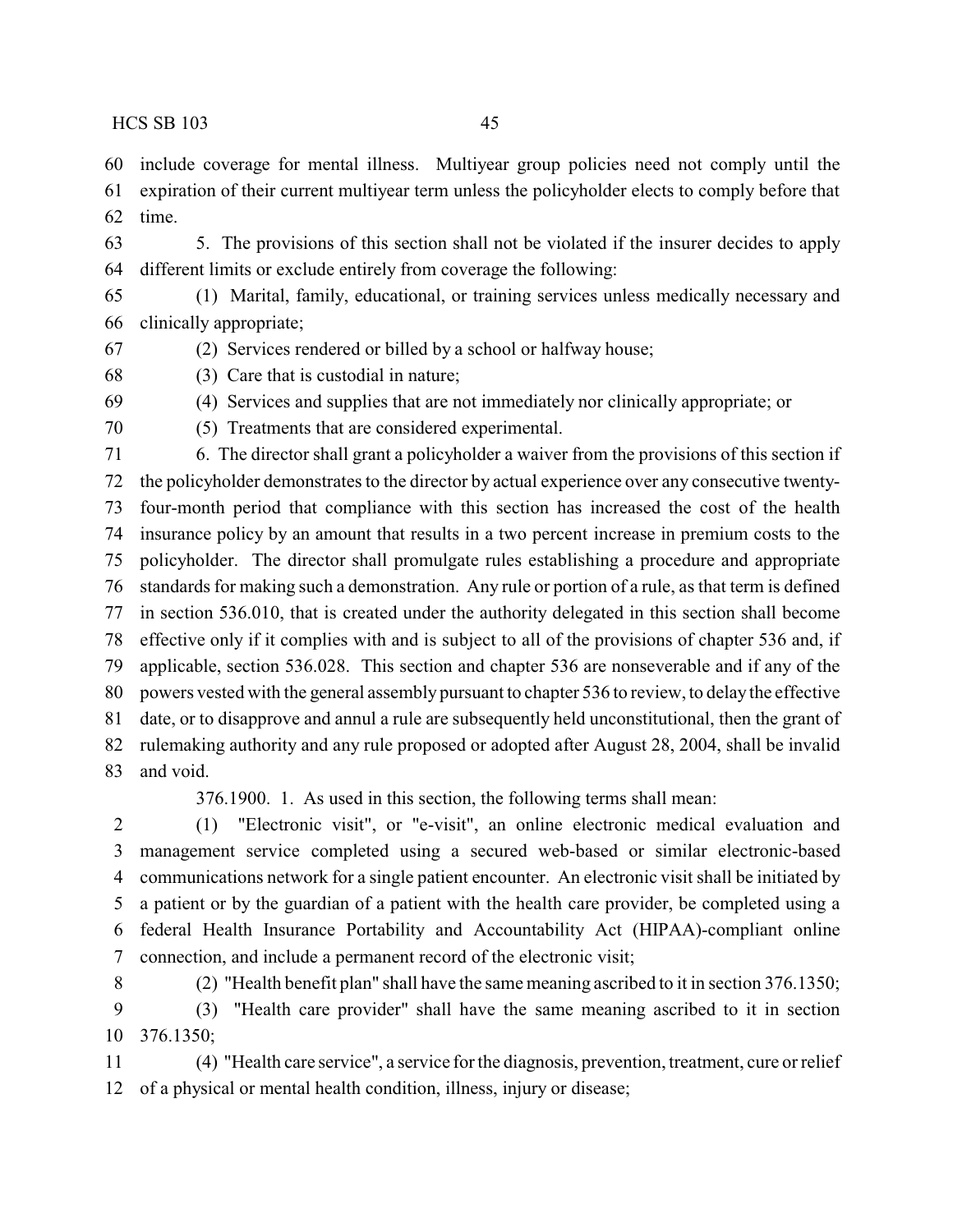(5) "Health carrier" shall have the same meaning ascribed to it in section 376.1350;

(6) "Telehealth" shall have the same meaning ascribed to it in section 208.670.

 2. Each health carrier or health benefit plan that offers or issues health benefit plans which are delivered, issued for delivery, continued, or renewed in this state on or after January 1, 2014, shall not deny coverage for a health care service on the basis that the health care service is provided through telehealth if the same service would be covered if provided through face-to-face diagnosis, consultation, or treatment.

 3. A health carrier may not exclude an otherwise covered health care service from coverage solely because the service is provided through telehealth rather than face-to-face consultation or contact between a health care provider and a patient.

 4. A health carrier shall not be required to reimburse a telehealth provider or a consulting provider for site origination fees or costs for the provision of telehealth services; however, subject to correct coding, a health carrier shall reimburse a health care provider for the diagnosis, consultation, or treatment of an insured or enrollee when the health care service is delivered through telehealth on the same basis that the health carrier covers the service when it is delivered in person.

 5. A health care service provided through telehealth shall not be subject to any greater deductible, co-payment, or coinsurance amount than would be applicable if the same health care service was provided through face-to-face diagnosis, consultation, or treatment.

 6. A health carrier shall not impose upon any person receiving benefits under this section any co-payment, coinsurance, or deductible amount, or any policy year, calendar year, lifetime, or other durational benefit limitation or maximum for benefits or services that is not equally imposed upon all terms and services covered under the policy, contract, or health benefit plan.

 7. Nothing in this section shall preclude a health carrier from undertaking utilization review to determine the appropriateness of telehealth as a means of delivering a health care service, provided that the determinations shall be made in the same manner as those regarding the same service when it is delivered in person.

 8. A health carrier or health benefit plan may limit coverage for health care services that are provided through telehealth to health care providers that are in a network approved by the plan or the health carrier.

 9. Nothing in this section shall be construed to require a health care provider to be physically present with a patient where the patient is located unless the health care provider who is providing health care services by means of telehealth determines that the presence of a health care provider is necessary.

47 10. The provisions of this section shall not apply to a supplemental insurance policy, including a life care contract, accident-only policy, specified disease policy, hospital policy